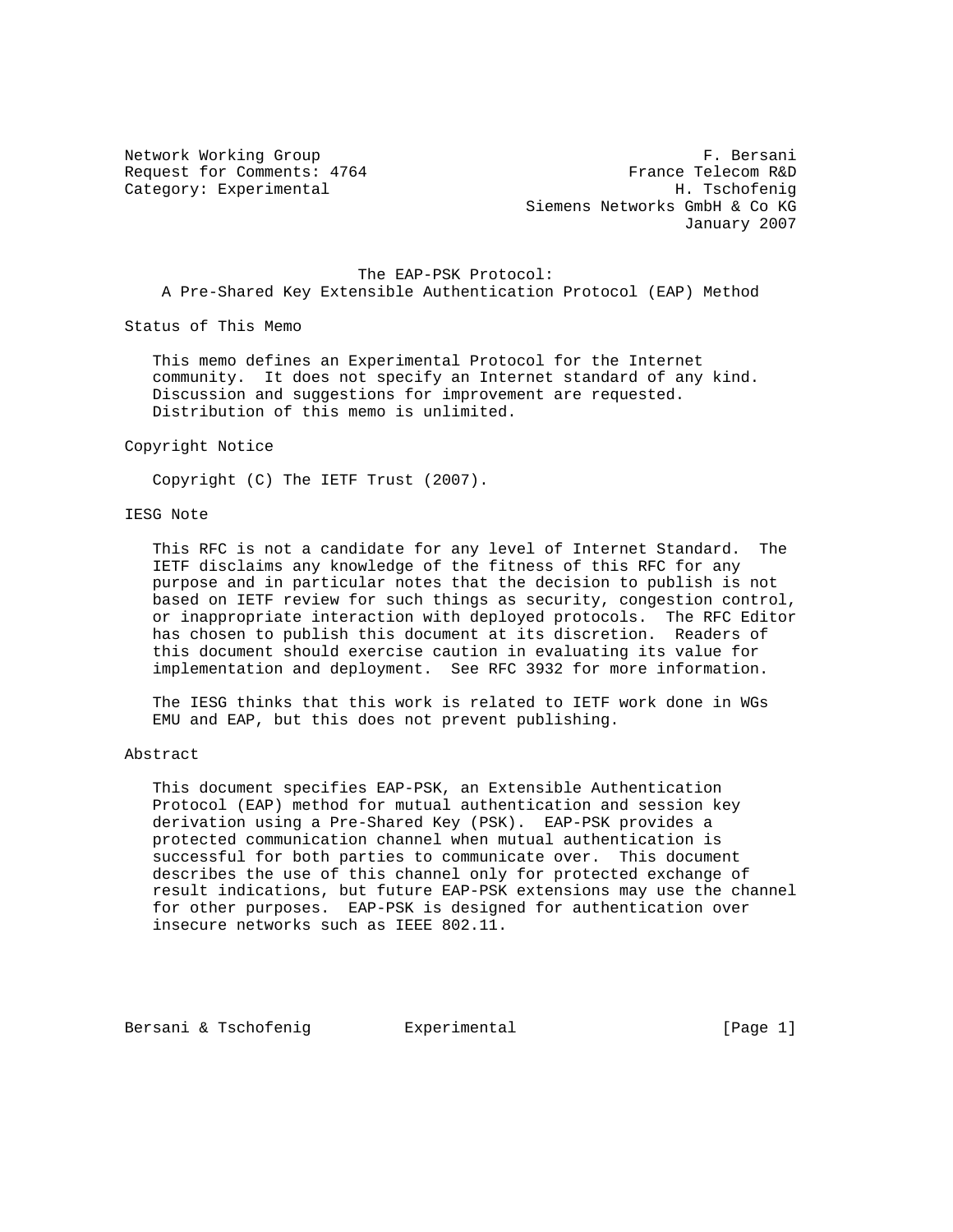| Table of Contents                                                                  |  |
|------------------------------------------------------------------------------------|--|
|                                                                                    |  |
|                                                                                    |  |
|                                                                                    |  |
|                                                                                    |  |
|                                                                                    |  |
| 1.2.                                                                               |  |
|                                                                                    |  |
|                                                                                    |  |
|                                                                                    |  |
|                                                                                    |  |
|                                                                                    |  |
|                                                                                    |  |
| 2.2.                                                                               |  |
| 2.3.                                                                               |  |
|                                                                                    |  |
|                                                                                    |  |
| 3. Cryptographic Design of EAP-PSK 15                                              |  |
|                                                                                    |  |
| The Authenticated Key Exchange 19<br>3.2.                                          |  |
|                                                                                    |  |
|                                                                                    |  |
| 4.1. EAP-PSK Standard Authentication 26<br>4.2. EAP-PSK Extended Authentication 28 |  |
|                                                                                    |  |
|                                                                                    |  |
|                                                                                    |  |
|                                                                                    |  |
|                                                                                    |  |
| 6. Rules of Operation for the EAP-PSK Protected Channel 41                         |  |
| 6.1. Protected Result Indications 41                                               |  |
|                                                                                    |  |
|                                                                                    |  |
|                                                                                    |  |
|                                                                                    |  |
|                                                                                    |  |
| 7.1. Allocation of an EAP-Request/Response Type for EAP-PSK  45                    |  |
| 7.2. Allocation of EXT Type Numbers 45                                             |  |
|                                                                                    |  |
| 8.2. Protected Result Indications 47                                               |  |
|                                                                                    |  |
|                                                                                    |  |
|                                                                                    |  |
|                                                                                    |  |
|                                                                                    |  |

Bersani & Tschofenig **Experimental** [Page 2]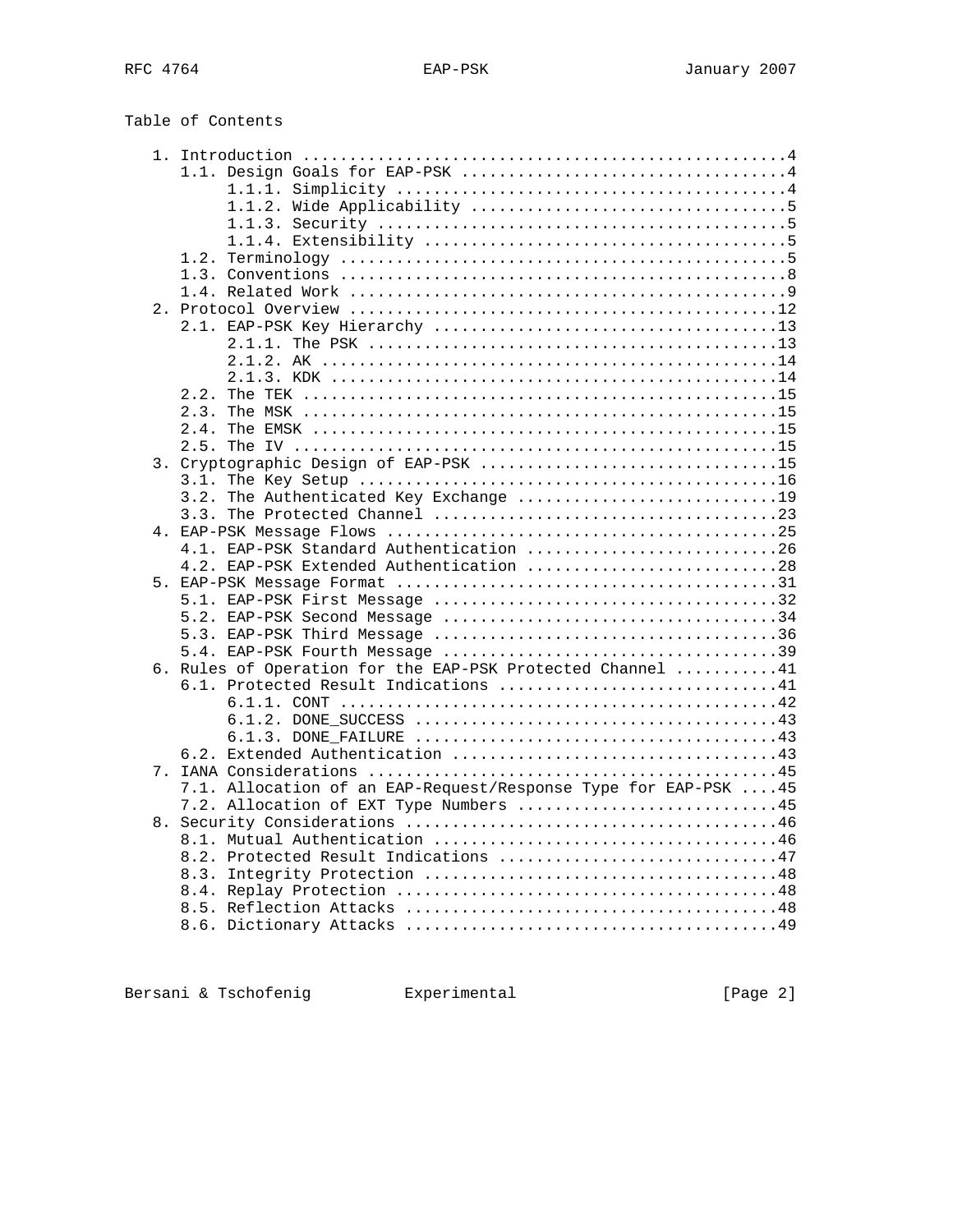| 8.15. Protected Ciphersuite Negotiation 55                         |
|--------------------------------------------------------------------|
|                                                                    |
|                                                                    |
| 8.18. Implementation of EAP-PSK 55                                 |
|                                                                    |
|                                                                    |
|                                                                    |
|                                                                    |
|                                                                    |
| Appendix A. Generation of the PSK from a Password - Discouraged 62 |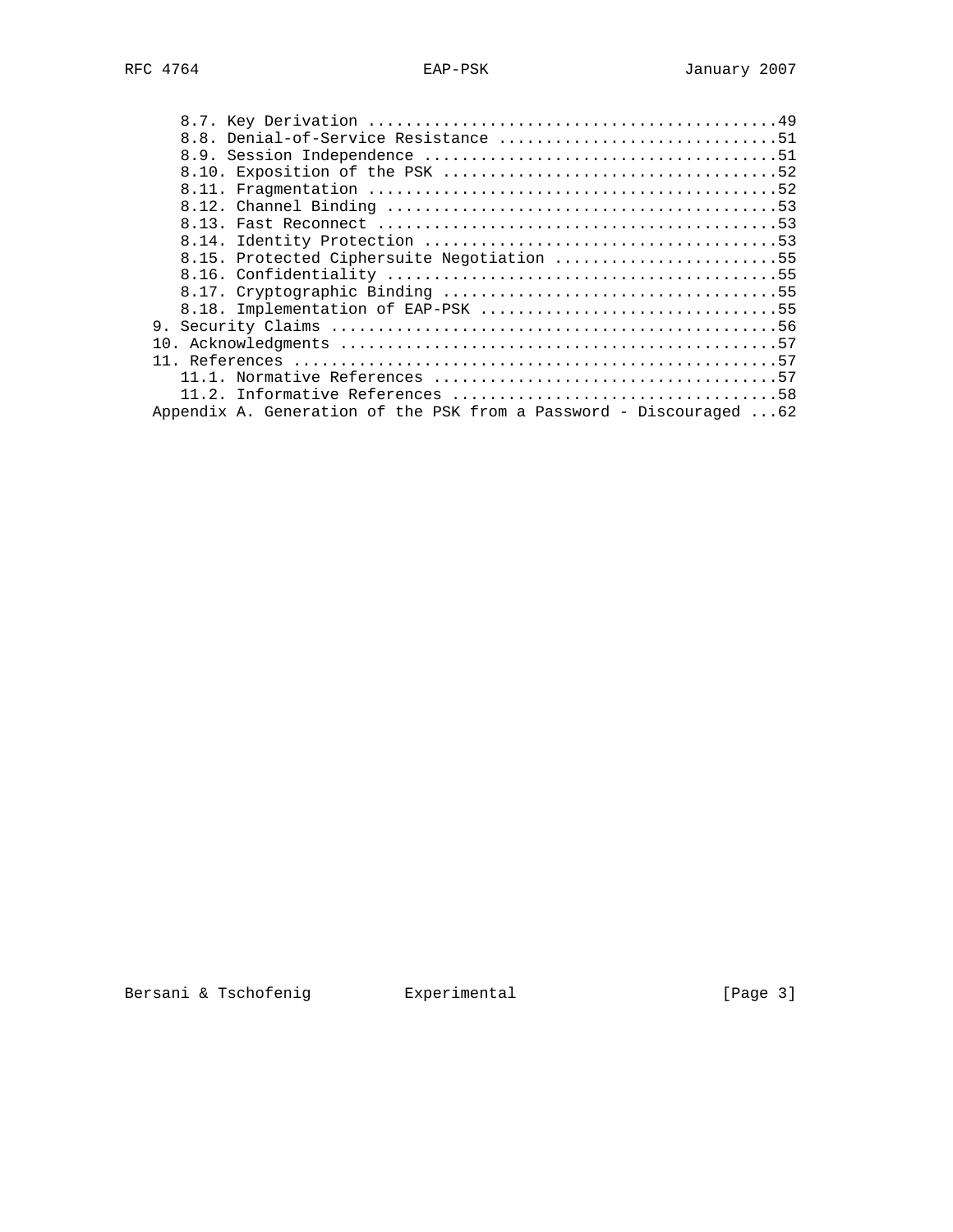- 1. Introduction
- 1.1. Design Goals for EAP-PSK

 The Extensible Authentication Protocol (EAP) [3] provides an authentication framework that supports multiple authentication methods.

 This document specifies an EAP method, called EAP-PSK, that uses a Pre-Shared Key (PSK).

 EAP-PSK was developed at France Telecom R&D in 2003-2004. It is published as an RFC for the general information of the Internet community and to allow independent implementations.

 Because PSKs are of frequent use in security protocols, other protocols may also refer to a PSK or contain this word in their name. For instance, Wi-Fi Protected Access (WPA) [48] specifies an authentication mode called "WPA-PSK". EAP-PSK is distinct from these protocols and should not be confused with them.

Design goals for EAP-PSK were:

- o Simplicity: EAP-PSK should be easy to implement and deploy without any pre-existing infrastructure. It should be available quickly because recently-released protocols, such as IEEE 802.11i [27], employ EAP in a different threat model than PPP [44] and thus require "modern" EAP methods.
- o Wide applicability: EAP-PSK should be suitable to authenticate over any network, and in particular over IEEE 802.11 [28] wireless LANs.
- o Security: EAP-PSK should be conservative in its cryptographic design.
- o Extensibility: EAP-PSK should be easily extensible.

## 1.1.1. Simplicity

 For the sake of simplicity, EAP-PSK relies on a single cryptographic primitive, AES-128 [7].

 Restriction to such a primitive, and in particular, not using asymmetric cryptography like Diffie-Hellman key exchange, makes EAP- PSK: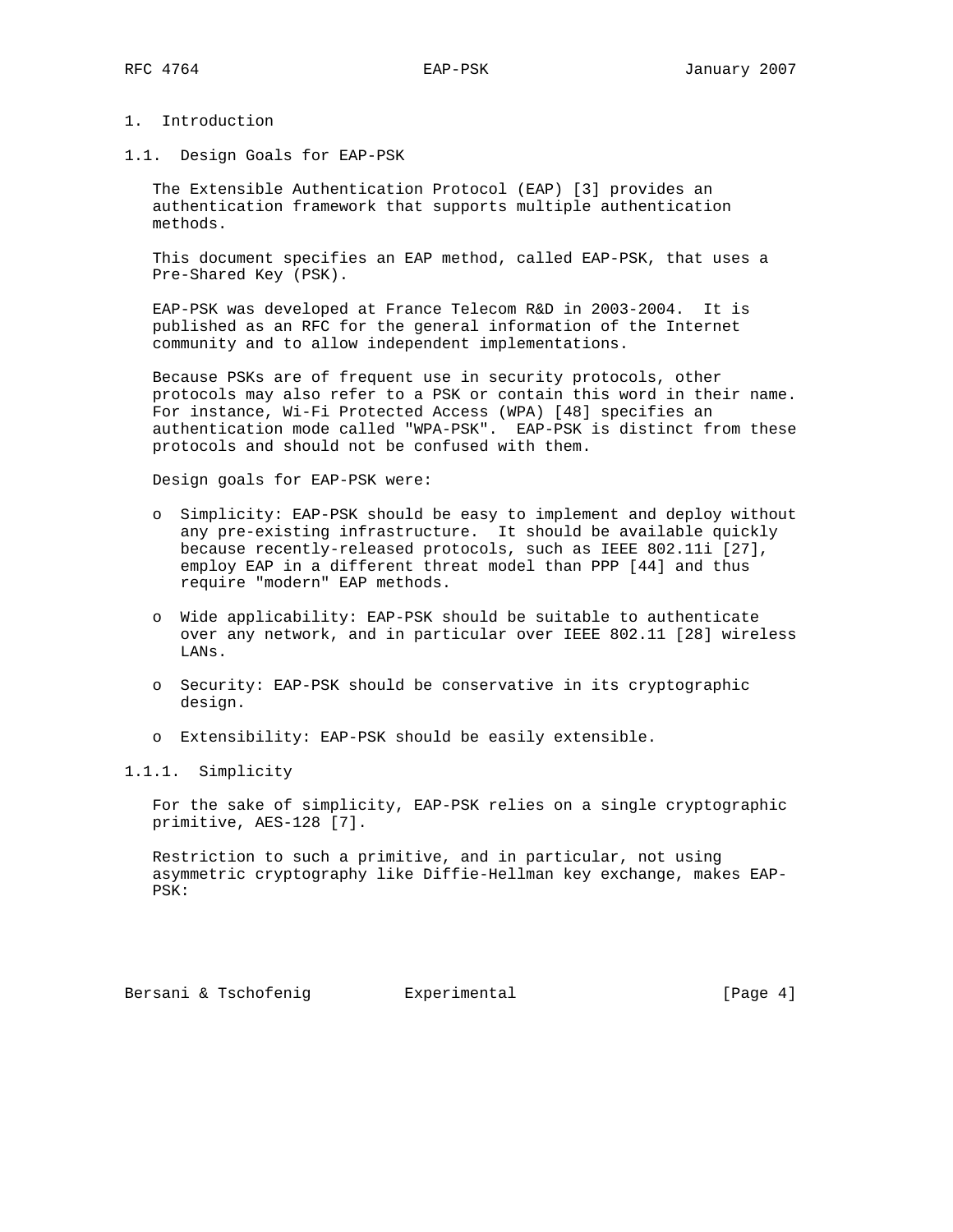- o Easy to understand and implement while avoiding cryptographic negotiations.
- o Lightweight and well suited for any type of device, especially those with little processing power and memory.

 However, as further discussed in Section 8, this prevents EAP-PSK from offering advanced features such as identity protection, password support, or Perfect Forward Secrecy (PFS). This choice has been deliberately made as a trade-off between simplicity and security.

 For the sake of simplicity, EAP-PSK has also chosen a fixed message format and not a Type-Length-Value (TLV) design.

1.1.2. Wide Applicability

 EAP-PSK has been designed in a threat model where the attacker has full control over the communication channel. This is the EAP threat model that is presented in Section 7.1 of [3].

1.1.3. Security

 Since the design of authenticated key exchange is notoriously known to be hard and error prone, EAP-PSK tries to avoid inventing any new cryptographic mechanism. It attempts instead to build on existing primitives and protocols that have been reviewed by the cryptographic community.

## 1.1.4. Extensibility

 EAP-PSK explicitly provides a mechanism to allow future extensions within its protected channel (see Section 3.3). Thanks to this mechanism, EAP-PSK will be able to provide more sophisticated services as the need to do so arises.

1.2. Terminology

 Authentication, Authorization, and Accounting (AAA) Please refer to [10] for more details.

 AES-128 A block cipher specified in the Advanced Encryption Standard [7].

 Authentication Key (AK) A 16-byte key derived from the PSK that the EAP peer and server use to mutually authenticate.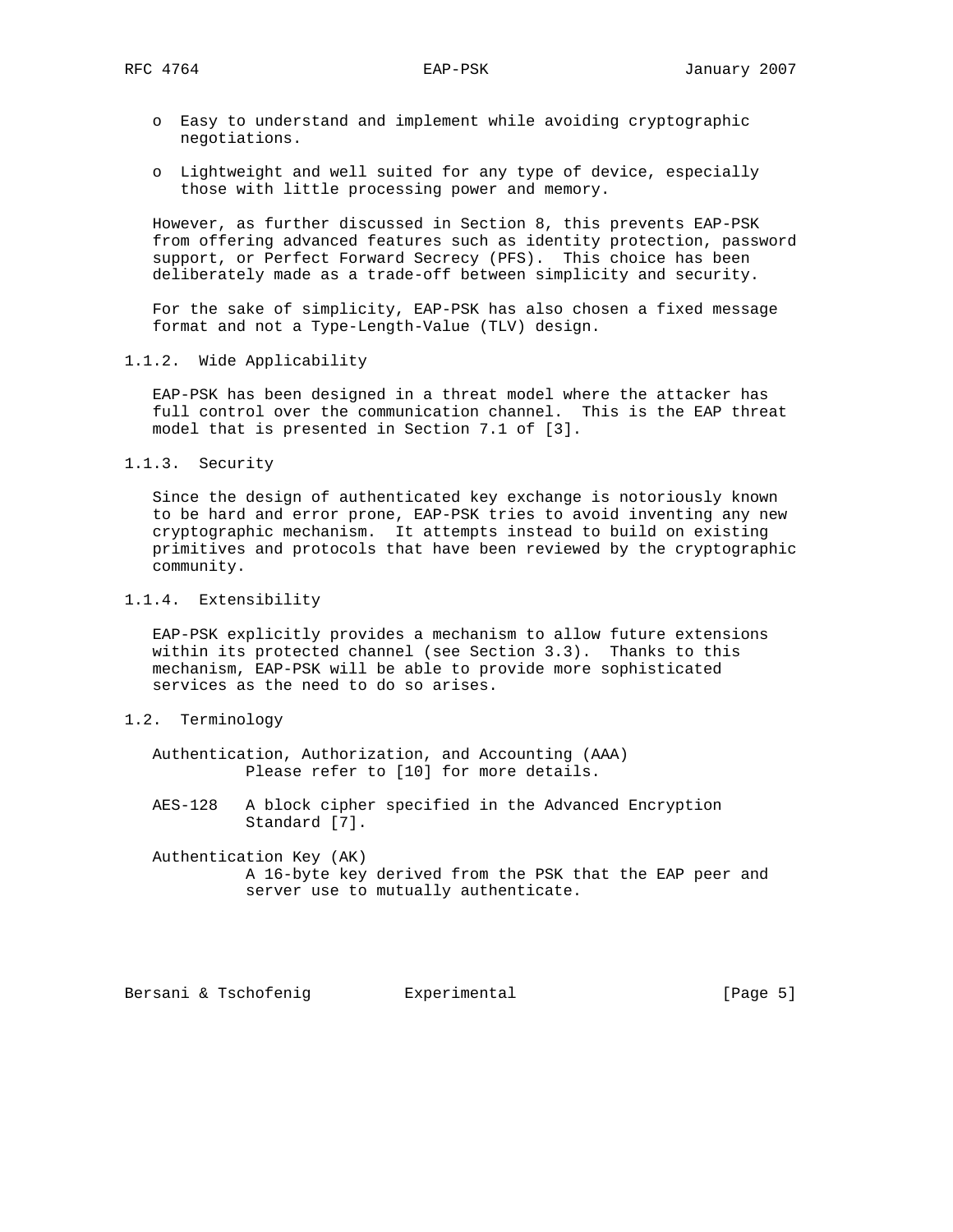AKEP2 An authenticated key exchange protocol; please refer to [14] for more details.

Backend Authentication Server

 An entity that provides an authentication service to an Authenticator. When used, this server typically executes EAP methods for the Authenticator. (This terminology is also used in [26], and has the same meaning in this document.)

- CMAC Cipher-based Message Authentication Code. It is the authentication mode of operation of AES recommended by NIST in [8].
- Extensible Authentication Protocol (EAP) Defined in [3].

 EAP Authenticator (or simply Authenticator) The end of the EAP link initiating the EAP authentication methods. (This terminology is also used in [26], and has the same meaning in this document.)

- EAP peer (or simply peer) The end of the EAP link that responds to the Authenticator. (In [26], this end is known as the Supplicant.)
- EAP server (or simply server) The entity that terminates the EAP authentication with the peer. When there is no Backend Authentication Server, this term refers to the EAP Authenticator. Where the EAP Authenticator operates in pass-through mode, it refers to the Backend Authentication Server.
- EAX An authenticated-encryption with associated data mode of operation for block ciphers [4].

 Extended Master Session Key (EMSK) Additional keying material derived between the EAP peer and server that is exported by the EAP method. The EMSK is reserved for future uses that are not defined yet and is not provided to a third party. Please refer to [9] for more details. EAP-PSK generates a 64-byte EMSK.

Initialization Vector (IV)

 A quantity of at least 64 bytes, suitable for use in an initialization vector field, that is derived between the peer and EAP server. Since the IV is a known value in

Bersani & Tschofenig  $\qquad \qquad$  Experimental  $\qquad \qquad$  [Page 6]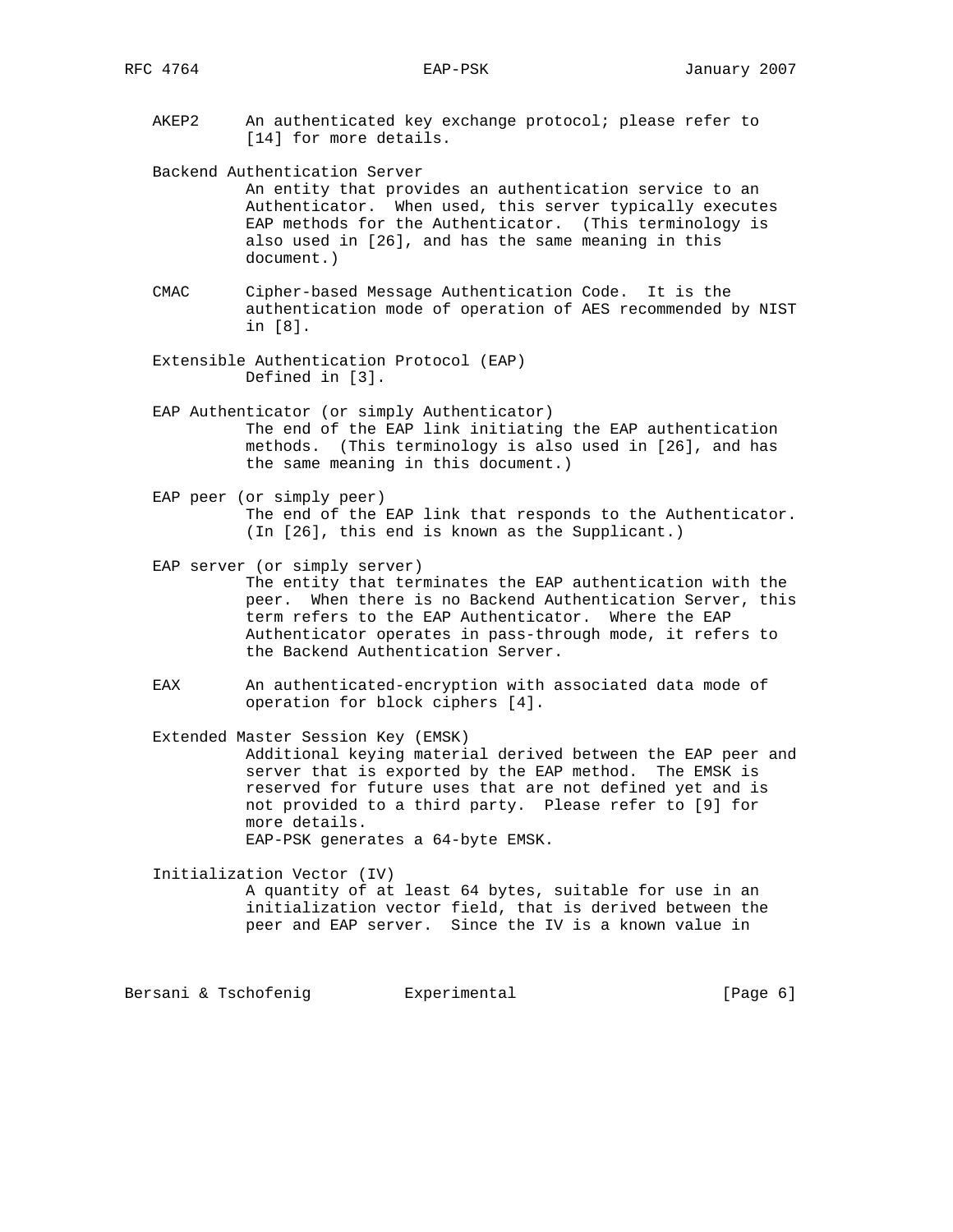methods such as EAP-TLS [11], it cannot be used by itself for computation of any quantity that needs to remain secret. As a result, its use has been deprecated and EAP methods are not required to generate it. Please refer to [9] for more details. EAP-PSK does not generate an IV.

Key-Derivation Key (KDK)

 A 16-byte key derived from the PSK that the EAP peer and server use to derive session keys (namely, the TEK, MSK, and EMSK).

Message Authentication Code (MAC)

 Informally, the purpose of a MAC is to provide assurances regarding both the source of a message and its integrity [40]. IEEE 802.11i uses the acronym MIC (Message Integrity Check) to avoid confusion with the other meaning of the acronym MAC (Medium Access Control).

Master Session Key (MSK)

 Keying material that is derived between the EAP peer and server and exported by the EAP method. In existing implementations, a AAA server acting as an EAP server transports the MSK to the Authenticator [9]. EAP-PSK generates a 64-byte MSK.

- Network Access Identifier (NAI) Identifier used to identify the communicating parties [2].
- One Key CBC-MAC 1 (OMAC1) A method to generate a Message Authentication Code [29]. CMAC is the name under which NIST has standardized OMAC1.
- Perfect Forward Secrecy (PFS)

 The confidence that the compromise of a long-term private key does not compromise any earlier session keys. In other words, once an EAP dialog is finished and its corresponding keys are forgotten, even someone who has recorded all of the data from the connection and gets access to all of the long-term keys of the peer and the server cannot reconstruct the keys used to protect the conversation without doing a brute-force search of the session key space.

EAP-PSK does not have this property.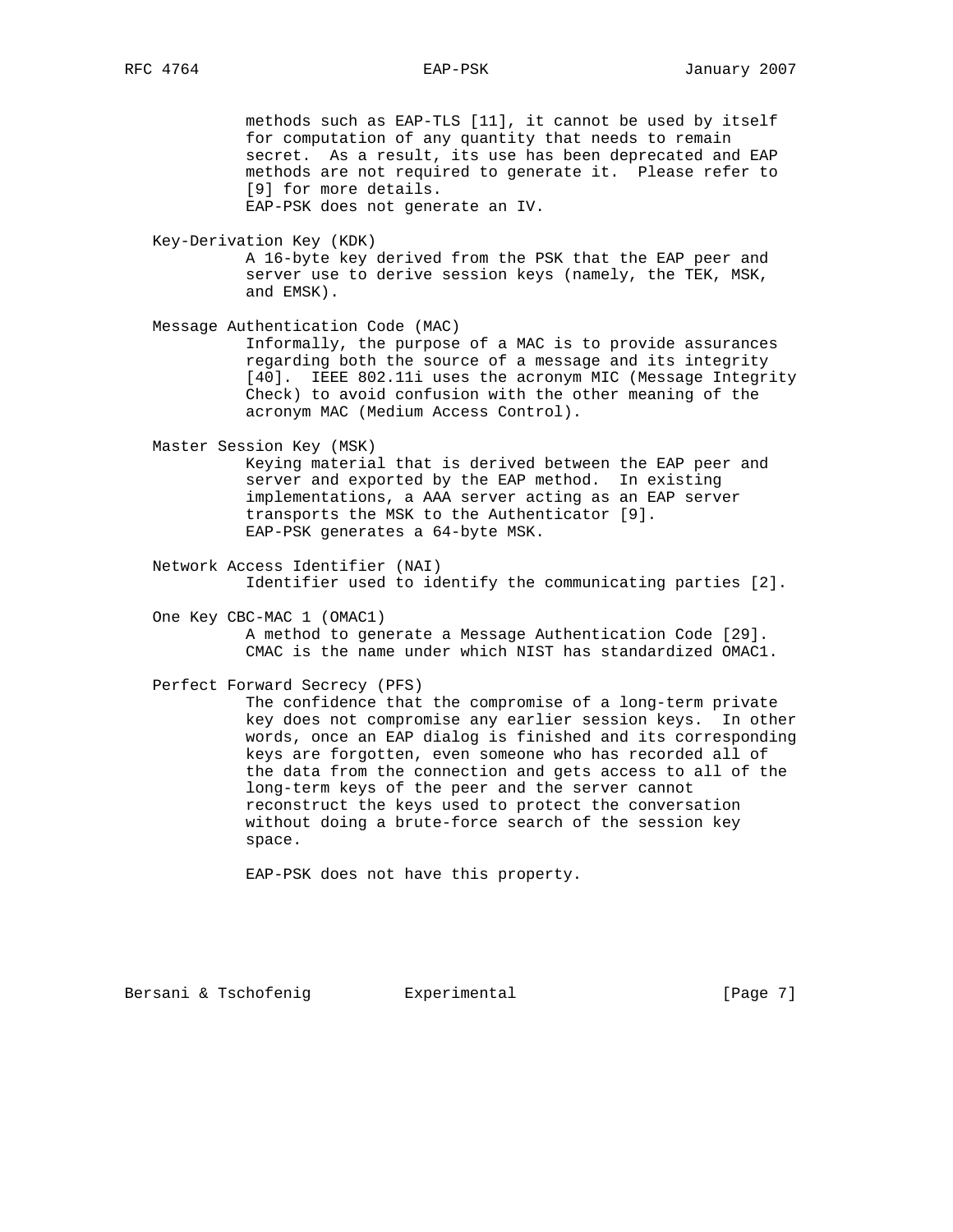Pre-Shared Key (PSK)

 A Pre-Shared Key simply means a key in symmetric cryptography. This key is derived by some prior mechanism and shared between the parties before the protocol using it takes place. It is merely a bit sequence of given length, each bit of which has been chosen at random uniformly and independently. For EAP-PSK, the PSK is the long-term 16 byte credential shared by the EAP peer and server.

Protected Result Indication

 Please refer to Section 7.16 of [3] for a definition of this term. This feature has been introduced because EAP- Success/Failure packets are unidirectional and are not protected.

Transient EAP Key (TEK)

 A session key that is used to establish a protected channel between the EAP peer and server during the EAP authentication exchange. The TEK is appropriate for use with the ciphersuite negotiated between the EAP peer and server to protect the EAP conversation. Note that the ciphersuite used to set up the protected channel between the EAP peer and server during EAP authentication is unrelated to the ciphersuite used to subsequently protect data sent between the EAP peer and Authenticator [9]. EAP-PSK uses a 16-byte TEK for its protected channel, which is the only ciphersuite available between the EAP peer and server to protect the EAP conversation. This ciphersuite uses AES-128 in the EAX mode of operation.

# 1.3. Conventions

 All numbers presented in this document are considered in network-byte order.

|| denotes concatenation of strings (and not the logical OR).

 MAC(K, String) denotes the MAC of String under the key K (the algorithm used in this document to compute the MACs is CMAC with AES- 128; see Section 3.2).

 [String] denotes the concatenation of String with the MAC of String calculated as specified by the context. Hence, we have, with K specified by the context:  $[String] = String | MAC(K, String)$ 

\*\* denotes integer exponentiation.

Bersani & Tschofenig  $\qquad \qquad$  Experimental  $\qquad \qquad$  [Page 8]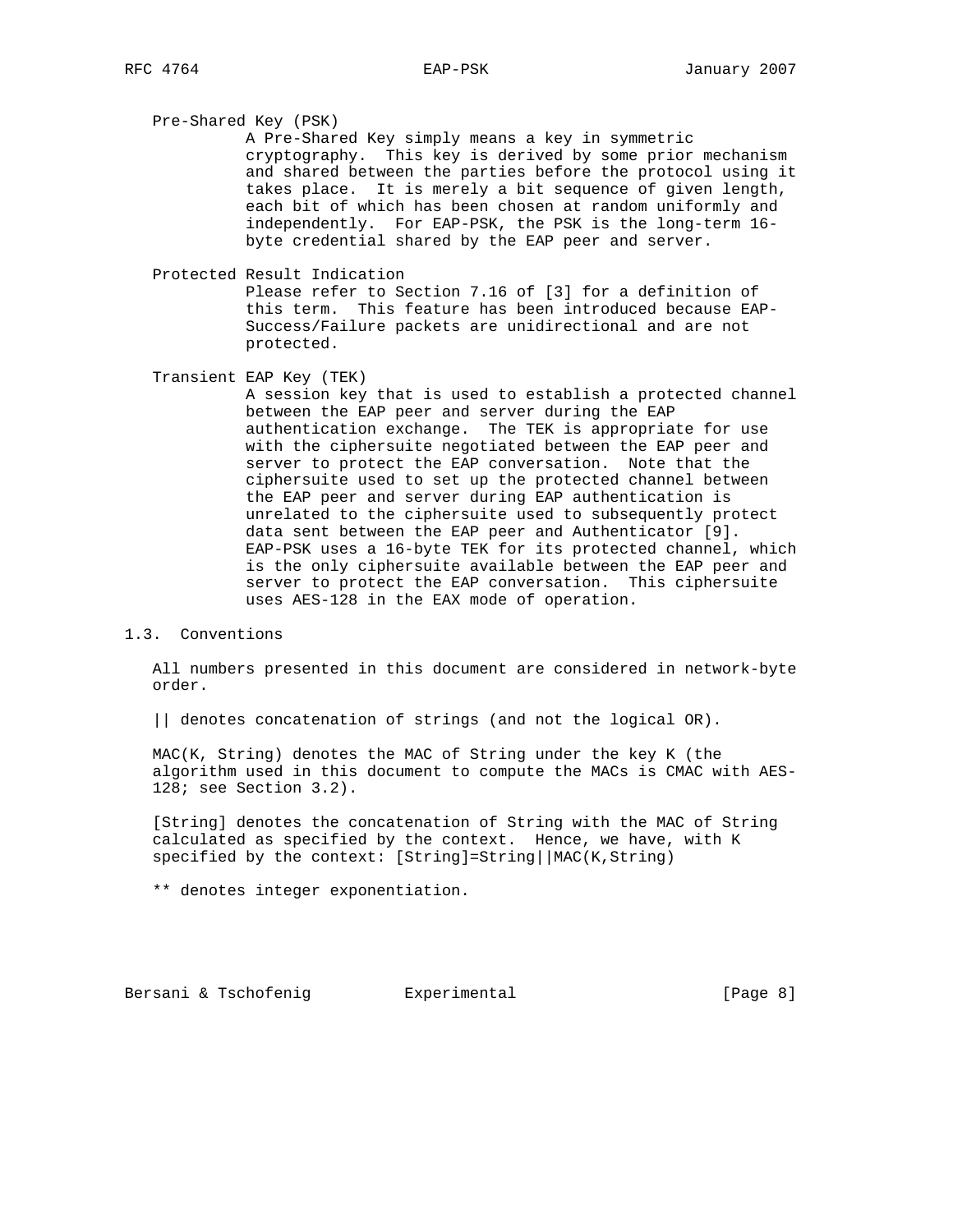"i" denotes the unsigned binary representation on 16 bytes of the integer i in network byte order. Therefore, this notation only makes sense when i is between 0 and 2\*\*128-1.

 <i> denotes the unsigned binary representation on 4 bytes of the integer i in network byte order. Therefore, this notation only makes sense when i is between 0 and 2\*\*32-1.

 The key words "MUST", "MUST NOT", "REQUIRED", "SHALL", "SHALL NOT", "SHOULD", "SHOULD NOT", "RECOMMENDED", "MAY", and "OPTIONAL" in this document are to be interpreted as described in [1].

1.4. Related Work

 At the time this document is written, only three EAP methods are standards track EAP methods per IETF terminology (see [17]), namely:

- o MD5-Challenge (EAP-Request/Response type 4), defined in [3], which uses a MD5 challenge similar to [45].
- o OTP (EAP-Request/Response type 5), defined in [3], which aims at providing One-Time Password support similar to [22] and [39].
- o GTC (EAP-Request/Response type 6), defined in [3], which aims at providing Generic Token Card Support.

 Unfortunately, all three methods are deprecated for security reasons that are explained in part in [3].

Myriads of EAP methods have, however, been otherwise proposed:

- o One as an experimental RFC (EAP-TLS [11]), which therefore is not a standard (see [25]).
- o Some as individual Internet-Draft submissions (e.g., [42] or this document).
- o And some even undocumented (e.g., Rob EAP, which has EAP-Request/ Response type 31).

 However, no secure and mature Pre-Shared Key EAP method is yet easily and widely available, which is all the more regrettable because Pre- Shared Key methods are the most basic ones!

 The existing proposals for a future Pre-Shared Key EAP method are briefly reviewed hereafter (please refer to [16] for a more thorough synthesis of EAP methods).

Bersani & Tschofenig  $\qquad \qquad$  Experimental  $\qquad \qquad$  [Page 9]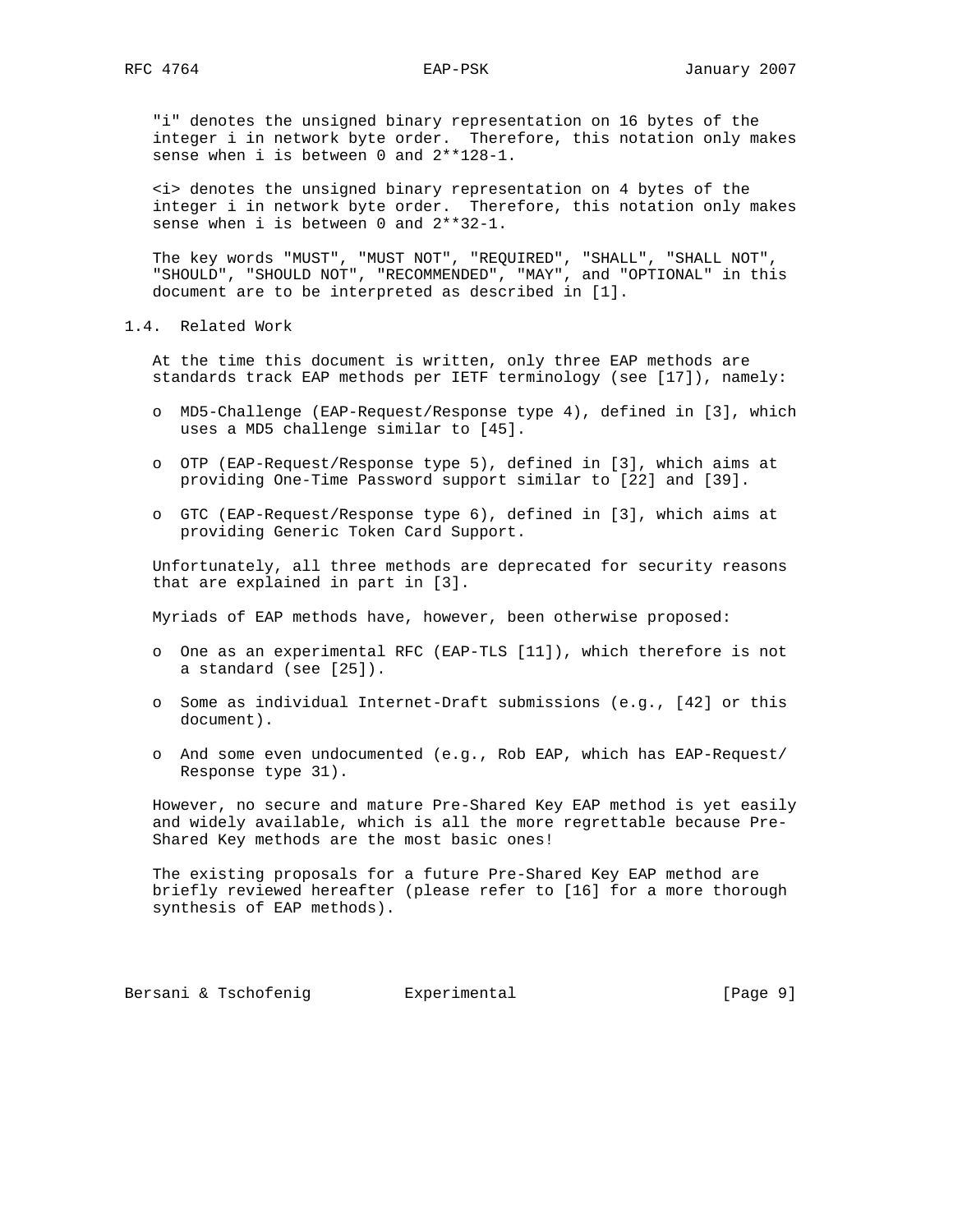Among these proposals, there are some that:

- o Are broken from a security point of view, e.g.:
	- \* LEAP, which is specified in [38] and whose vulnerabilities are discussed in [49].
	- \* EAP-MSCHAPv2, which is specified in [34] and whose vulnerabilities are indirectly discussed in [43].
- o Essentially require additional infrastructure, e.g., EAP-SIM [24], EAP-AKA [12], or OTP/token card methods like [31].
- o Are not shared key methods but are often confused with them, namely, the password methods, e.g., EAP-SRP [18] or SPEKE [30], whose wide adoption very unfortunately seems to be hindered by Intellectual Property Rights issues.
- o Are generic tunneling methods, which do not essentially rely on Pre-Shared Keys as they require a public-key certificate for the server and allow the peer to authenticate with whatever EAP method or even other non-EAP authentication mechanisms, namely, [32] and [21].
- o Are abandoned but have provided the basis for EAP-PSK, namely, EAP-Archie [47].
- o Are possible alternatives to EAP-PSK (i.e., claimed to be secure and subject of active work):
	- \* EAP-FAST [42].
	- \* EAP-IKEv2 [46].
	- \* EAP-TLS (when shared key/password support is added to TLS; see [50]).

 EAP-PSK differs from the aforementioned methods on the following points:

- o No attacks on EAP-PSK within its threat model have yet been found.
- o EAP-PSK was not designed to leverage a pre-existing infrastructure. Thus, it does not inherit potential limitations of such an infrastructure and it should be easier to deploy "from scratch".
- o EAP-PSK wished to avoid IPR blockages.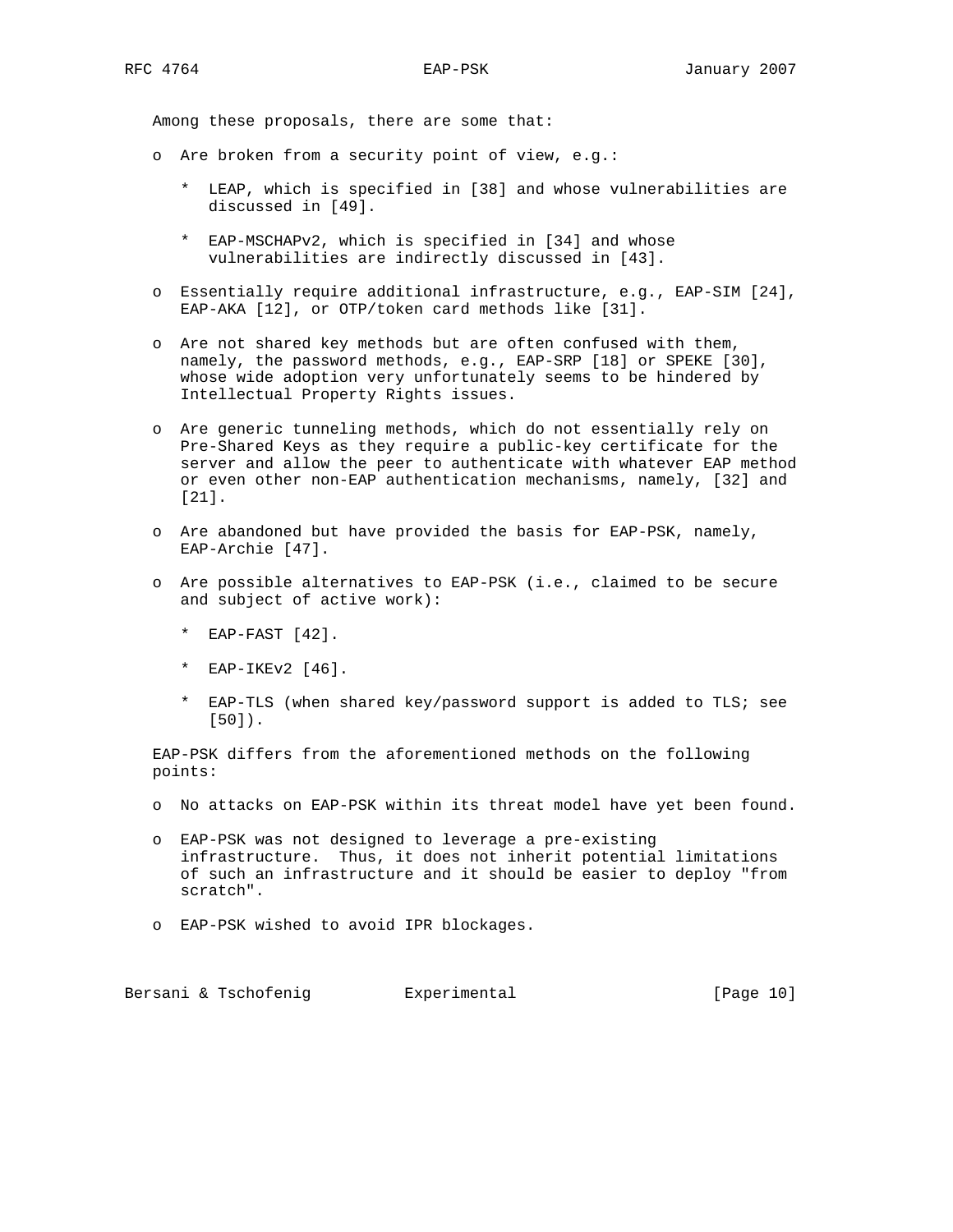- o EAP-PSK does not have any dependencies on protocols other than EAP.
- o EAP-PSK was restricted to simply proposing a Pre-Shared Key method with symmetric cryptography
	- \* To remain simple to understand and implement
	- \* To avoid potentially complex configurations and negotiations
- o EAP-PSK was designed with efficiency in mind.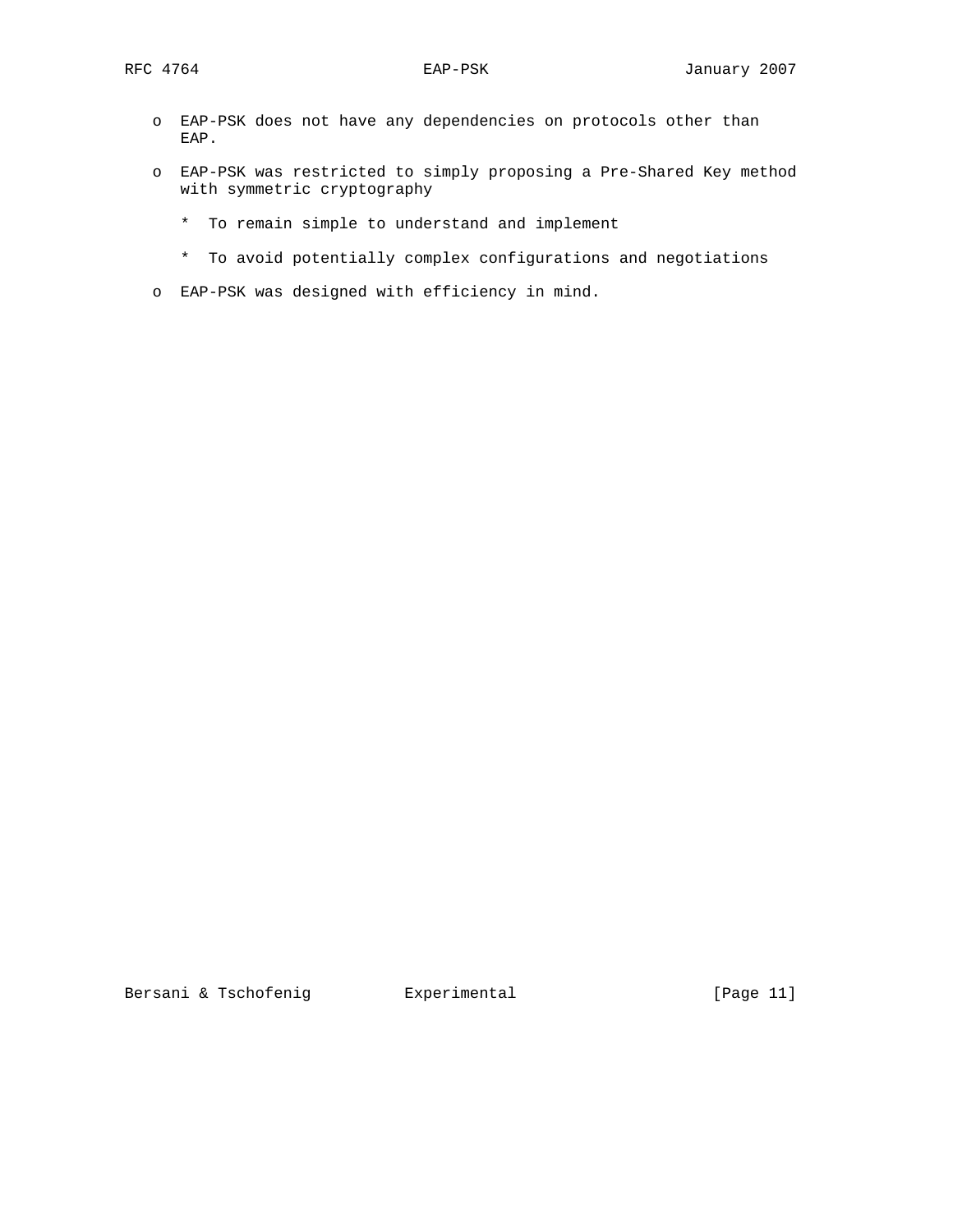# 2. Protocol Overview

Figure 1 presents an overview of the EAP-PSK key hierarchy.

 +-+-+-+-+-+-+-+-+-+-+-+-+-+-+-+-+-+-+-+-+-+-+-+-+-+-+-+-+-+-+-++ ---+ | | ^ EAP-PSK Protocol: a Pre-Shared Key EAP Method | | | | +----------+ | | | PSK |  $|(16 \text{ bytes})|$  | +----------+ | | | | | | | v | | \*\*\*\*\*\*\*\*\*\*\*\*\*\*\*\*\*\*\*\*\* | \*Modified Counter Mode\* | | \*\*\*\*\*\*\*\*\*\*\*\*\*\*\*\*\*\*\*\*\* | | | | |  $\mathbf v$  v | +----------+ +----------+ +----------------+ | |  $AK \parallel$  |  $KDK \parallel$  | | RAND\_P |  $|(16 \text{ bytes})| | (16 \text{ bytes})| | (16 \text{ bytes})$  | +----------+ +----------+ +----------------+ | | | | | | | | | | | | | +-----------+ | | | | | +--------+|Plain Text | | | | | |+-------+|Header H||Var.Length | | | | | ||Nonce N||22 bytes|+-----------+ v v Local | ||4 bytes|+--------+ | \*\*\*\*\*\*\*\*\*\*\*\*\*\*\*\*\*\*\*\*\*\*\* to EAP | |+-------+ | +--------+ +------\*Modified Counter Mode\* Method | | | v v v \*\*\*\*\*\*\*\*\*\*\*\*\*\*\*\*\*\*\*\*\*\*\* | | | | \*\*\*\*\*\*\* +-------+ |64 | |64 | | | | \* EAX \*-------|TEK | |bytes |bytes | | | +-->\*\*\*\*\*\*\* |16 bytes| | | | | | +--------+ | +-----+----+ | | | | | v v | | | | | |+--------+ +-------------------+ | | | | ||Tag | |Cipher Text Payload| | | | | ||16 bytes| | Variable length L | | | | | |+--------+ +-------------------+ | | | V +-+-+-+-+-+-+-+-+-+-+-+-+-+-+-+-+-+-+-+-+-+-+-+-+-+-+-+-+-+-+-++ ---+ | | ^ +-+-+-+-+-++ +-+-+-+-+-++ | |MSK | |EMSK | | | | | | Exported | +-+-+-+-+-++ +-+-+-+-+-++ by EAP

Bersani & Tschofenig **Experimental Experimental** [Page 12]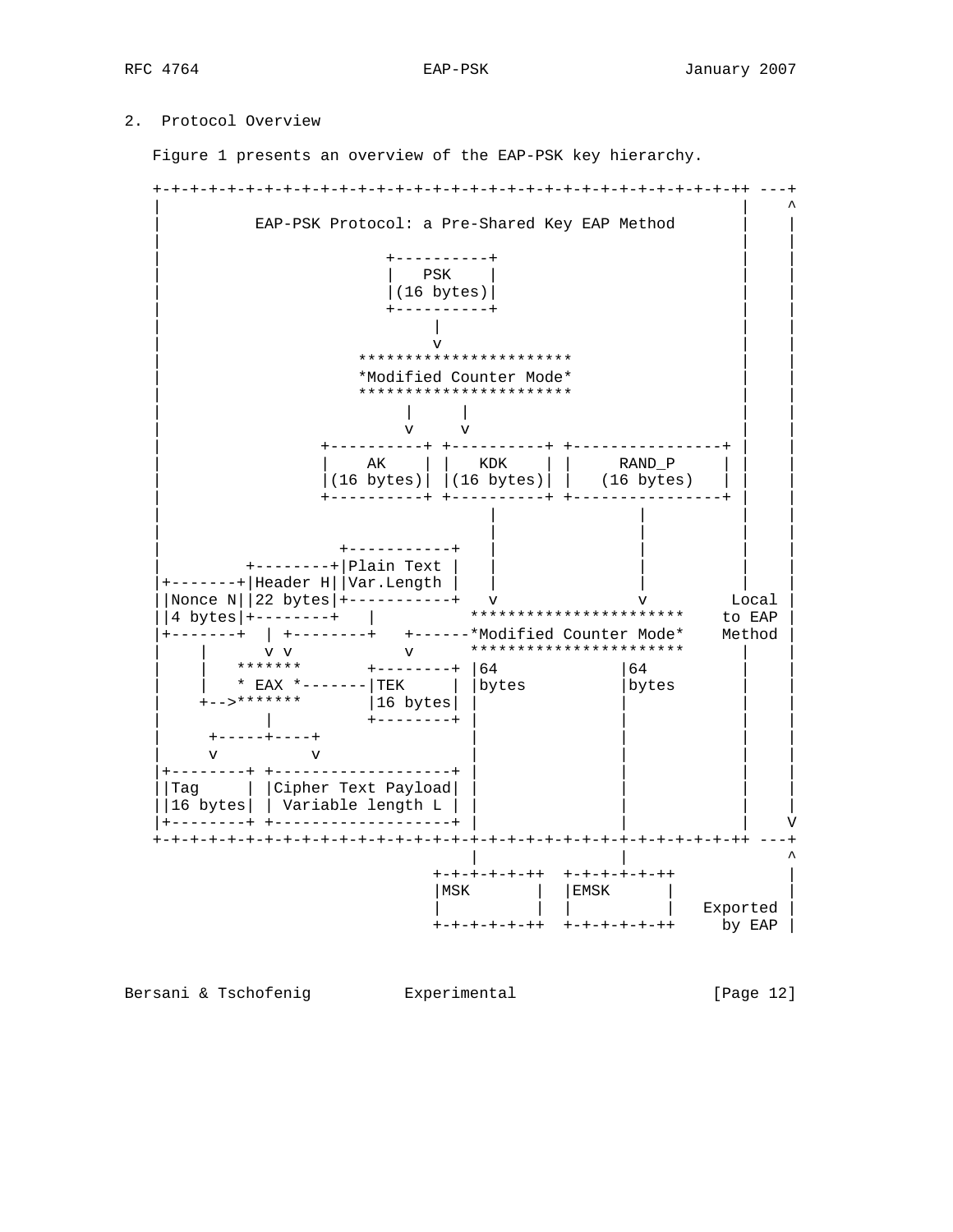Method |

 | | |  $\mathbf V$   $\mathbf V$   $\mathbf V$   $\mathbf V$   $\mathbf V$   $\mathbf V$   $\mathbf V$   $\mathbf V$   $\mathbf V$   $\mathbf V$   $\mathbf V$   $\mathbf V$   $\mathbf V$   $\mathbf V$   $\mathbf V$   $\mathbf V$   $\mathbf V$   $\mathbf V$   $\mathbf V$   $\mathbf V$   $\mathbf V$   $\mathbf V$   $\mathbf V$   $\mathbf V$   $\mathbf V$   $\mathbf V$   $\mathbf V$   $\mathbf V$   $\mathbf V$   $\mathbf V$   $\mathbf V$   $\mathbf$  \*\*\*\*\*\*\*\*\*\*\*\*\*\*\*\*\*\*\*\*\*\*\*\*\* V \* AAA Key Derivation \* ---+ \* Naming & Binding \* \*\*\*\*\*\*\*\*\*\*\*\*\*\*\*\*\*\*\*\*\*\*\*\*\*



#### 2.1. EAP-PSK Key Hierarchy

 This section presents the key hierarchy used by EAP-PSK. This hierarchy is inspired by the EAP key hierarchy described in [9].

2.1.1. The PSK

The PSK is shared between the EAP peer and the EAP server.

 EAP-PSK assumes that the PSK is known only to the EAP peer and EAP server. The security properties of the protocol are compromised if it has wider distribution. Please note that EAP-PSK shares this property with all other symmetric key methods (including all password-based methods).

 EAP-PSK also assumes the EAP server and EAP peer identify the correct PSK to use with each other thanks to their respective NAIs. This means that there MUST only be at most one PSK shared between an EAP server using a given server NAI and an EAP peer using a given peer NAI.

 This PSK is used, as shown in Figure 2, to derive two 16-byte static long-lived subkeys, respectively called the Authentication Key (AK) and the Key-Derivation Key (KDK). This derivation should only be done once: it is called the key setup. See Section 3.1 for an explanation of why PSK is not used as a static long-lived key, but only as the initial keying material for deriving the static long lived keys, AK and KDK, which are actually used by the protocol EAP- PSK.

Bersani & Tschofenig  $\qquad \qquad$  Experimental [Page 13]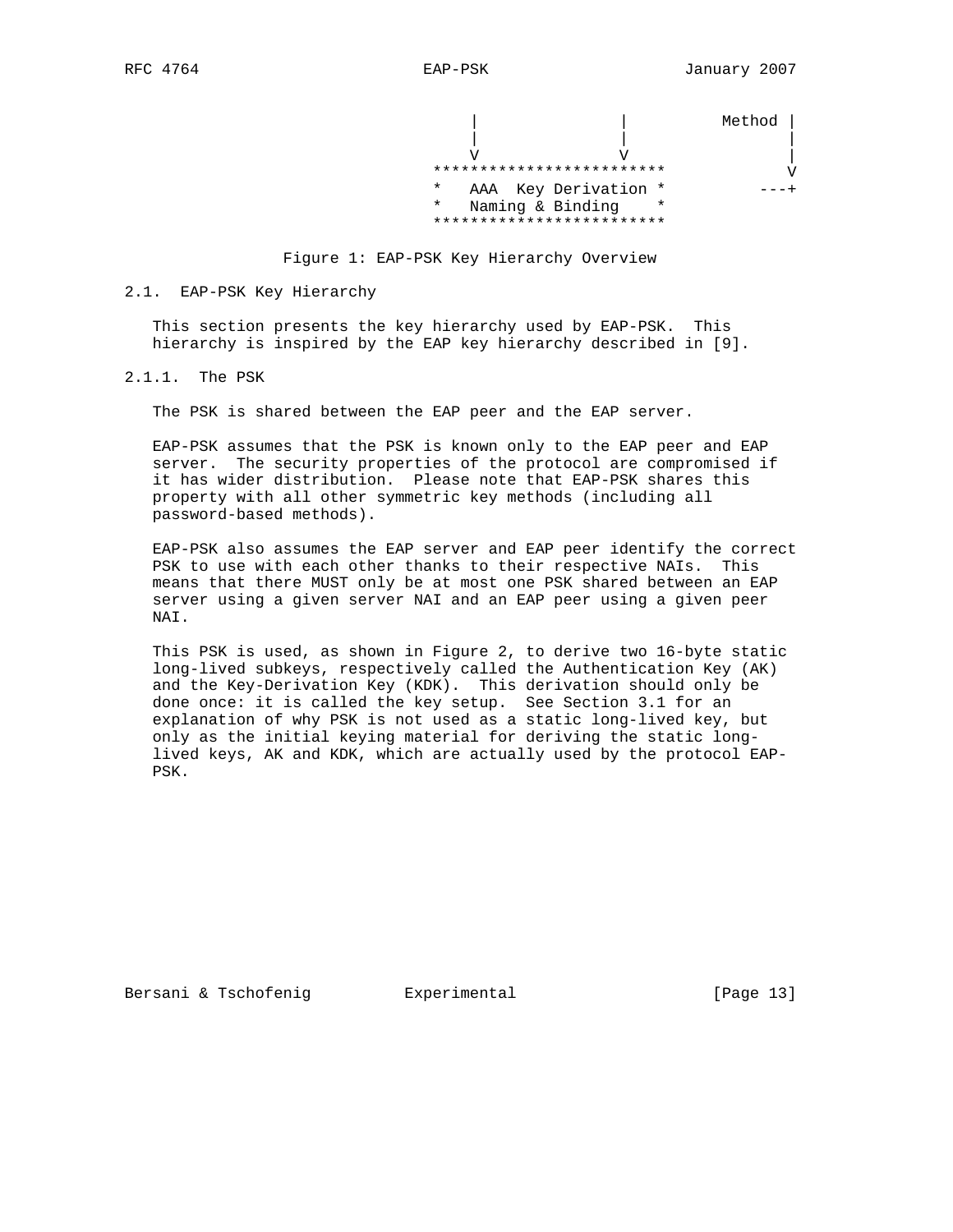

Figure 2: Derivation of AK and KDK from the PSK

# 2.1.2. AK

 EAP-PSK uses AK to mutually authenticate the EAP peer and the EAP server.

 AK is a static long-lived key derived from the PSK; see Section 3.1. AK is not a session key.

 The EAP server and EAP peer identify the correct AK to use with each other thanks to their respective NAIs. This means that there MUST only be at most one AK shared between an EAP server using a given server NAI and an EAP peer using a given peer NAI. This is the case when there is at most one PSK shared between an EAP server using a given server NAI and an EAP peer using a given peer NAI; see Section 2.1.1.

 The EAP peer chooses the AK to use based on the EAP server NAI that has been sent by the EAP server in the first EAP-PSK message (namely, ID\_S; see Section 4.1) and the EAP peer NAI it chooses to include in the second EAP-PSK message (namely, ID\_P; see Section 4.1).

# 2.1.3. KDK

 EAP-PSK uses KDK to derive session keys shared by the EAP peer and the EAP server (namely, the TEK, MSK, and EMSK).

 KDK is a static long-lived key derived from the PSK; see Section 3.1. KDK is not a session key.

 The EAP server and EAP peer identify the correct AK to use with each other thanks to their respective NAIs. This means that there MUST only be at most one AK shared between an EAP server using a given server NAI and an EAP peer using a given peer NAI. This is the case

Bersani & Tschofenig **Experimental Experimental** [Page 14]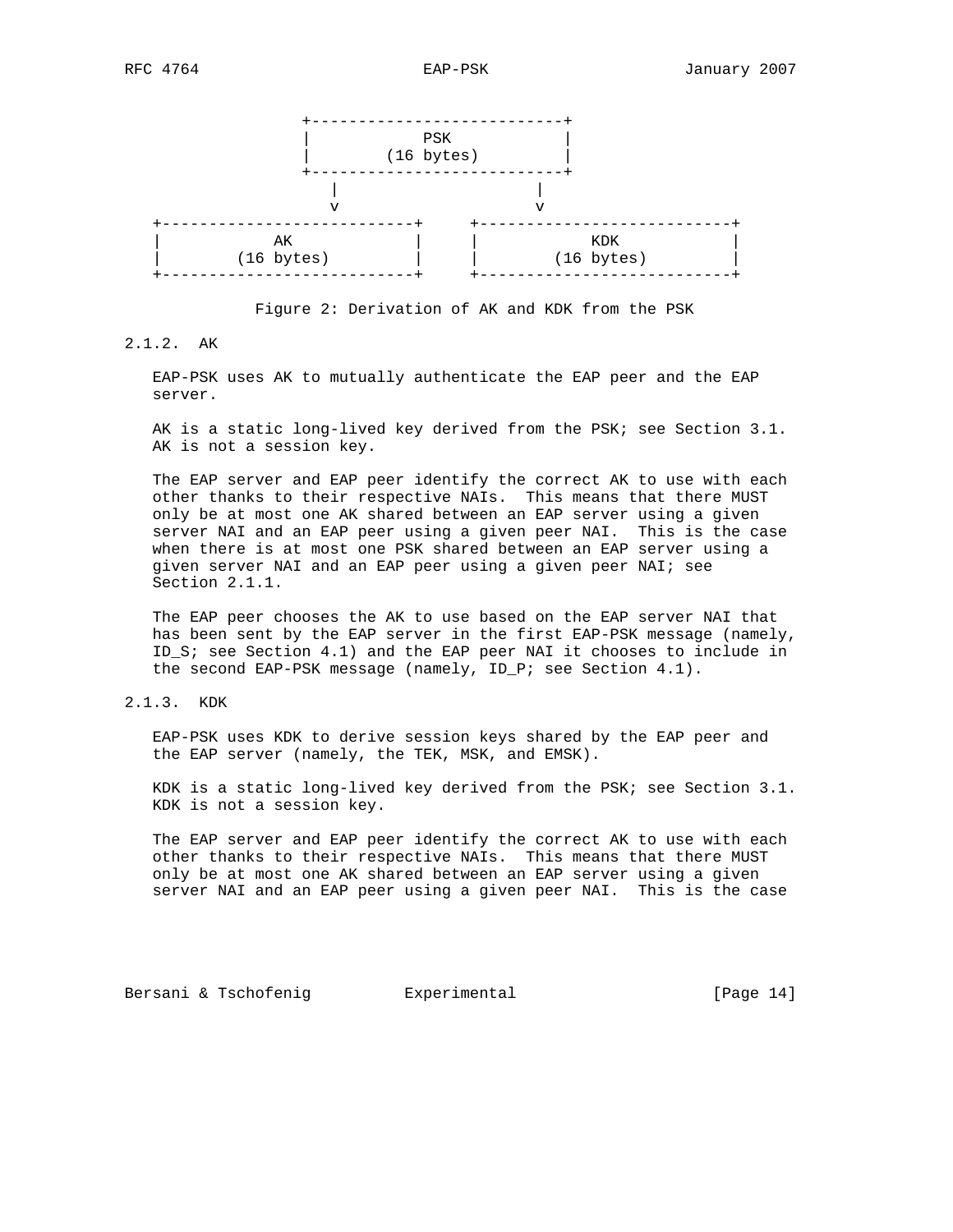when there is at most one PSK shared between an EAP server using a given server NAI and an EAP peer using a given peer NAI; see Section 2.1.1.

 The EAP peer chooses the AK to use based on the EAP server NAI that has been sent by the EAP server in the first EAP-PSK message (namely, ID\_S; see Section 4.1) and the EAP peer NAI it chooses to include in the second EAP-PSK message (namely, ID\_P; see Section 4.1).

2.2. The TEK

 EAP-PSK derives a 16-byte TEK thanks to a random number exchanged during authentication (RAND\_P; see Section 5.1) and KDK.

 This TEK is used to implement a protected channel for both mutually authenticated parties to communicate over securely.

2.3. The MSK

 EAP-PSK derives a MSK thanks to a random number exchanged during authentication (RAND\_P; see Section 5.1) and the KDK.

The MSK is 64 bytes long, which complies with [3].

2.4. The EMSK

 EAP-PSK derives an EMSK thanks to a random number exchanged during authentication (RAND\_P; see Section 5.1) and the KDK.

The EMSK is 64 bytes long, which complies with [3].

2.5. The IV

EAP-PSK does not derive any IV, which complies with [9].

3. Cryptographic Design of EAP-PSK

 EAP-PSK relies on a single cryptographic primitive, a block cipher, which is instantiated with AES-128. AES-128 takes a 16-byte Pre- Shared Key and a 16-byte Plain Text block as inputs. It outputs a 16-byte Cipher Text block. For a detailed description of AES-128, please refer to [7].

AES-128 has been chosen because:

o It is standardized and implementations are widely available.

Bersani & Tschofenig **Experimental Experimental** [Page 15]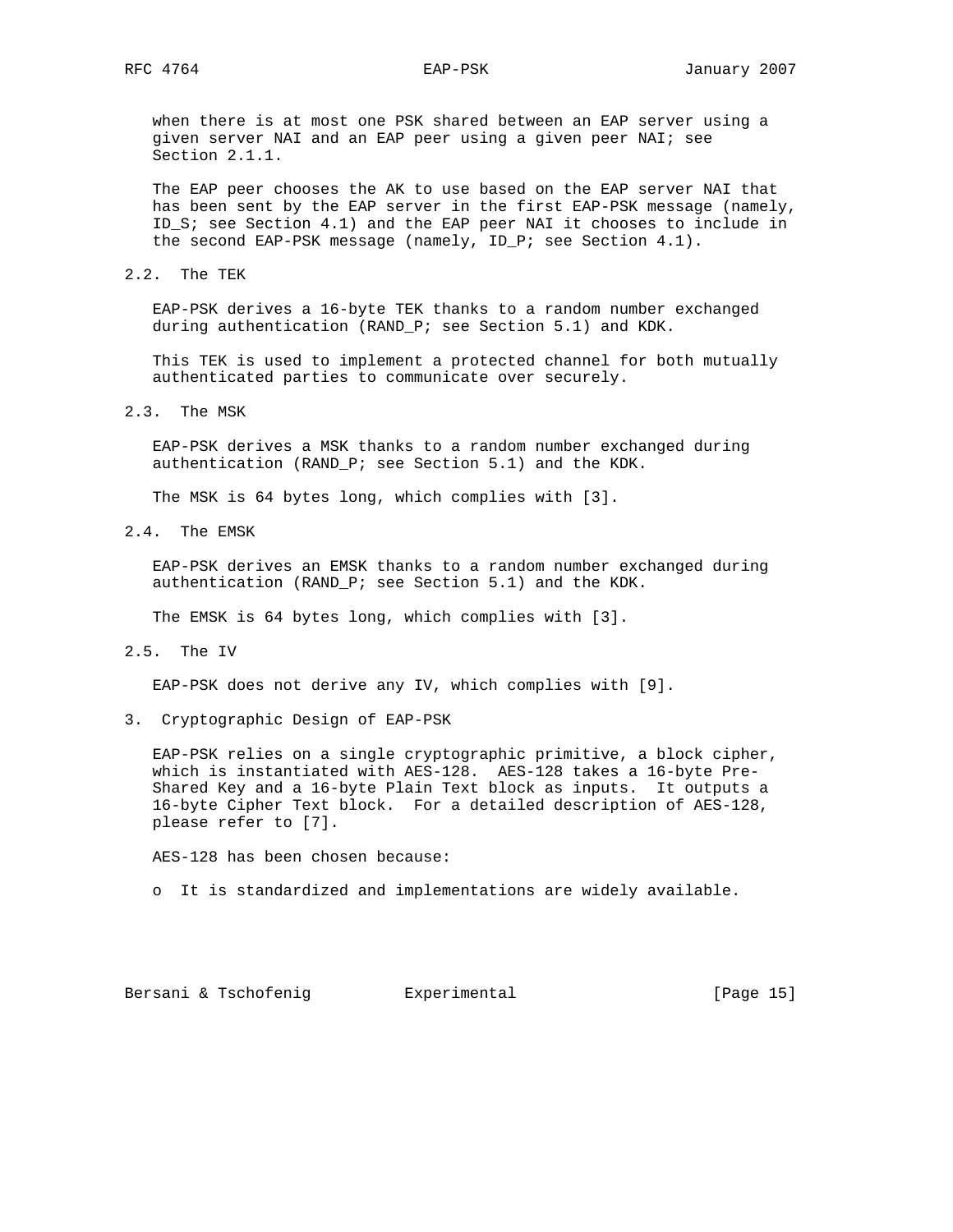o It has been carefully reviewed by the cryptographic community and is believed to be secure.

 Other block ciphers could easily be proposed for EAP-PSK, as EAP-PSK does not intrinsically depend on AES-128. The only parameters of AES-128 that EAP-PSK depends on are the AES-128 block and key size (16 bytes). For the sake of simplicity, EAP-PSK has, however, been chosen to restrict to a single mandatory block cipher and not allow the negotiation of other block ciphers. In the case that AES-128 is deprecated for security reasons, EAP-PSK should also be deprecated and a cut-and-paste EAP-PSK' should be defined with another block cipher. This EAP-PSK' should not be backward compatible with EAP-PSK because of the security issues with AES-128. EAP-PSK' should therefore use a different EAP-Request/Response Type number. With the EAP-Request/Response Type number space structure defined in [3], this should not be a problem. The use of a different EAP-Request/Response Type number for EAP-PSK' will prevent this new method from being vulnerable to chosen protocol attacks.

EAP-PSK uses three cryptographic parts:

- o A key setup to derive AK and KDK from the PSK.
- o An authenticated key exchange protocol to mutually authenticate the communicating parties and derive session keys.
- o A protected channel protocol for both mutually authenticated parties to communicate over.

Each part is discussed in more detail in the subsequent paragraphs.

3.1. The Key Setup

 EAP-PSK needs two cryptographically separated 16-byte subkeys for mutual authentication and session key derivation. Indeed, it is a rule of thumb in cryptography to use different keys for different applications.

 It could have implemented these two subkeys either by specifying a 32-byte PSK that would then be split in two 16-byte subkeys, or by specifying a 16-byte PSK that would then be cryptographically expanded to two 16-byte subkeys.

 Because provisioning a 32-byte long-term credential is more cumbersome than a 16-byte one, and the strength of the derived session keys is 16 bytes either way, the latter option was chosen.

Bersani & Tschofenig  $\qquad \qquad$  Experimental  $\qquad \qquad$  [Page 16]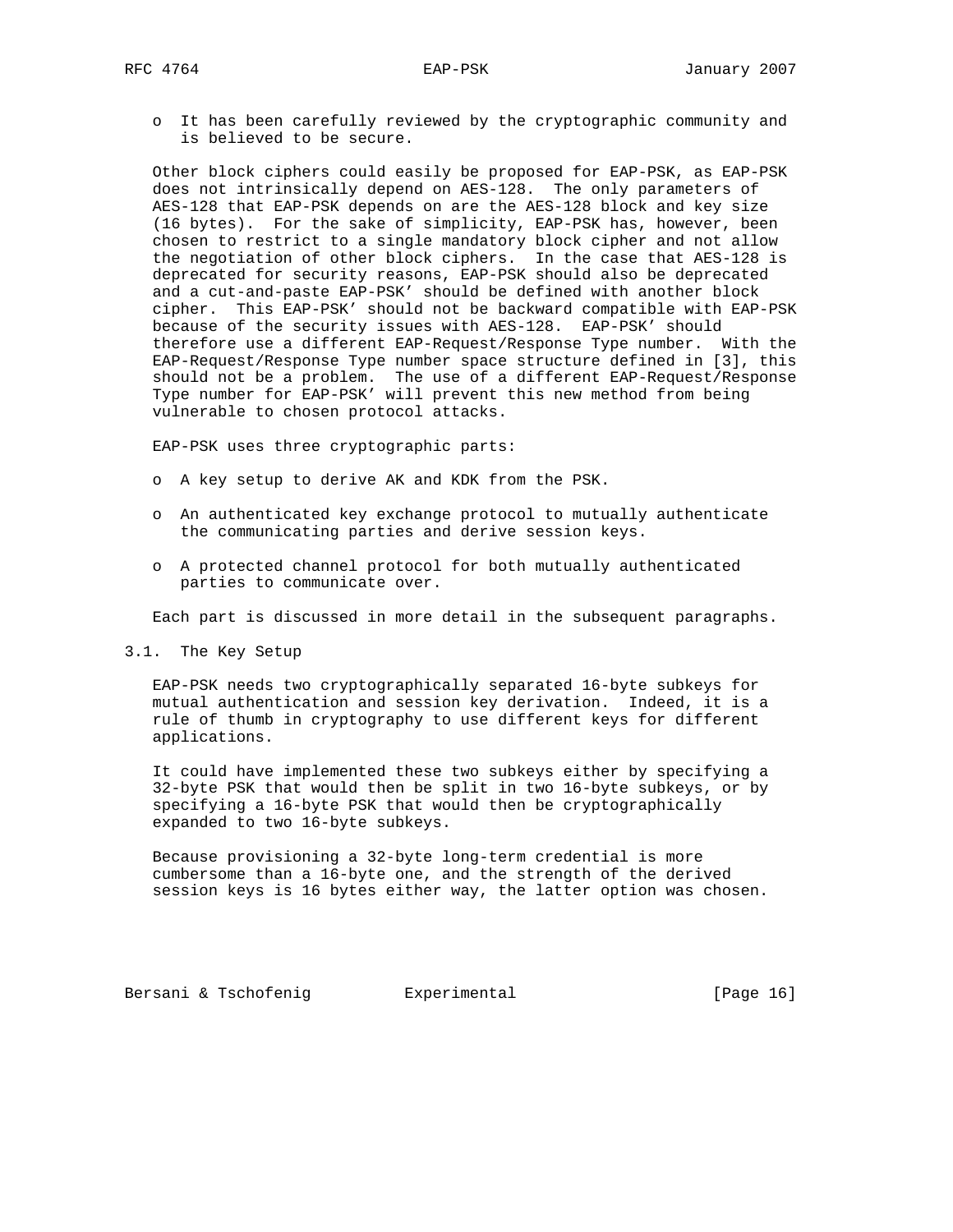Hence, the PSK is only used by EAP-PSK to derive AK and KDK. This derivation should be done only once, immediately after the PSK has been provisioned. As soon as AK and KDK have been derived, the PSK should be deleted. If the PSK is deleted, it should be done so securely (see, for instance, [19] for guidance on secure deletion of the PSK).

Derivation of AK and KDK from the PSK is called the key setup:

o The input to the key setup is the PSK.

o The outputs of the key setup are AK and KDK.

 AK and KDK are derived from the PSK using the modified counter mode of operation of AES-128. The modified counter mode is a length increasing function, i.e., it expands one AES-128 input block into a longer t-block output, where t>=2. This mode was chosen for the key setup because it had already been chosen for the derivation of the session keys (see Section 3.2).

 The details of the derivation of AK and KDK from the PSK are shown in Figure 3.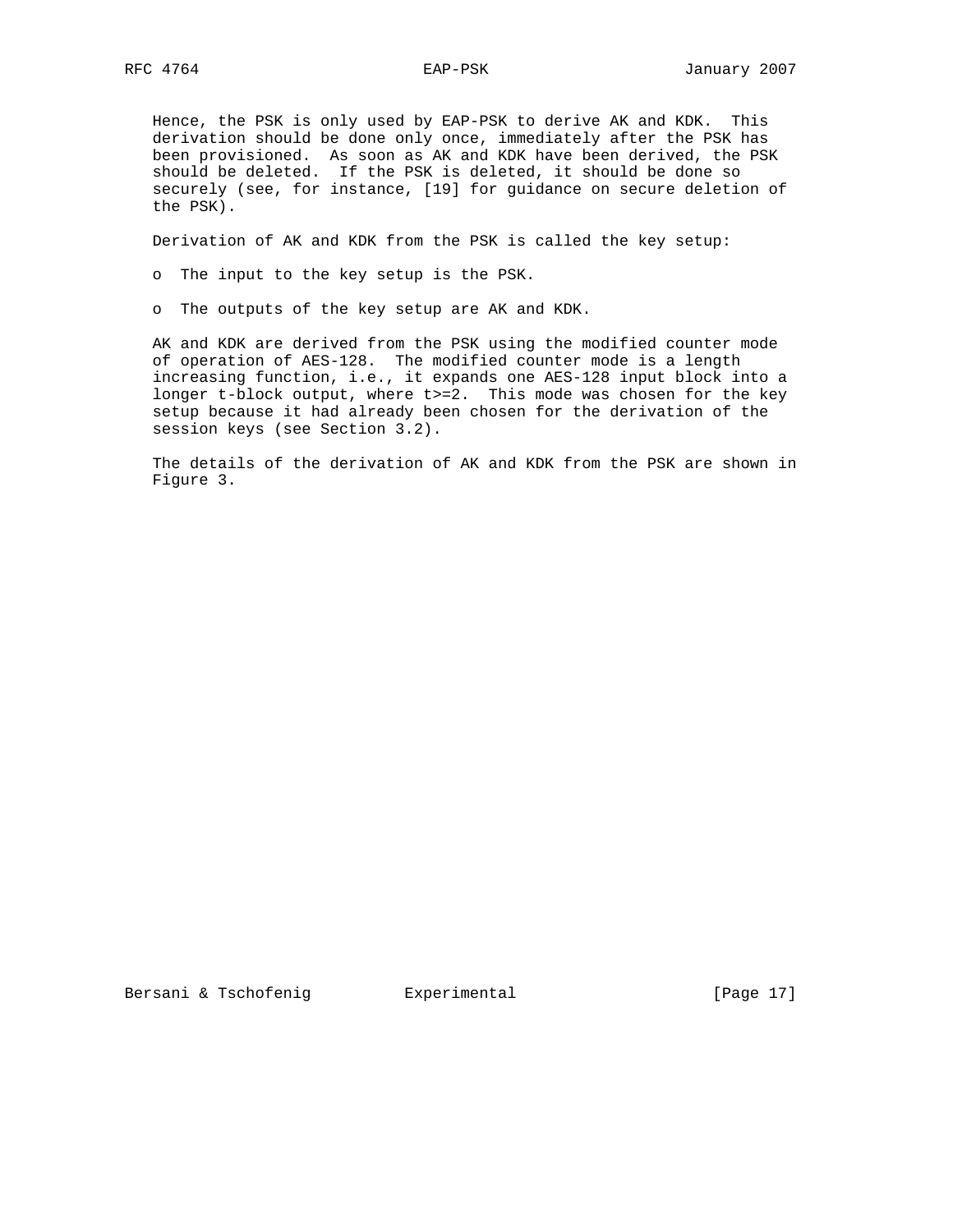

Figure 3: Derivation of AK and KDK from the PSK in Details

 The input block is "0". For the sake of simplicity, this input block has been chosen constant: it could have been set to a value depending on the peer and the server (for instance, the XOR of their respective NAIs appropriately truncated or zero-padded), but this did not seem to add much security to the scheme, whereas it added complexity. Any 16-byte constant could have been chosen, as the security is not supposed to depend on the particular value taken by the constant. "0" was arbitrarily chosen.

Bersani & Tschofenig **Experimental Experimental** [Page 18]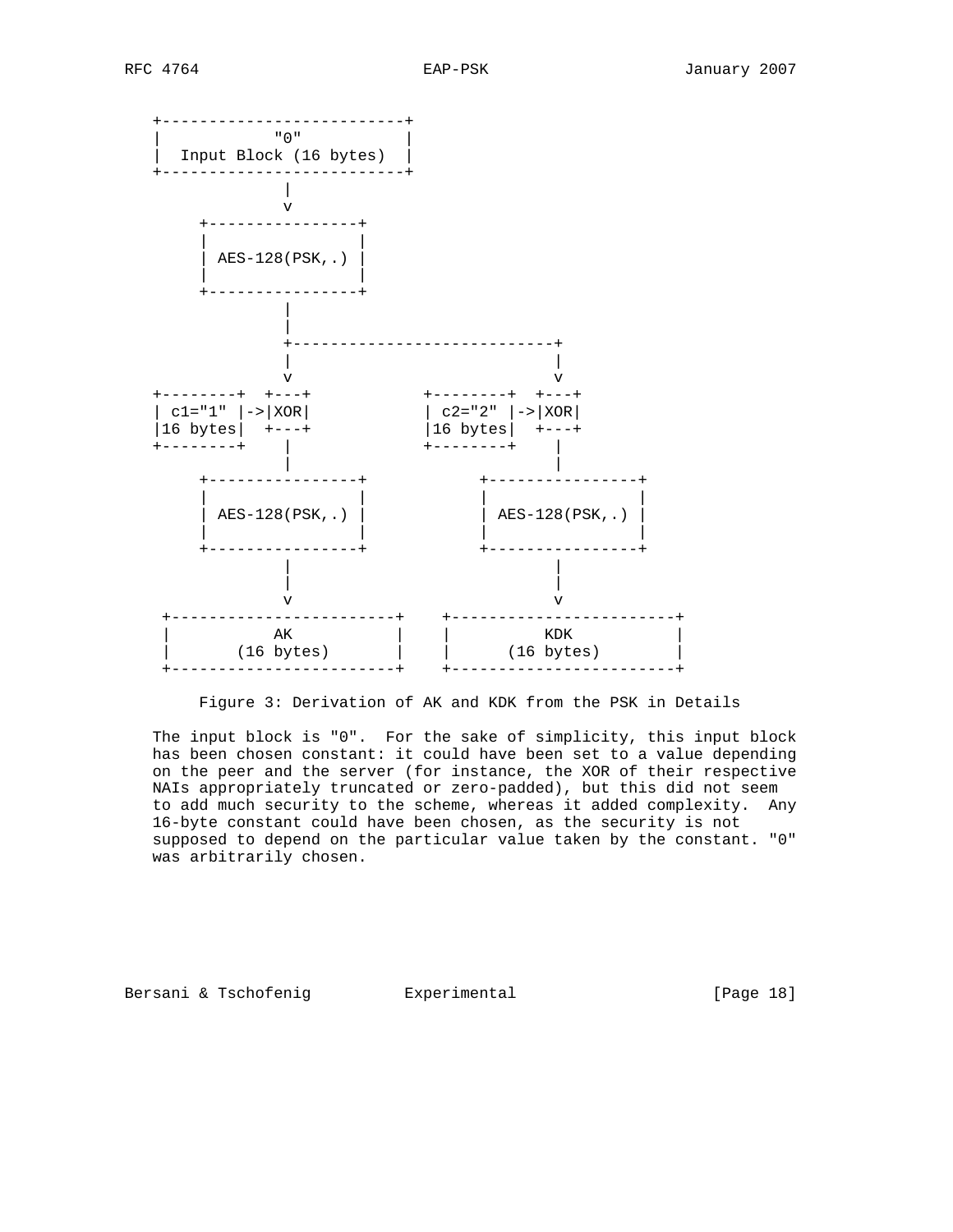# 3.2. The Authenticated Key Exchange

 The authentication protocol used by EAP-PSK is inspired by AKEP2, which is described in [14].

 AKEP2 consists of a one-and-a-half round-trip exchange, as shown in Figure 4, which is inspired by Figure 5 of [14].

| Bob              | Alice |
|------------------|-------|
| RA               |       |
|                  |       |
| $[B  A  RA  RB]$ |       |
|                  |       |
| $[A \mid RB]$    |       |
|                  |       |



 It is also worth noting that [14] focuses on cryptography and not on designing a real-life protocol. Thus, as noted in subsection "Out- Of-Band-Data" of [14], Alice has to send A, its identity, to Bob so that Bob may select the appropriate credential for the sequel to the conversation. This leads to a slightly complemented version of AKEP2 for EAP-PSK as depicted in Figure 5.

| <b>Bob</b> | $A \mid R$                  | Alice |
|------------|-----------------------------|-------|
|            | $[ B     A     RA     RB ]$ |       |
|            | $[A \mid R B]$              |       |

Figure 5: Overview of AKEP2

In AKEP2,

- o RA and RB are random numbers chosen respectively by Alice and Bob.
- o A and B are Alice's and Bob's respective identities. They allow Alice and Bob to retrieve the key that they have to use to run an authenticated key exchange between each other. They are also included in the protocol for cryptographic reasons.

Bersani & Tschofenig  $\qquad \qquad$  Experimental [Page 19]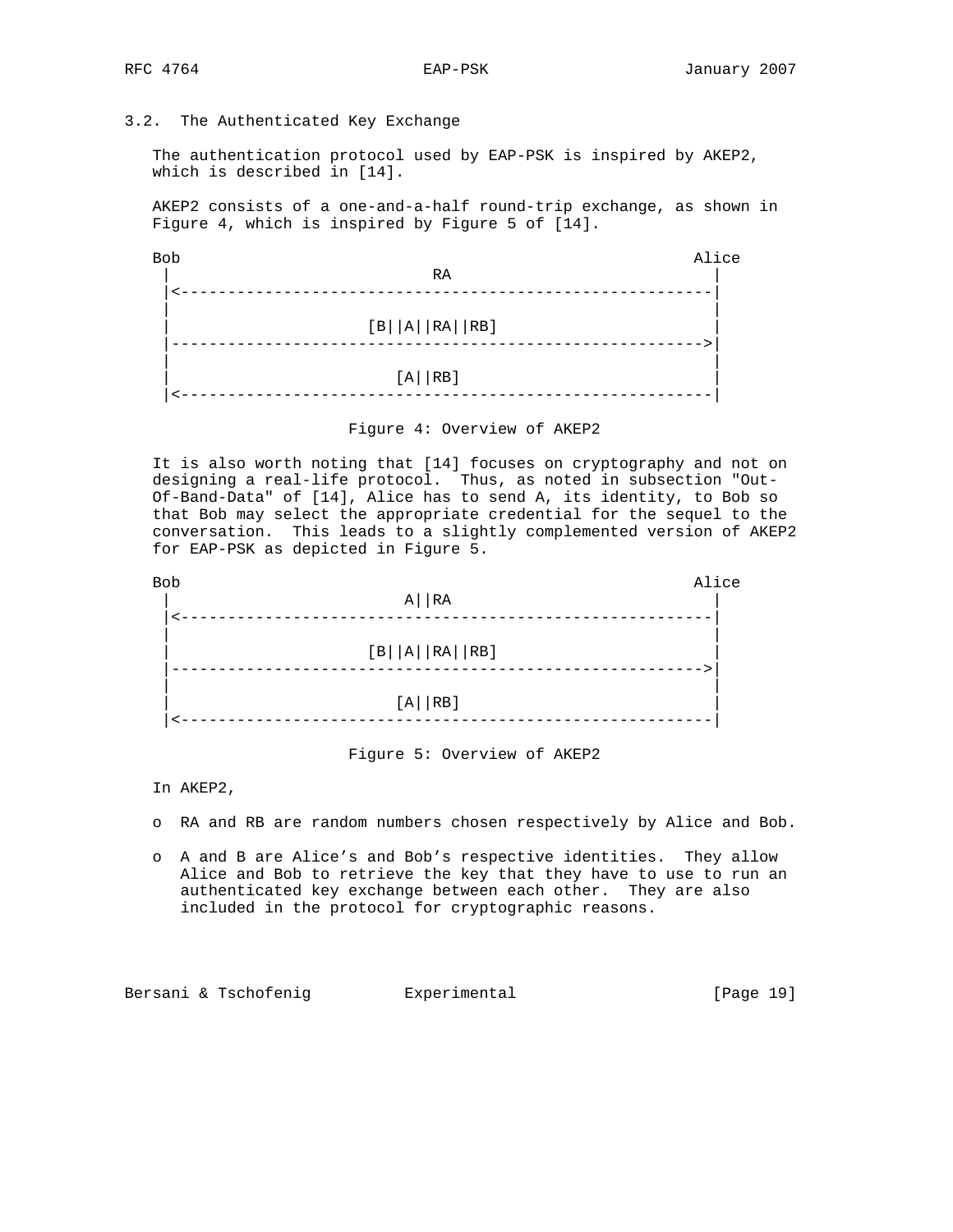o The MACs (see Section 1.3 for the notation "[]") are calculated using a dedicated key.

EAP-PSK instantiates this protocol with:

- o The server as Alice and the peer as Bob.
- o RA and RB as 16-byte random numbers, using Section 4.1 notations; this means RA=RAND\_S and RB=RAND\_P.
- o A and B as Alice's and Bob's respective NAIs, using Section 4.1 notations; this means A=ID\_S and B=ID\_P.
- o The MAC algorithm as CMAC with AES-128 using AK and producing a tag length of 16 bytes.
- o The modified counter mode of operation of AES-128 using KDK, to derive session keys as a result of this exchange.

 CMAC was chosen as the MAC algorithm because it is capable of handling arbitrary length messages, and its design is simple. It also enjoys up-to-date review by the cryptographic community, especially using provable security concepts. It has been recommended by the NIST. For a detailed description of CMAC, please refer to [8].

 In AKEP2, the key exchange is "implicit": the session keys are derived from RB. In EAP-PSK, the session keys are thus derived from RAND\_P by using KDK and the modified counter mode of operation of AES-128 described in [5]. This mode was chosen because it is a simple key derivation scheme that relies on a block cipher and has a proof of its security. It is a length increasing function, i.e., it expands one AES-128 input block into a longer t-block output, where t>=2. The derivation of the session keys is shown in Figure 6.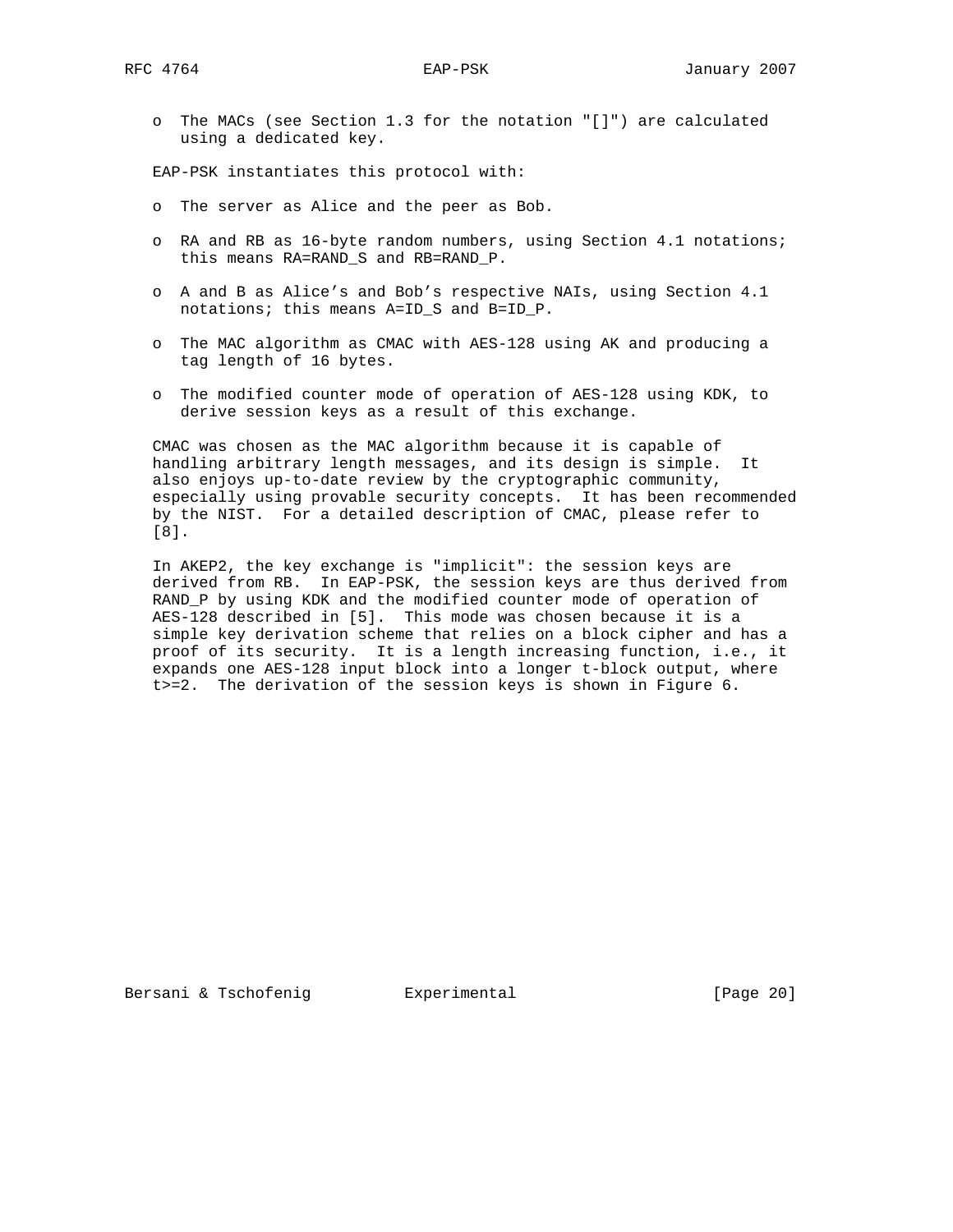

Figure 6: Derivation of the Session Keys

 The input to the derivation of the session keys is RAND\_P. The outputs of the derivation of the session keys are:

- o The 16-byte TEK (the first output block).
- o The 64-byte MSK (the concatenation of the second to fifth output blocks).
- o The 64-byte EMSK (the concatenation of the sixth to ninth output blocks).

 The details of the derivation of the session keys are shown in Figure 7.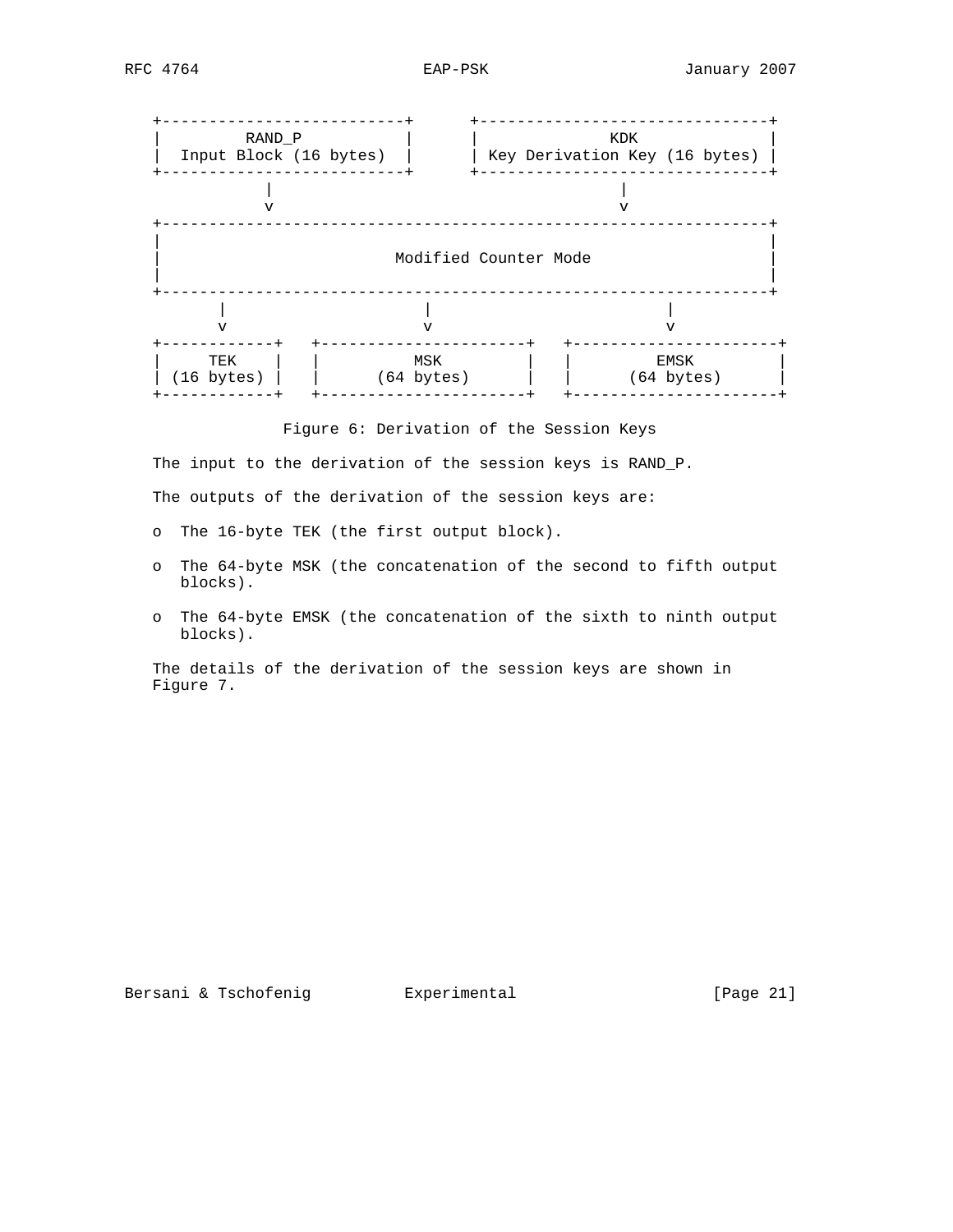

Figure 7: Derivation of the Session Keys in Details

 The counter values are set respectively to the first t integers (that is,  $ci="i", with i=1 to 9).$ 

 Keying material is sensitive information and should be handled accordingly (see Section 8.10 for further discussion).

Bersani & Tschofenig **Experimental Experimental** [Page 22]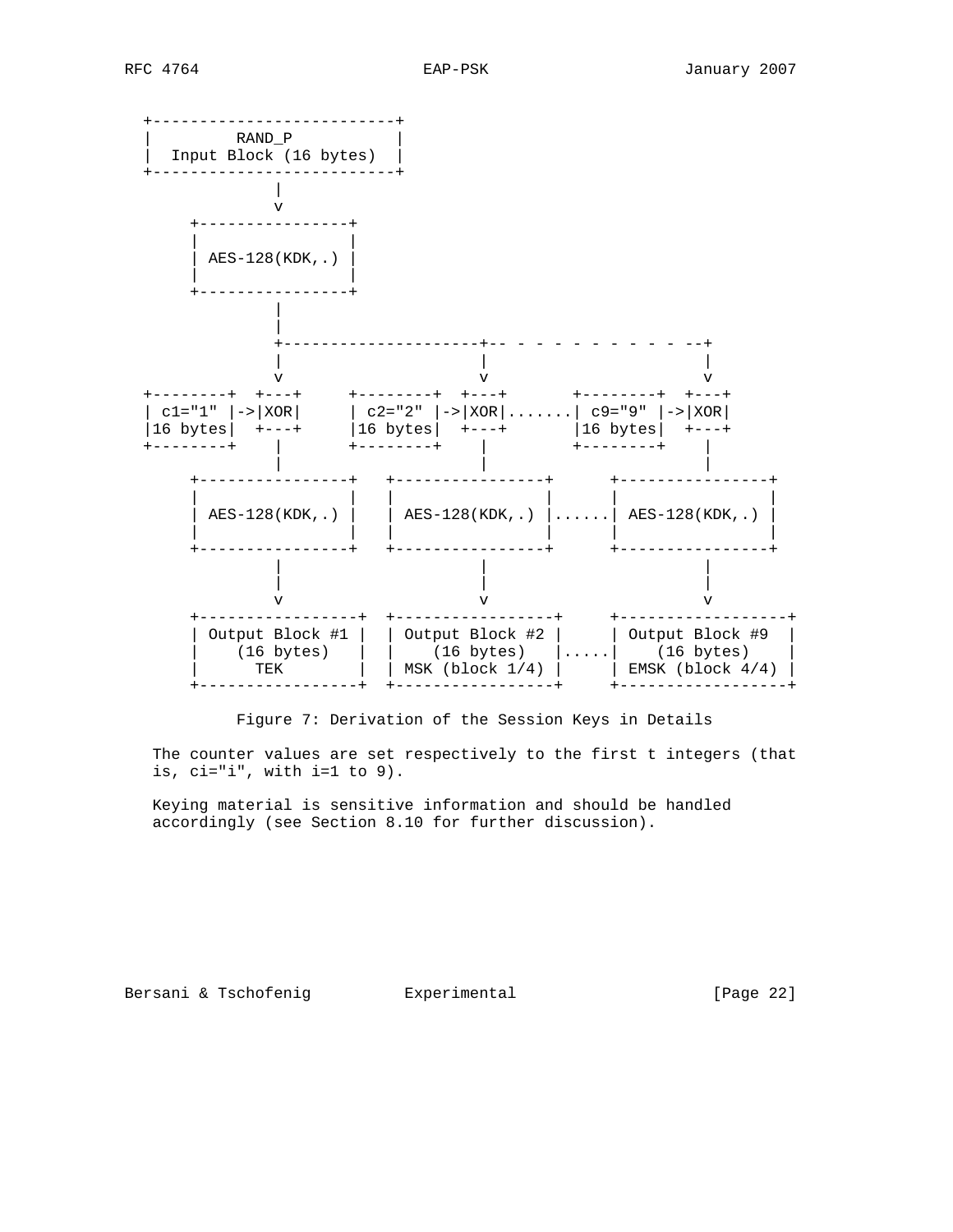# 3.3. The Protected Channel

 EAP-PSK provides a protected channel for both parties to communicate over, in case of a successful authentication. This protected channel is currently used to exchange protected result indications and may be used in the future to implement extensions.

 EAP-PSK uses the EAX mode of operation to provide this protected channel. For a detailed description of EAX, please refer to [4]. Figure 8 shows how EAX is used to implement EAP-PSK protected channel.



Figure 8: The Protected Channel

This protected channel:

- o Provides replay protection.
- o Encrypts and authenticates a Plain Text Payload that becomes an Encrypted Payload. The Plain Text Payload must not exceed 960 bytes; see Sections 5.3, 5.4, and 8.11.
- o Only authenticates a Header that is thus sent in clear.

EAX is instantiated with AES-128 as the underlying block cipher.

AES-128 is keyed with the TEK.

Bersani & Tschofenig **Experimental Experimental** [Page 23]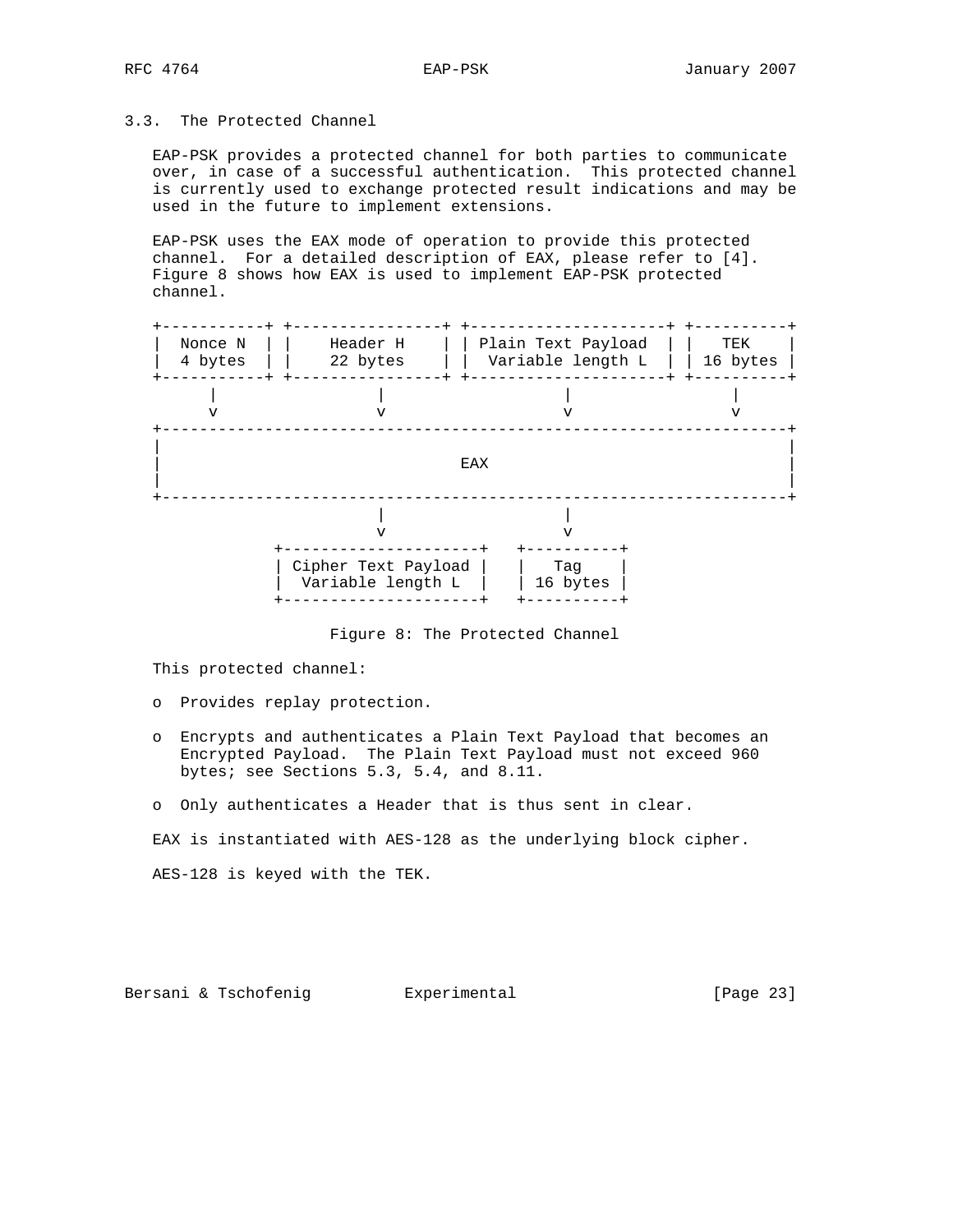The nonce N is used to provide cryptographic security to the encryption and data origin authentication as well as protection replay. Indeed, N is a 4-byte sequence number starting from <0> that is monotonically incremented at each EAP-PSK message within one EAP- PSK dialog, except retransmissions, of course.

 N was taken to be 4 bytes to avoid 16-byte arithmetic. Since EAX uses a 16-byte nonce, N is padded with 96 zero bits for its high order bits.

 For cryptographic reasons, N is not allowed to wrap around. In the unlikely, yet possible, event of the server sending an EAP-PSK message with N set to <2\*\*32-2>, it must not send any further message on this protected channel, which would cause to reusing the value 0. Either the conversation is finished after the server receives the EAP-PSK answer from the peer with N set to <2\*\*32-1> and the server proceeds (typically by sending an EAP-Success or Failure), or the conversation is not finished and must then be aborted (a new EAP-PSK dialog may subsequently be started to try again to authenticate). Thus, the maximum number of messages that can be exchanged over the same protected channel is 2\*\*32 (which should not be a limitation in practice, as this is approximately equal to 4 billion).

 The Header H consists of the first 22 bytes of the EAP Request or Response packet (i.e., the EAP Code, Identifier, Length, and Type fields followed by the EAP-PSK Flags and RAND\_S fields). Although it may appear unorthodox that an upper layer (EAP-PSK) protects some information of the lower layer (EAP), this was chosen to comply with EAP recommendation (see Section 7.5. of [3]) and seems to be existing practice at IETF (see, for instance, [35]).

 The Plain Text Payload is the payload that is to be encrypted and integrity protected. The Cipher Text Payload is the result of the encryption of the Plain Text.

 The Tag is a MAC that protects both the Header and the Plain Text Payload. The verification of the Tag must only be done after a successful verification of the Nonce for replay protection. If the verification of the Tag succeeds, then the Encrypted Payload is decrypted to recover the Plain Text Payload. If the verification of the Tag fails, then no decryption is performed and this MAC failure should be logged. The tag length is chosen to be 16 bytes for EAX within EAP-PSK. This length is considered appropriate by the cryptographic community.

Bersani & Tschofenig **Experimental** [Page 24]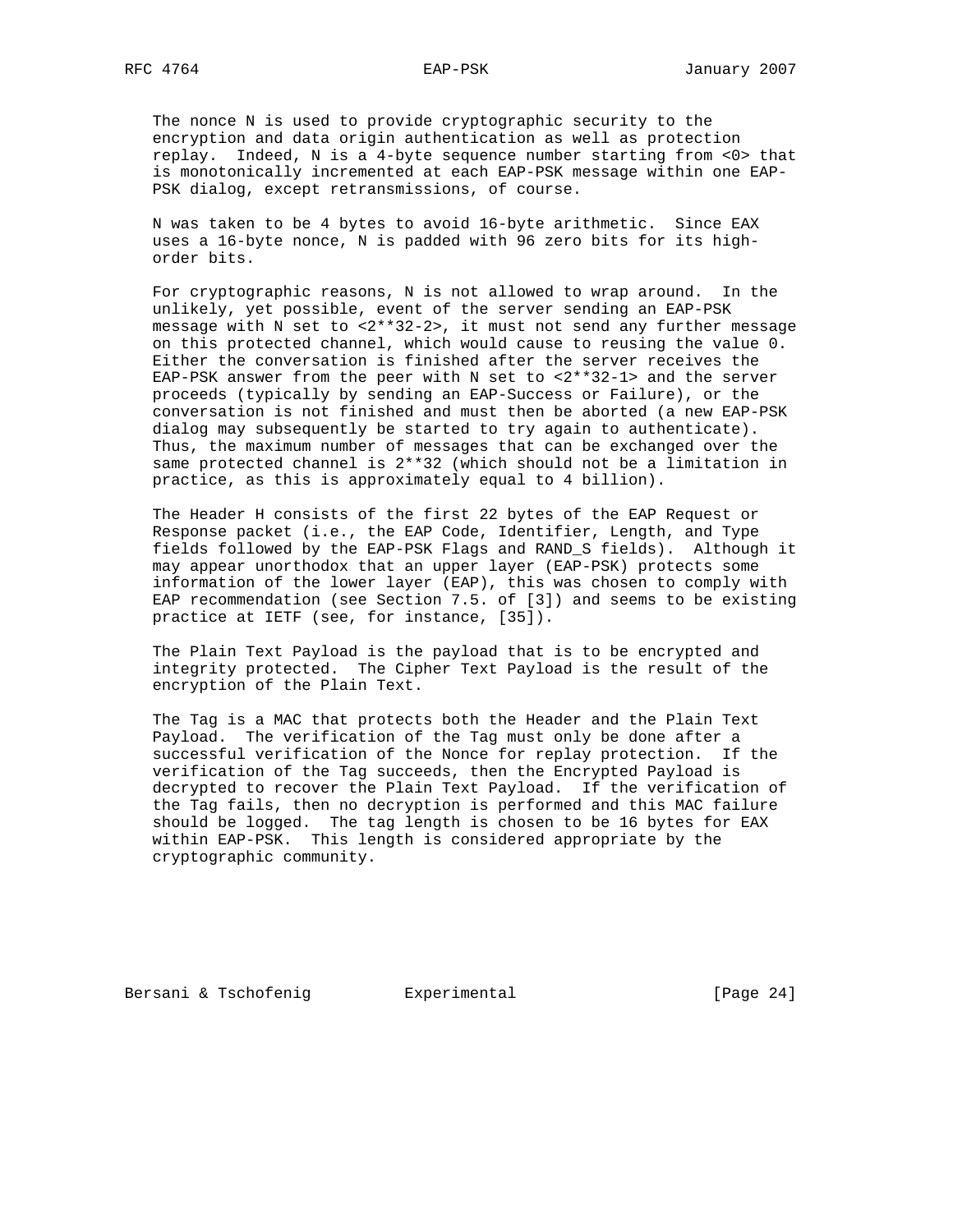EAX was mainly chosen because:

- o It strongly relies on OMAC in its design and OMAC1, a variant of OMAC, had already been chosen in EAP-PSK for the authentication part (please remember that OMAC1 and CMAC are analogous).
- o Its design is simple.
- o It enjoys a security proof.
- o It is free of any Intellectual Property Rights claims.
- 4. EAP-PSK Message Flows

EAP-PSK may consist of two different types of message flows:

- o The "standard authentication", which is:
	- \* Mandatory to implement.
	- \* Fully specified in this document.
	- \* The simpler type of message flow, which is expected to be used most frequently.
- o The "extended authentication", which is:
	- \* Optional to implement (i.e., there are no mandatory extensions).
	- \* Partly specified in this document since it depends on extensions and none are currently specified, let alone in this document.
	- \* The type of message flow that should be used when extensions of EAP-PSK are needed by more sophisticated usage scenarios and are available.

 EAP-PSK introduces the concept of a session to facilitate its analysis and provide a cleaner interface to other layers. A session is a particular instance of an EAP-PSK dialog between two parties. This session is identified by a session identifier.

 In the first EAP-PSK message, the EAP server asserts its identity. Given that the EAP-Request/Identity and EAP-Response/Identity may not be assumed to have occurred prior to this sending and that the response included in EAP-Response/Identity (if this EAP Identity exchange takes place) may not contain the actual NAI the peer shall

Bersani & Tschofenig **Experimental Experimental** [Page 25]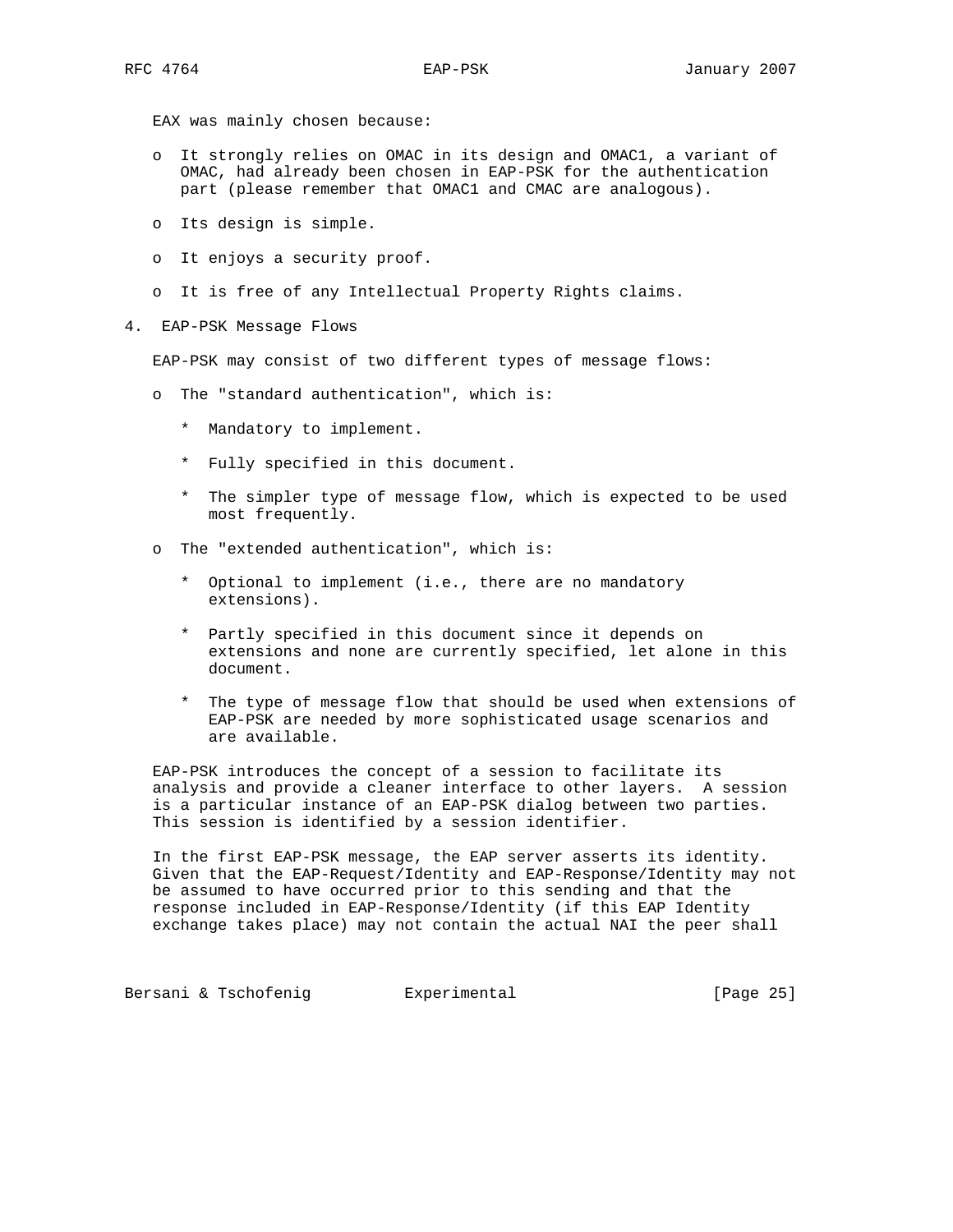use with EAP-PSK, this means that an EAP server implementing EAP-PSK must use the same EAP server NAI for all EAP-PSK dialogs with any EAP peer implementing EAP-PSK.

4.1. EAP-PSK Standard Authentication

 EAP-PSK standard authentication is comprised of four messages, i.e., two round-trips; see Figure 9.

peer server server server server server server server server server server server | Flags||RAND\_S||ID\_S | |<---------------------------------------------------------| | | | Flags||RAND\_S||RAND\_P||MAC\_P||ID\_P | |--------------------------------------------------------->| | | | Flags||RAND\_S||MAC\_S||PCHANNEL\_S\_0 | |<---------------------------------------------------------| | | | Flags||RAND\_S||PCHANNEL\_P\_1 | |--------------------------------------------------------->| | |

Figure 9: EAP-PSK Standard Authentication

- o The first message is sent by the server to the peer to:
	- \* Send a 16-byte random challenge (RAND\_S). RAND\_S was called RA in Section 3.2
	- \* State its identity (ID\_S). ID\_S was denoted by A in Section 3.2.
- o The second message is sent by the peer to the server to:
	- \* Send another 16-byte random challenge (RAND\_P). RAND\_P was called RB in Section 3.2
	- \* State its identity (ID\_P). ID\_P was denoted by B in Section 3.2.
	- \* Authenticate to the server by proving that it is able to compute a particular MAC (MAC\_P), which is a function of the two challenges and AK:  $MAC_P = CMAC-AES-128(AK, ID_P||ID_S||RAND_S||RAND_P)$

Bersani & Tschofenig **Experimental** [Page 26]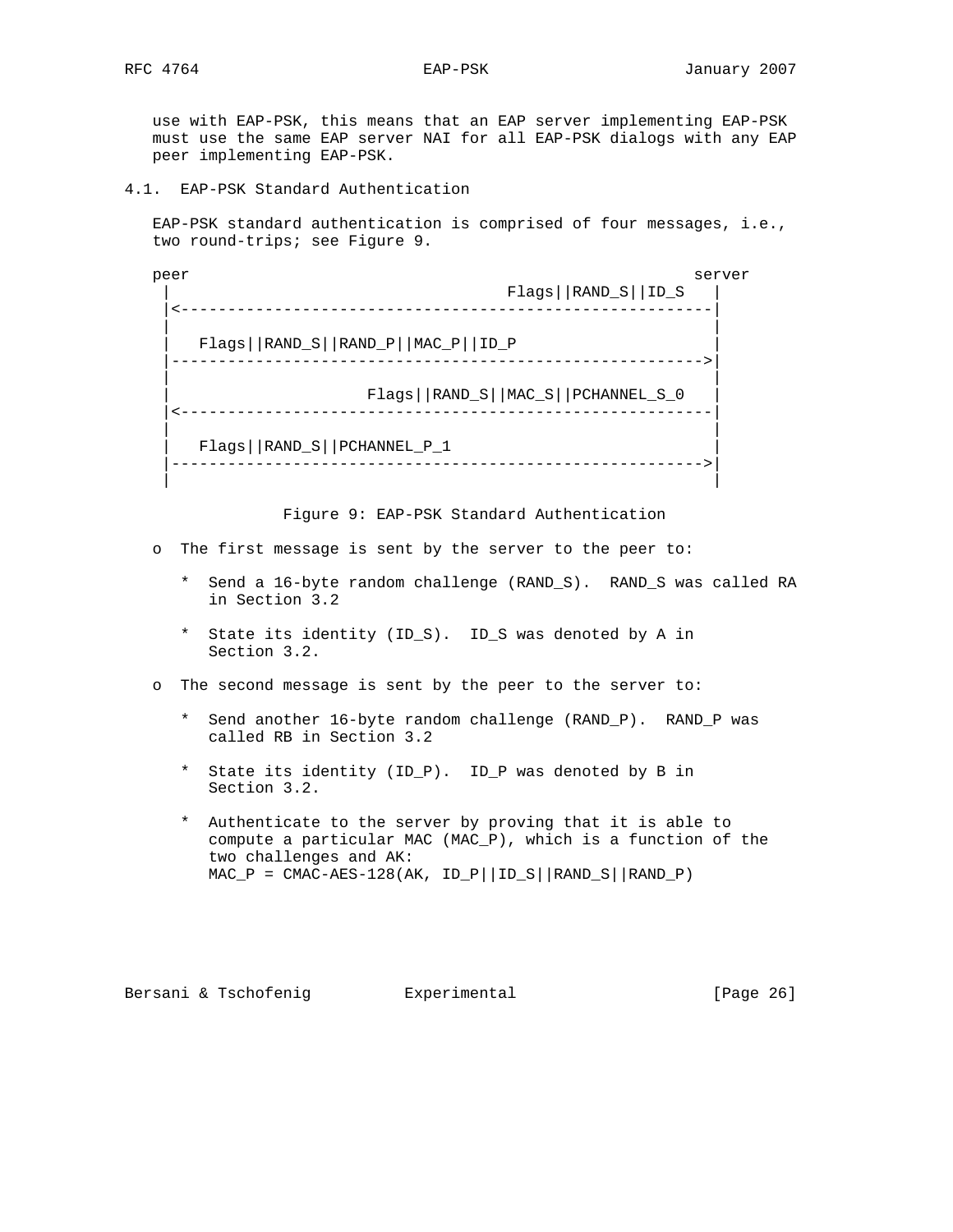- o The third message is sent by the server to the peer to:
	- \* Authenticate to the peer by proving that it is able to compute another MAC (MAC\_S), which is a function of the peer's challenge and AK:  $MAC_S = CMAC-AES-128(AK, ID_S||RAND_P)$
	- \* Set up the protected channel (P\_CHANNEL\_S\_0) to:
		- + Confirm that it has derived session keys (at least the TEK).
		- + Give a protected result indication of the authentication.
- o The fourth message is sent by the peer to the server to finish the setup of the protected channel (P\_CHANNEL\_P\_1) to:
	- \* Confirm that it has derived session keys (at least the TEK).
	- \* Give a protected result indication of the authentication.

 The PCHANNEL\_S\_0 and PCHANNEL\_P\_1 fields of the third and fourth EAP- PSK messages contain a MAC-computed thanks to TEK that protects the integrity of the messages. For a detailed list of the fields of the messages that are integrity protected, please refer to Section 3.3.

 All EAP-PSK messages include a sort of header, which is comprised of two fields:

- o Flags, a 1-byte field that is currently only used to number EAP- PSK messages.
- o RAND\_S, a 16-byte challenge sent by the server that is used as a session identifier.

 This standard message flow could be comprised of only three messages, like AKEP2, were it not the request/response nature of EAP that prevents the third message to be the last one. Since the fourth message is mandatory, EAP-PSK chose to take advantage of this and set up a protected channel.

 The standard message flow also includes a statement by the peer of its identity, in addition to the EAP-Response/Identity it may have sent. This behavior follows Section 5.1 of [3], which recommends that the EAP-Response/Identity be used primarily for routing purposes and selecting which EAP method to use, and therefore that EAP methods include a method-specific mechanism for obtaining the identity, so that they do not have to rely on the Identity Response.

Bersani & Tschofenig **Experimental Experimental** [Page 27]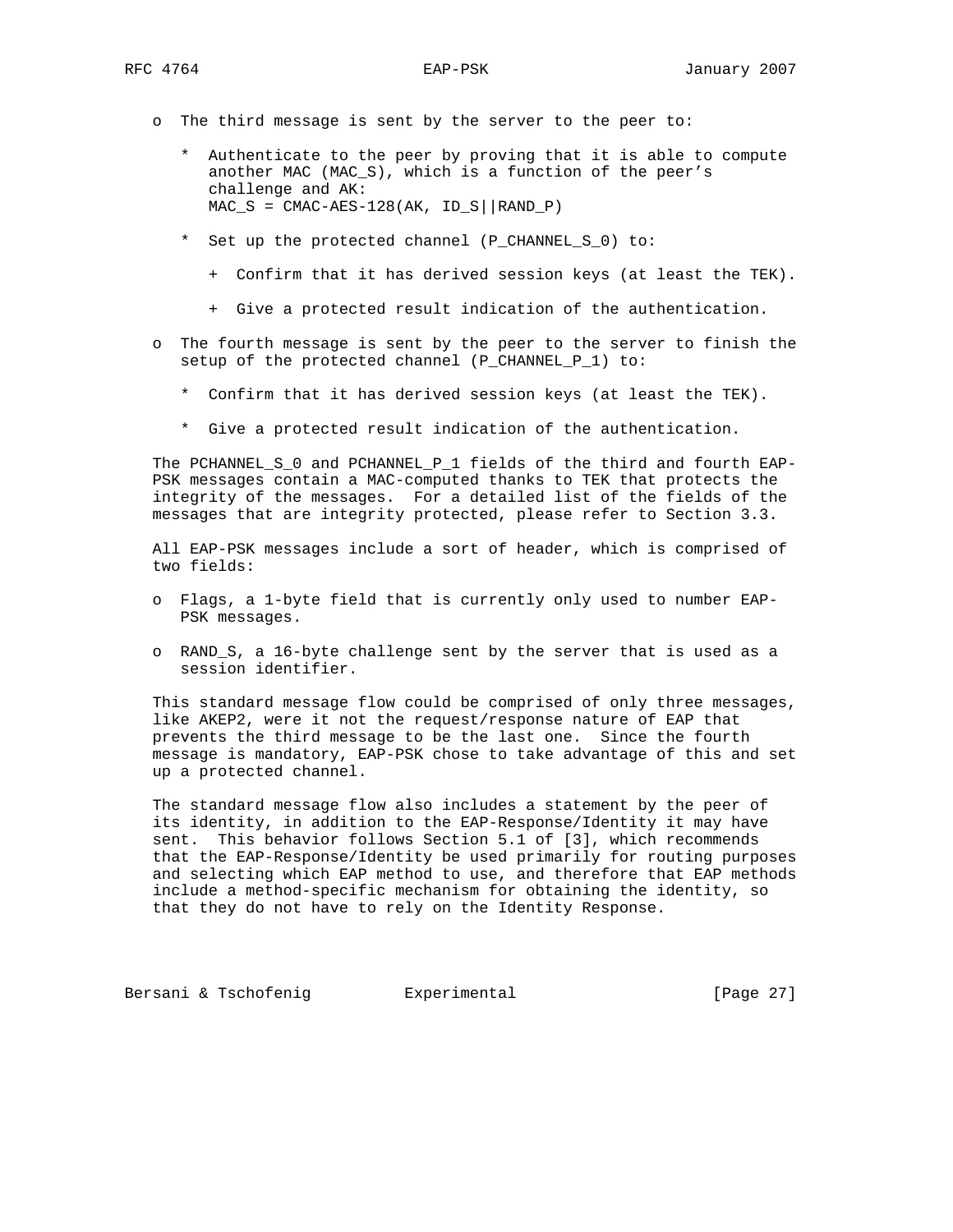When a party receives an EAP-PSK message, it checks that the message is syntactically valid in accordance with the message formats defined in Section 5. If the message is syntactically incorrect, then it is silently discarded. Then it checks the cryptographic validity of this message, i.e., it checks the MAC(s) as follows:

- o If the received message is the first EAP-PSK message, there is no MAC to check as none is included in message 1.
- o If the received message is the second EAP-PSK message, the validity of MAC\_P is checked.
- o If the received message is the third EAP-PSK message, the validity of MAC\_S is checked and then the validity of the Tag included in P\_CHANNEL\_S\_0 is checked. The validity checks must be done in this order to avoid unnecessarily deriving TEK, MSK, and EMSK in case MAC\_S is invalid, meaning that mutual authentication has failed. Indeed, TEK is used to verify the validity of the Tag included in P\_CHANNEL\_S\_0.
- o If the received message is the fourth EAP-PSK message, the validity of the Tag included in P\_CHANNEL\_P\_1 is checked.

 If a validity check fails, the message is silently discarded. There can be a counter to track the number of silently discarded messages Section 8.8. If there is an encrypted payload in the message (namely, in the PCHANNEL attribute), then the encrypted payload is decrypted. Then, if the decrypted payload is syntactically incorrect, the message is silently discarded.

4.2. EAP-PSK Extended Authentication

 To remain simple and yet be extensible to meet future requirements, EAP-PSK provides an extension mechanism within its protected channel: the payload of the protected channel may contain an optional extension field (EXT).

 Figure 10 presents the message sequence for EAP-PSK extended authentication.

 Extended authentication MUST be supported, i.e., any EAP-PSK implementation MUST support sending and reception of an EXT attribute according to rules of operation described in Section 6. Yet, although support of the EXT field is mandatory, there is no mandatory extension type to support. This means that if a server engages in EAP-PSK extended authentication, as only the server can start extended authentication per Section 6, a peer will recognize the attempt to start extended authentication through its EXT support. If

Bersani & Tschofenig **Experimental Experimental** [Page 28]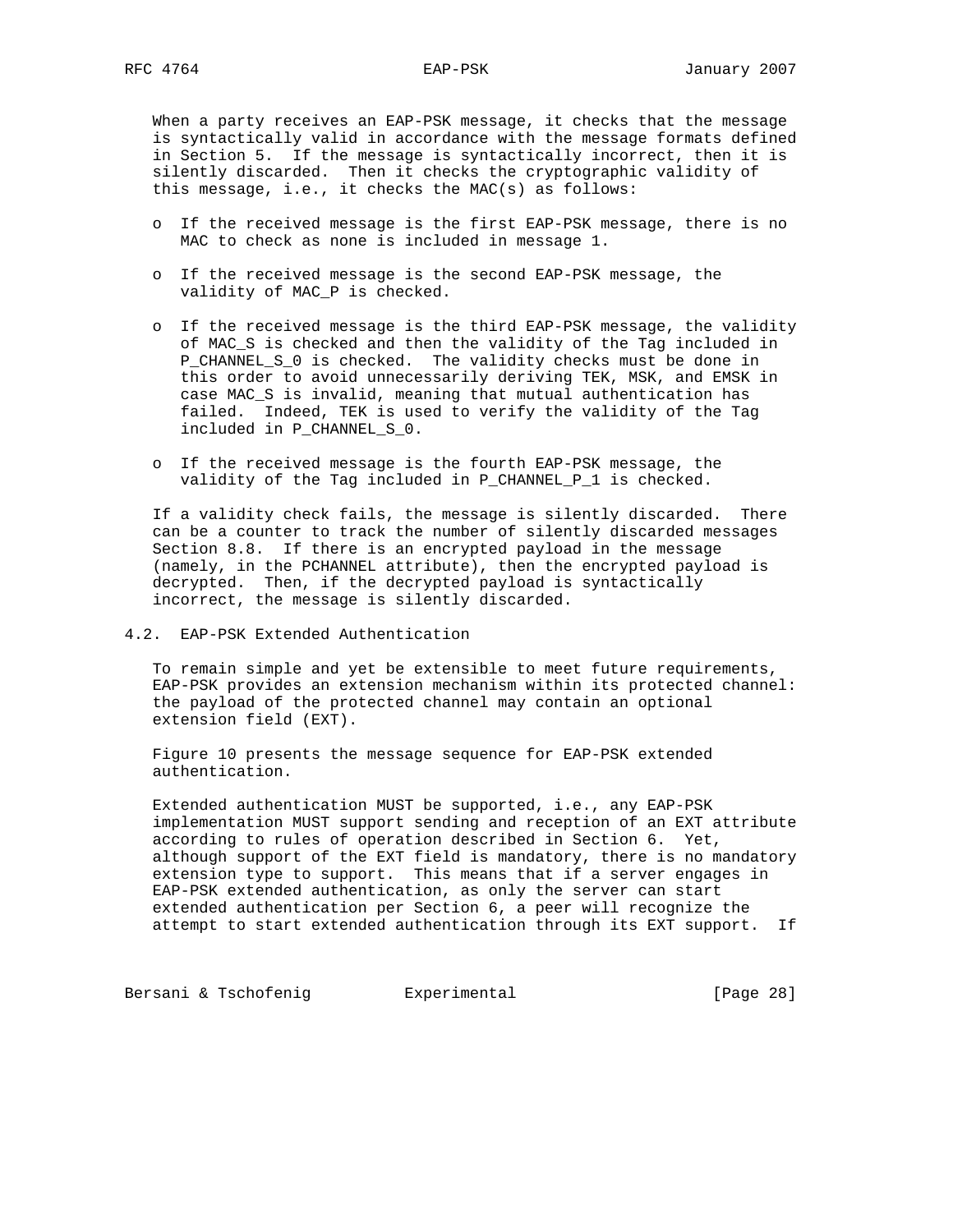the peer does not support the particular extension type used by the server, the peer will still be able to conclude the EAP-PSK dialog.

The mandatory support of the EXT field is dictated:

- o To guarantee a robust behavior in the future where some peers might support some extensions and others not. All peers will thus be able to understand that an extended authentication is being attempted and indicate whether or not they support the extension that is tried.
- o To ensure that all implementations will indeed be extensible.

No extension is currently defined.

 At most, one extension may be run within a single EAP-PSK dialog: there can neither be sequences of extensions nor interleaved extensions. However, extensions may take a variable number of round trips to complete.

 Only the server can start an extension and, if it does so, it must start it in the first payload it sends over the protected channel.

peer server server server server server server server server server server server server server server server | Flags||RAND\_S||ID\_S | |<---------------------------------------------------------| | | | Flags||RAND\_S||RAND\_P||MAC\_P||ID\_P | |--------------------------------------------------------->| | | | Flags||RAND\_S||MAC\_S||PCHANNEL\_S\_0(EXT) | |<---------------------------------------------------------| | | | Flags||RAND\_S||PCHANNEL\_P\_1(EXT) | |--------------------------------------------------------->| | | . . . . . . | Flags||RAND\_S||PCHANNEL\_S\_2i(EXT) | |<---------------------------------------------------------| | | | Flags||RAND\_S||PCHANNEL\_P\_2i+1(EXT) | |--------------------------------------------------------->| | |

Figure 10: EAP-PSK Extended Authentication

Bersani & Tschofenig  $\qquad \qquad$  Experimental  $\qquad \qquad$  [Page 29]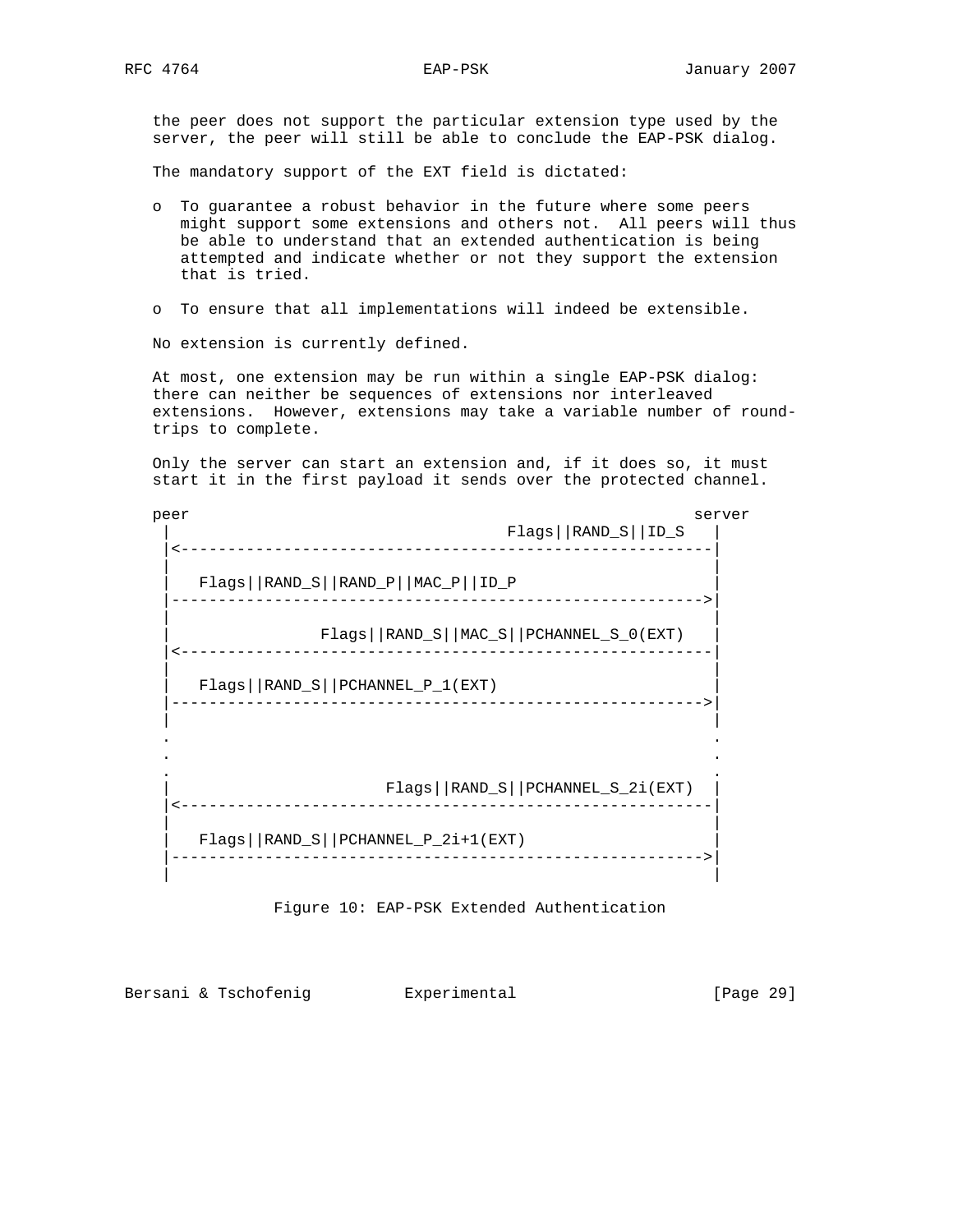Please refer to Section 6 for more details on how extended authentication works.

 The PCHANNEL\_S\_2j and PCHANNEL\_P\_2j+1 fields of the EAP-PSK messages (where j varies from 0 to i) contain a MAC-computed thanks to TEK that protects the integrity of the messages. For a detailed list of the fields of the messages that are integrity protected, please refer to Section 3.3.

 When a party receives an EAP-PSK message, it checks that the message is syntactically valid in accordance with the message formats defined in Section 5. If the message is syntactically incorrect, then it is silently discarded. Then it checks the cryptographic validity of this message, i.e., it checks the MAC(s) as follows:

- o If the received message is the first EAP-PSK message, there is no MAC to check as none is included in message 1.
- o If the received message is the second EAP-PSK message, the validity of MAC\_P is checked.
- o If the received message is the third EAP-PSK message, the validity of MAC\_S is checked and then the validity of the Tag included in P\_CHANNEL\_S\_0 is checked. The validity checks must be done in this order to avoid unnecessarily deriving TEK, MSK, and EMSK in case MAC\_S is invalid, meaning that mutual authentication has failed. Indeed, TEK is used to verify the validity of the Tag included in P\_CHANNEL\_S\_0.
- o If the received message is the fourth EAP-PSK message, the validity of the Tag included in P\_CHANNEL\_P\_1 is checked.
- o If the received message is an EAP-PSK message different from the first four ones, then validity of the Tag included in P\_CHANNEL is checked.

 If a validity check fails, the message is silently discarded. There can be a counter to track the number of silently discarded messages Section 8.8. If there is an encrypted payload in the message (namely in the PCHANNEL attribute), then the encrypted payload is decrypted. Then, if the decrypted payload is syntactically incorrect, the message is silently discarded.

Bersani & Tschofenig **Experimental Experimental** [Page 30]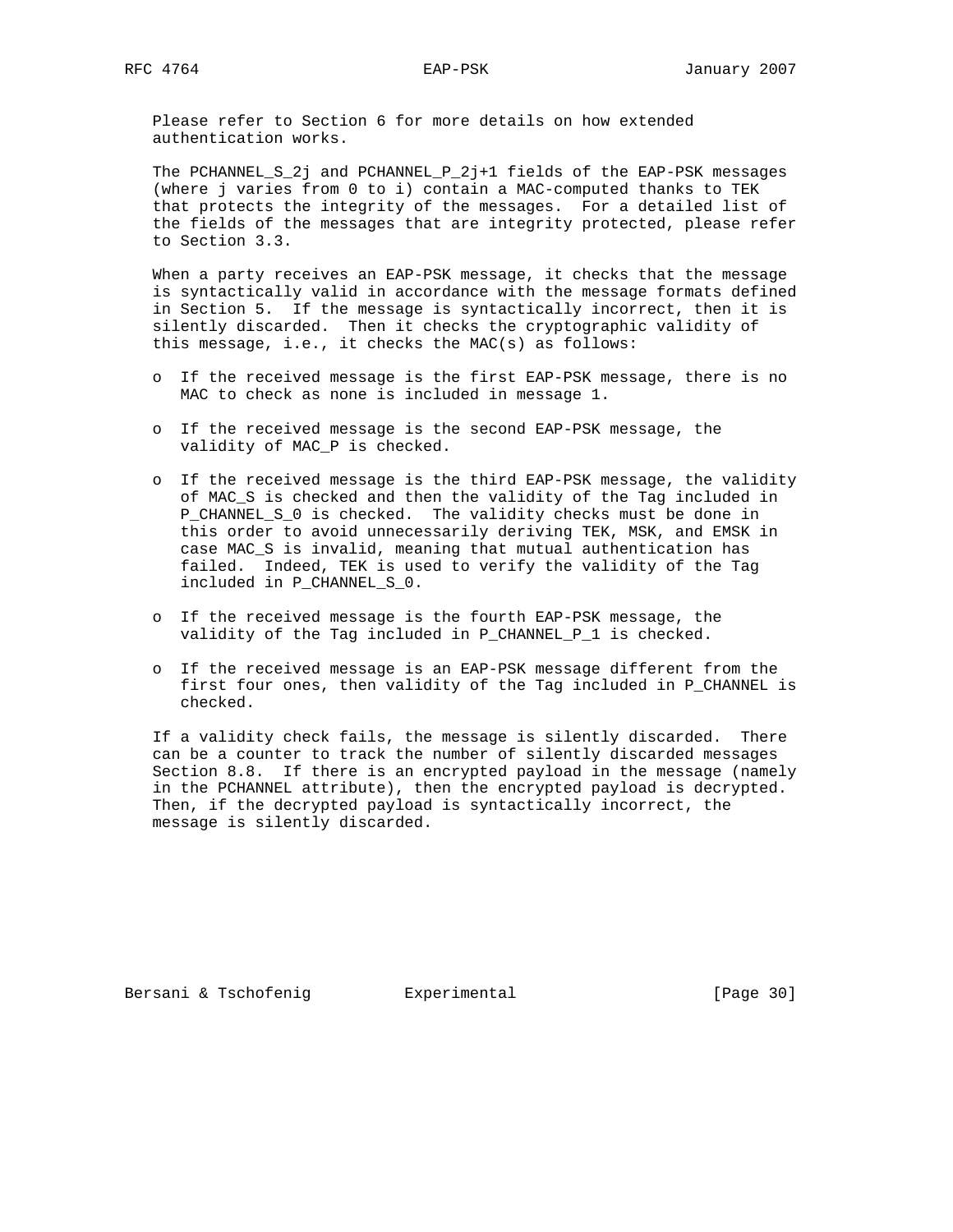#### 5. EAP-PSK Message Format

 For the sake of simplicity, EAP-PSK uses a fixed message format. There are four different types of EAP-PSK messages:

- o The first EAP-PSK message, which is sent by the server to the peer.
- o The second EAP-PSK message, which is sent by the peer to the server.
- o The third EAP-PSK message, which is sent by the server to the peer.
- o The fourth EAP-PSK message, which is sent by the peer to the server. This is also the type of message that the peer further sends to the server in case of an extended authentication. This is also essentially the type of message that the server further sends to the peer in case of an extended authentication: the only slight modification that occurs in this last case is the setting of the EAP Code to 1 instead of 2 in the other cases.

 For the sake of clarity, the whole EAP packet that encapsulates the EAP-PSK message (i.e., the EAP-PSK message plus its EAP headers) is depicted in Figures 11, 13, 14, and 18.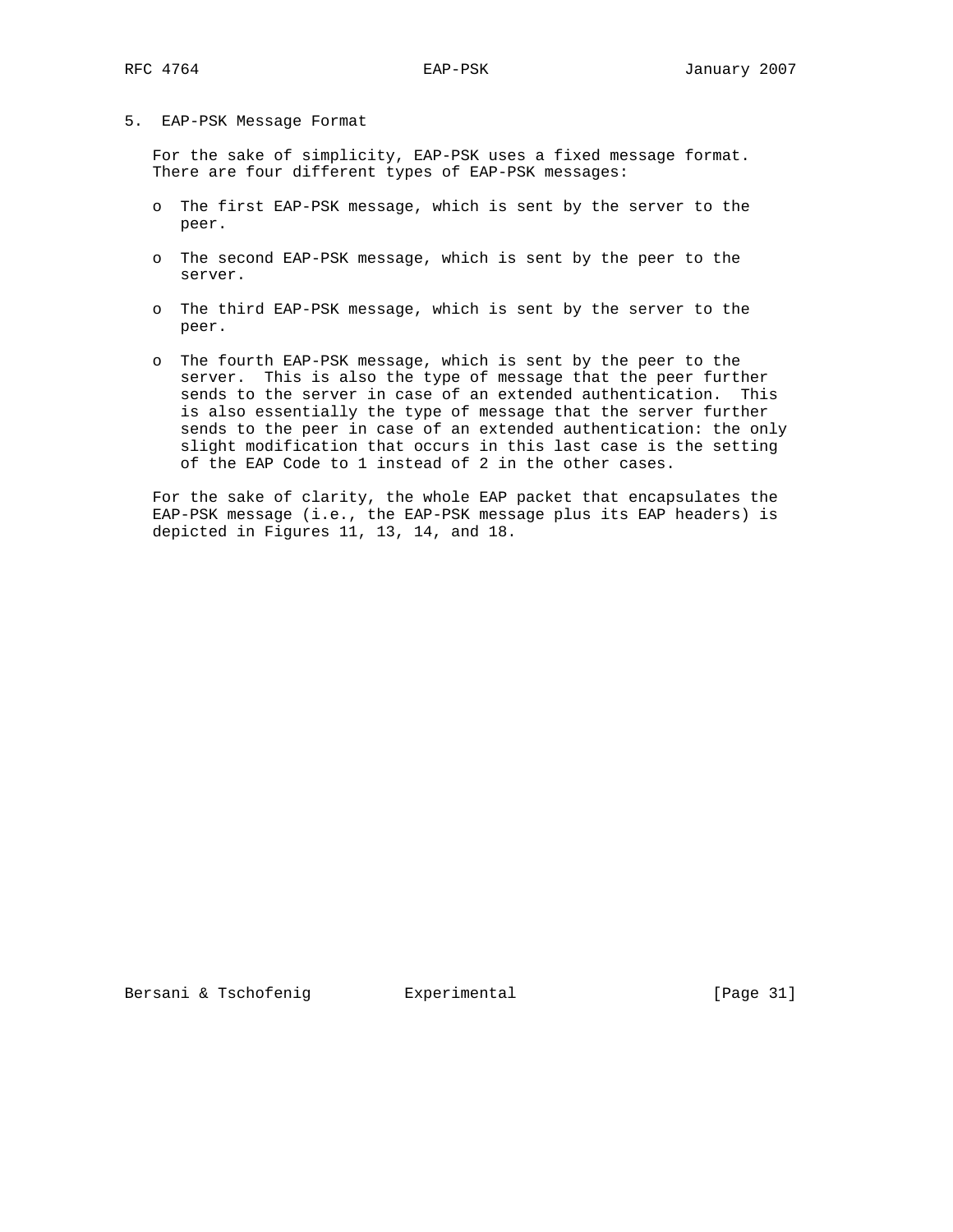# 5.1. EAP-PSK First Message

 The first EAP-PSK message is sent by the server to the peer. It has the format presented in Figure 11.

0  $1$   $2$   $3$  0 1 2 3 4 5 6 7 8 9 0 1 2 3 4 5 6 7 8 9 0 1 2 3 4 5 6 7 8 9 0 1 +-+-+-+-+-+-+-+-+-+-+-+-+-+-+-+-+-+-+-+-+-+-+-+-+-+-+-+-+-+-+-+-+ | Code=1 | Identifier | Length | +-+-+-+-+-+-+-+-+-+-+-+-+-+-+-+-+-+-+-+-+-+-+-+-+-+-+-+-+-+-+-+-+ Type EAP-PSK | Flags | +-+-+-+-+-+-+-+-+-+-+-+-+-+-+-+-+ + | | + + | RAND\_S | + + | | + +-+-+-+-+-+-+-+-+-+-+-+-+-+-+-+-+ | | | +-+-+-+-+-+-+-+-+-+-+-+-+-+-+-+-+ + in the contract of the contract of the contract of the contract of the contract of the contract of the contract  $\mathbb{I}_{\mathsf{D\_S}}$  : in the second control of the second control of the second control of the second control of the second control o + +-+-+-+-+-+-+-+-+-+-+-+-+-+-+-+-+ | | +-+-+-+-+-+-+-+-+-+-+-+-+-+-+-+-+

#### Figure 11: EAP-PSK First Message

 Since IANA has allocated EAP method type 47 for EAP-PSK, Type EAP-PSK for the first EAP-PSK message as well as any other EAP-PSK message MUST be 47.

The first EAP-PSK message consists of:

- o A 1-byte Flags field
- o A 16-byte random number: RAND\_S
- o A variable length field that conveys the server's NAI: ID\_S. The length of this field is deduced from the EAP length field. The length of this NAI must not exceed 966 bytes. This restriction aims at avoiding fragmentation issues (see Section 8.11).

The Flags field has the format presented in Figure 12.

Bersani & Tschofenig **Experimental Experimental** [Page 32]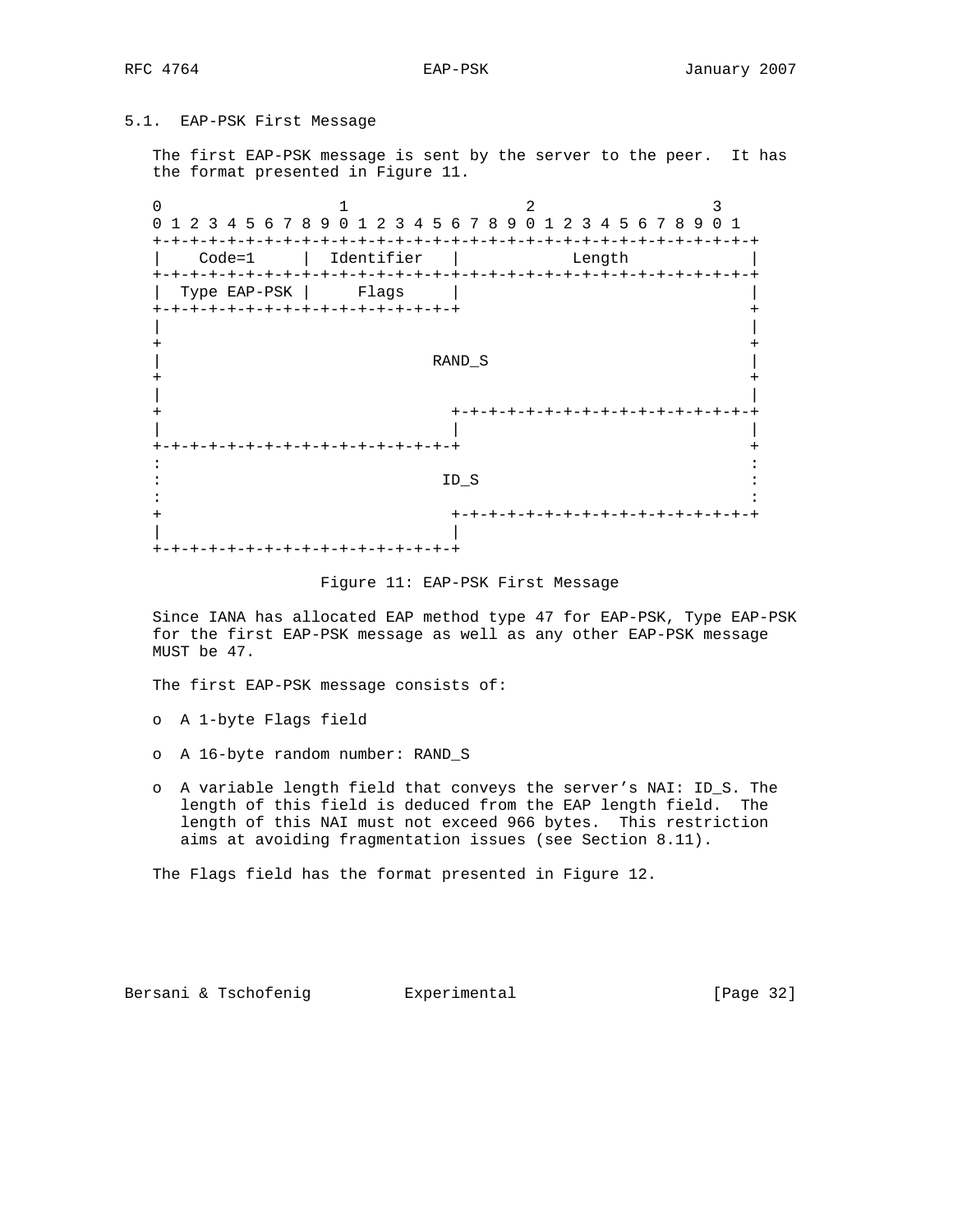0 0 1 2 3 4 5 6 7 8 +-+-+-+-+-+-+-+-+ | T | Reserved | +-+-+-+-+-+-+-+-+

#### Figure 12: EAP-PSK Flags Field

The Flags field is comprised of two subfields:

- o A 2-bit T subfield, which indicates the type of EAP-PSK message:
	- \* T=0 for the first EAP-PSK message presented in Section 5.1.
	- \* T=1 for the second EAP-PSK message presented in Section 5.2.
	- \* T=2 for the third EAP-PSK message presented in Section 5.3.
	- \* T=3 for the fourth EAP-PSK message presented in Section 5.4 and the subsequent EAP-PSK messages that may be exchanged during extended authentication.
- o A 6-bit Reserved subfield that is set to zero on transmission and ignored on reception.

 The PCHANNEL Nonce field N (see Section 5.3) is used to distinguish between the different EAP-PSK messages that may be exchanged during extended authentication that all have T set to 3, i.e., the fourth EAP-PSK message and possibly the next ones.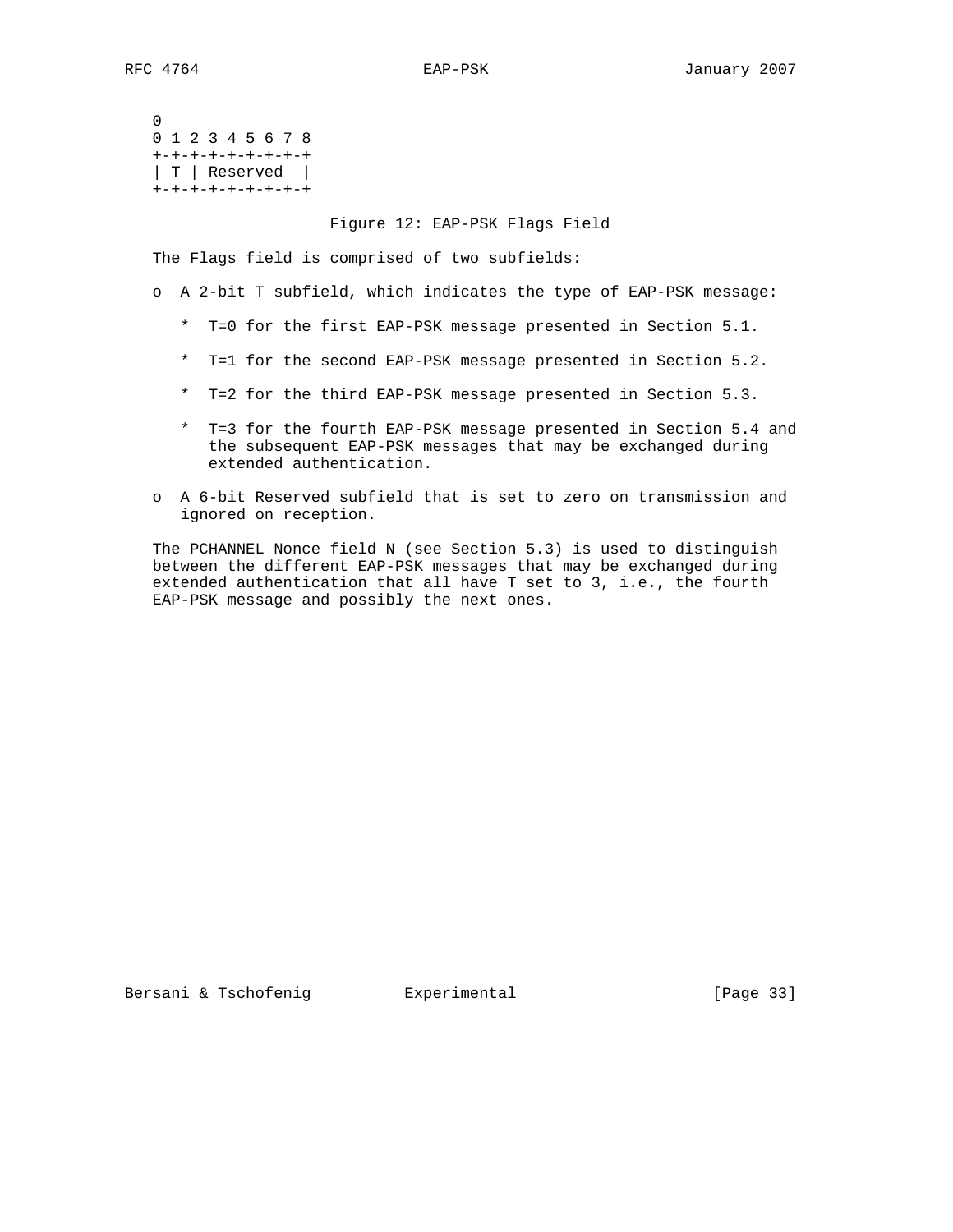# 5.2. EAP-PSK Second Message

 The second EAP-PSK message is sent by the peer to the server. It has the format presented in Figure 13.

0  $1$   $2$   $3$  0 1 2 3 4 5 6 7 8 9 0 1 2 3 4 5 6 7 8 9 0 1 2 3 4 5 6 7 8 9 0 1 +-+-+-+-+-+-+-+-+-+-+-+-+-+-+-+-+-+-+-+-+-+-+-+-+-+-+-+-+-+-+-+-+ | Code=2 | Identifier | Length | +-+-+-+-+-+-+-+-+-+-+-+-+-+-+-+-+-+-+-+-+-+-+-+-+-+-+-+-+-+-+-+-+ | Type EAP-PSK | Flags | | +-+-+-+-+-+-+-+-+-+-+-+-+-+-+-+-+ + | | + + | RAND\_S | + + | | + +-+-+-+-+-+-+-+-+-+-+-+-+-+-+-+-+ | | | +-+-+-+-+-+-+-+-+-+-+-+-+-+-+-+-+ + | | + + | RAND\_P | + + | | + +-+-+-+-+-+-+-+-+-+-+-+-+-+-+-+-+-+-+-+-+-+-+-+-+ | | | +-+-+-+-+-+-+-+-+ + | | + +  $MAC_P$  + + | | + +-+-+-+-+-+-+-+-+-+-+-+-+-+-+-+-+-+-+-+-+-+-+-+-+ | | | +-+-+-+-+-+-+-+-+ +  $\texttt{ID\_P}$  : in the contract of the contract of the contract of the contract of the contract of the contract of the contract + +-+-+-+-+-+-+-+-+-+-+-+-+-+-+-+-+ | | +-+-+-+-+-+-+-+-+-+-+-+-+-+-+-+-+

# Figure 13: EAP-PSK Second Message

# Bersani & Tschofenig **Experimental** [Page 34]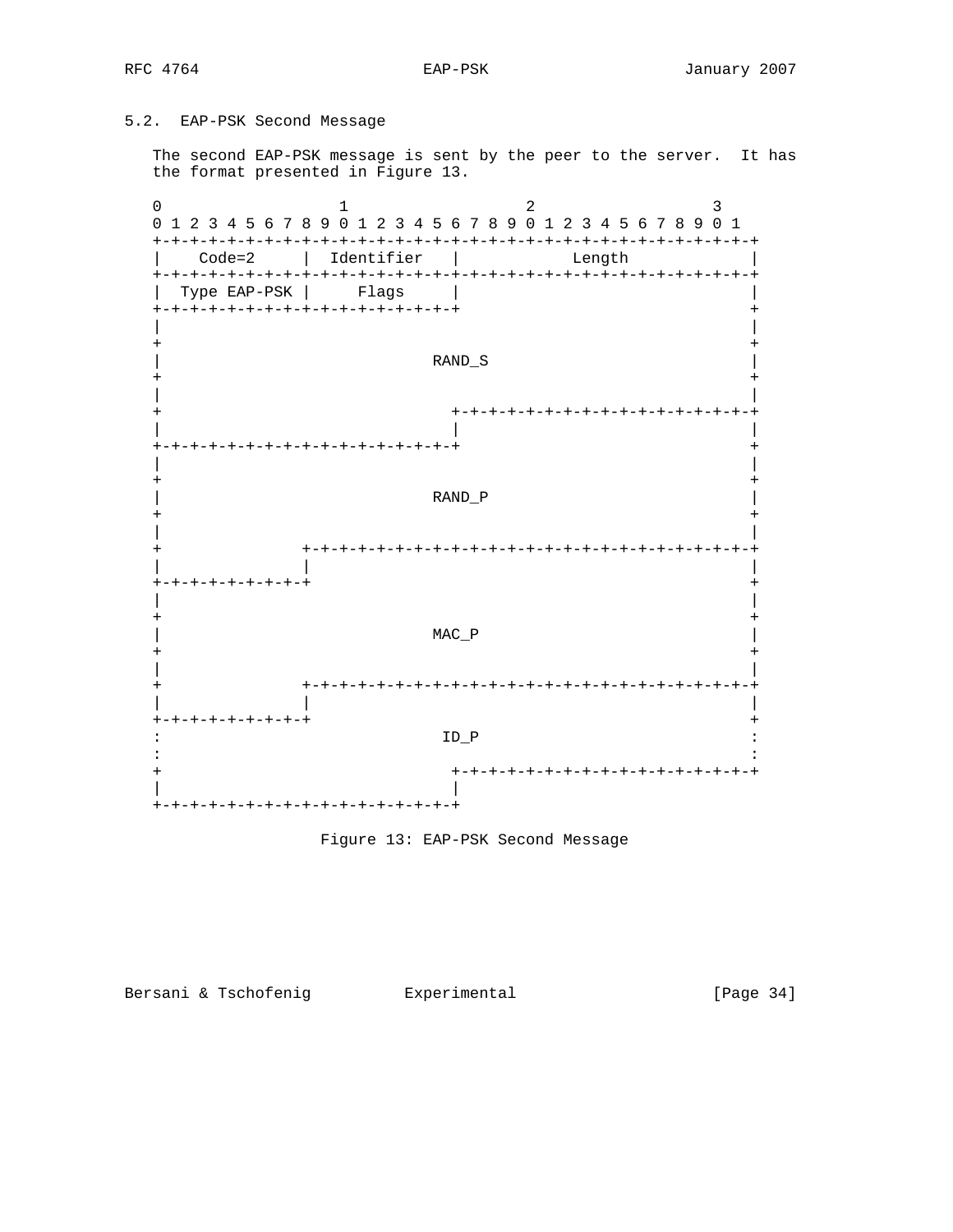It consists of:

- o A 1-byte Flags field
- o The 16-byte random number sent by the server in the first EAP-PSK message (RAND\_S) that serves as a session identifier
- o A 16-byte random number: RAND\_P
- o A 16-byte MAC: MAC\_P
- o A variable length field that conveys the peer's NAI: ID\_P. The length of this field is deduced from the EAP length field. The length of this NAI must not exceed 966 bytes. This restriction aims at avoiding fragmentation issues (see Section 8.11).

The Flags field format is presented in Figure 12.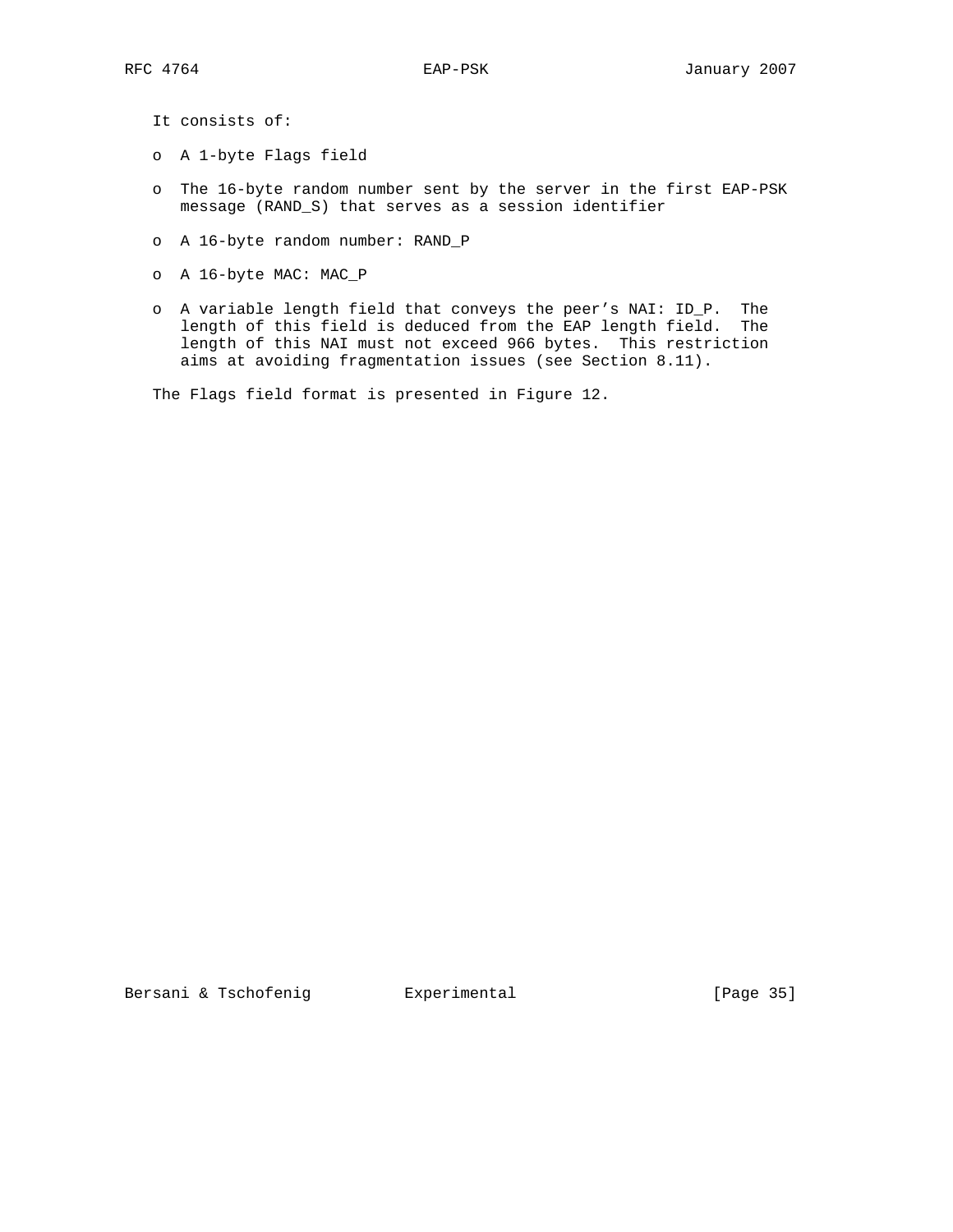# 5.3. EAP-PSK Third Message

 The third EAP-PSK message is sent by the server to the peer. It has the format presented in Figure 14.

0  $1$   $2$   $3$  0 1 2 3 4 5 6 7 8 9 0 1 2 3 4 5 6 7 8 9 0 1 2 3 4 5 6 7 8 9 0 1 +-+-+-+-+-+-+-+-+-+-+-+-+-+-+-+-+-+-+-+-+-+-+-+-+-+-+-+-+-+-+-+-+ | Code=1 | Identifier | Length | +-+-+-+-+-+-+-+-+-+-+-+-+-+-+-+-+-+-+-+-+-+-+-+-+-+-+-+-+-+-+-+-+ | Type EAP-PSK | Flags | | +-+-+-+-+-+-+-+-+-+-+-+-+-+-+-+-+ + | | + + | RAND\_S | + + | | + +-+-+-+-+-+-+-+-+-+-+-+-+-+-+-+-+ | | | +-+-+-+-+-+-+-+-+-+-+-+-+-+-+-+-+ + | | + + | MAC\_S | MAC\_S | SOLUTION OF PROPERTY ASSESSED ASSESSED AT A LOCAL CONTRACT OF PROPERTY ASSESSED AT A LOCAL CONTRACT OF PROPERTY ASSESSED AT A LOCAL CONTRACT OF PROPERTY AND A LOCAL CONTRACT OF PROPERTY AND A LOCAL CONTRA + + | | + +-+-+-+-+-+-+-+-+-+-+-+-+-+-+-+-+-+-+-+-+-+-+-+-+ | | | +-+-+-+-+-+-+-+-+ + : PCHANNEL : in the second control of the second control of the second control of the second control of the second control o in the contract of the contract of the contract of the contract of the contract of the contract of the contract + +-+-+-+-+-+-+-+-+-+-+-+-+-+-+-+-+ | | +-+-+-+-+-+-+-+-+-+-+-+-+-+-+-+-+

# Figure 14: EAP-PSK Third Message

It consists of:

o A 1-byte Flags field

- o The 16-byte random number sent by the server in the first EAP-PSK message (RAND\_S) that is used as a session identifier
- o A 16-byte MAC: MAC\_S
- o A variable length field that constitutes the protected channel: PCHANNEL

Bersani & Tschofenig **Experimental** [Page 36]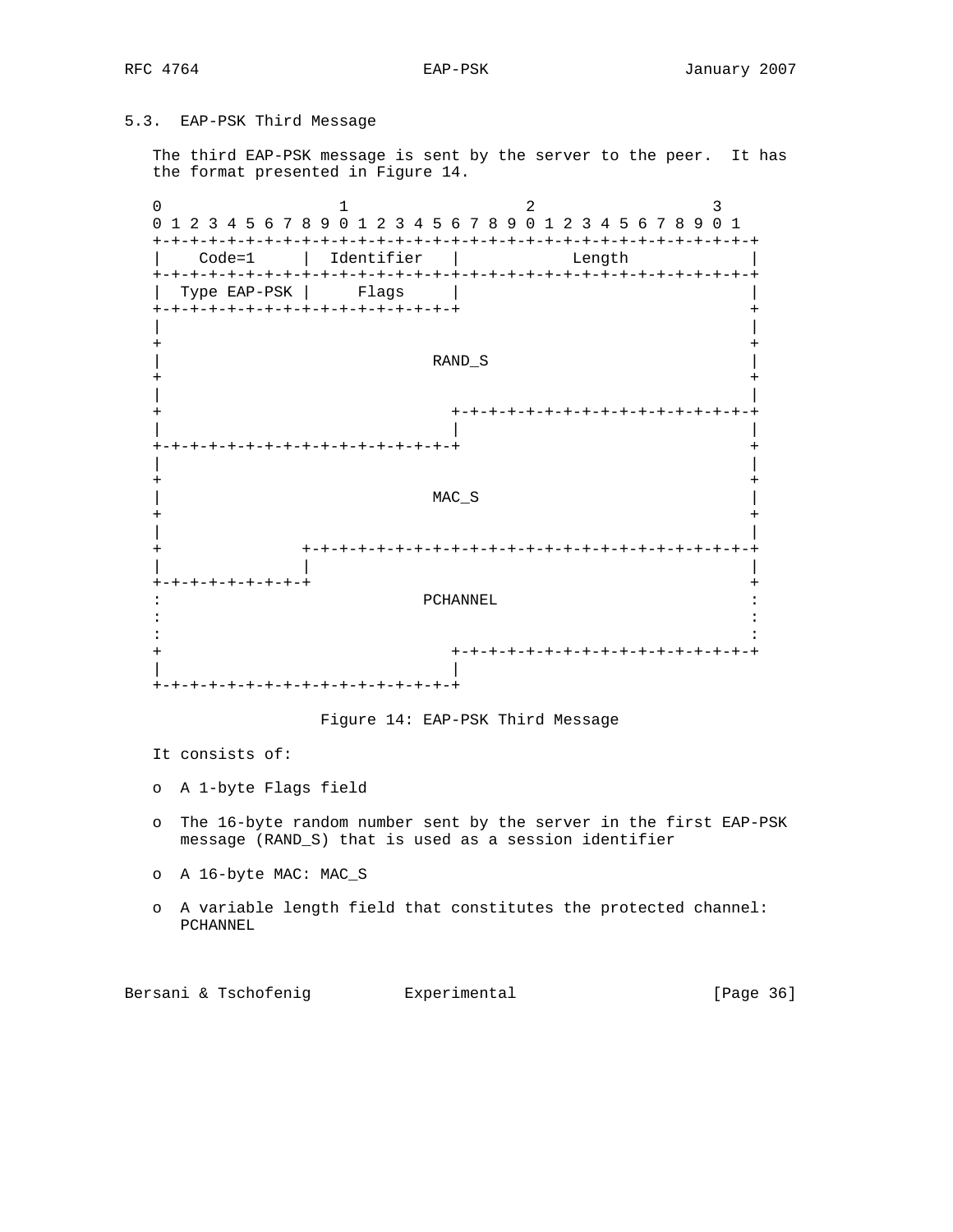The Flags field format is presented in Figure 12.

 If there is no extension, i.e., if the authentication is standard, the PCHANNEL field consists of:

o A 4-byte Nonce N (see Section 3.3).

- o A 16-byte Tag (see Section 3.3).
- o A 2-bit result indication flag R.
- o A 1-bit extension flag E, which is set to 0.
- o A 5-bit Reserved field, which is set to zero on emission and ignored on reception.

 R, E, and Reserved are sent encrypted by the protected channel (see Section 3.3).

 If there is no extension, PCHANNEL has the format presented in Figure 15 (where R, E, and Reserved are presented in the clear for the sake of clarity, although in reality they are sent encrypted).

|                   | 0 1 2 3 4 5 6 7 8 9 0 1 2 3 4 5 6 7 8 9 0 1 2 3 4 5 6 7 8 9 0 1 |       |                                     |
|-------------------|-----------------------------------------------------------------|-------|-------------------------------------|
| +-+-+-+-+-+-+     | +-+-+-+-+-+-+                                                   |       | -+-+-+-+-+-+-+-+-+-+-+-+-+-+<br>- + |
|                   |                                                                 | Nonce |                                     |
|                   |                                                                 |       | $-+$                                |
|                   |                                                                 |       |                                     |
|                   |                                                                 |       |                                     |
|                   |                                                                 | Taq   |                                     |
|                   |                                                                 |       |                                     |
|                   |                                                                 |       |                                     |
|                   |                                                                 |       |                                     |
|                   |                                                                 |       |                                     |
|                   |                                                                 |       |                                     |
| $+ \cdot$         |                                                                 |       |                                     |
| R   0   Reserved  |                                                                 |       |                                     |
| +-+-+-+-+-+-+-+-+ |                                                                 |       |                                     |

#### Figure 15: The PCHANNEL Field with E=0

 If there is an extension, i.e., if the authentication is extended, the PCHANNEL field consists of:

o A 4-byte Nonce N (see Section 3.3).

o A 16-byte Tag (see Section 3.3).

Bersani & Tschofenig **Experimental** [Page 37]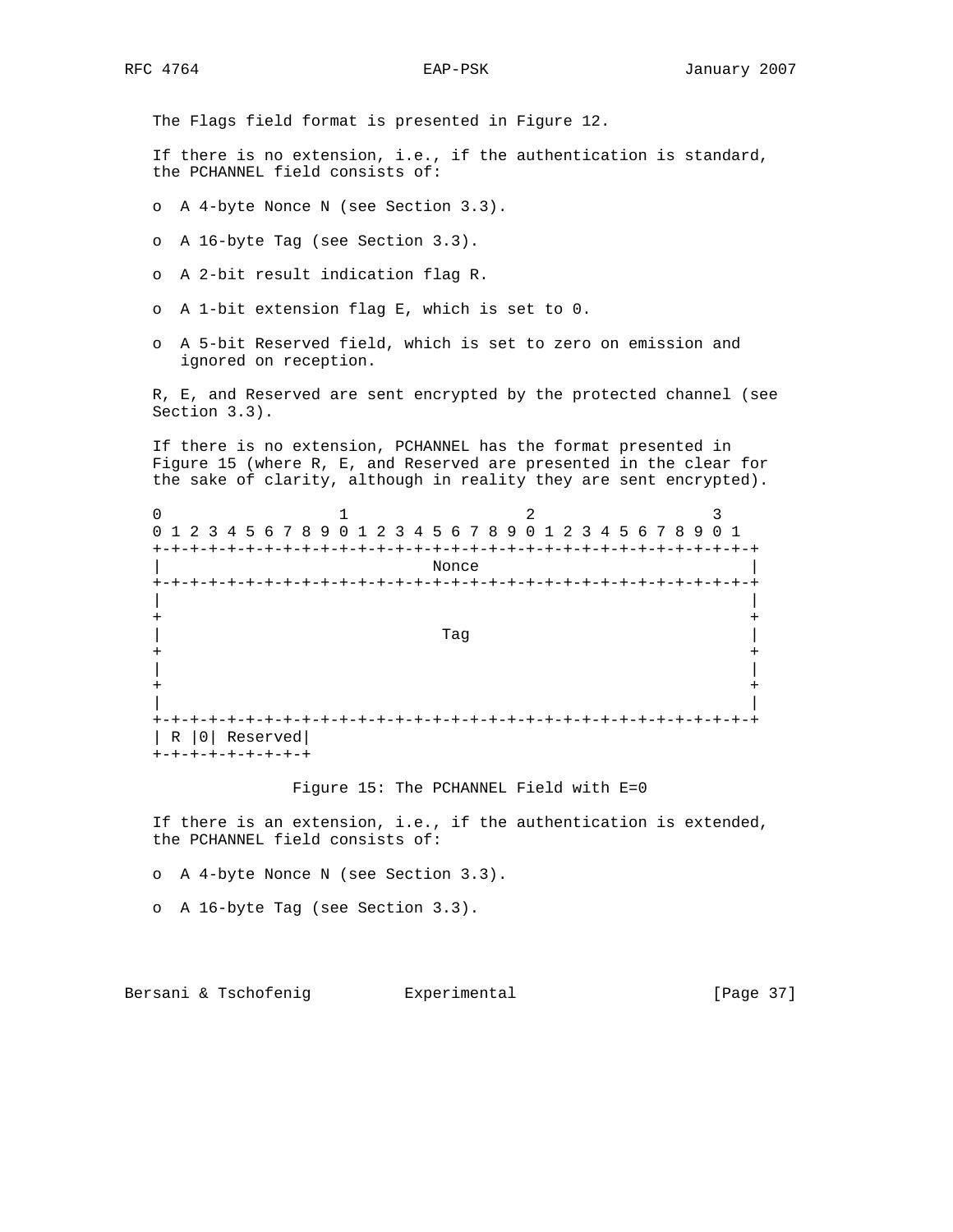- o A 2-bit result indication flag R.
- o A 1-bit extension flag E, which is set to 1.
- o A 5-bit Reserved field, which is set to zero on emission and ignored on reception.
- o A variable length EXT field.

 R, E, Reserved, and EXT are sent encrypted by the protected channel (see Section 3.3).

 If there is an extension, PCHANNEL has the format presented in Figure 16 where R, E, Reserved and EXT are presented in the clear for the sake of clarity, although in reality they are sent encrypted).

0  $1$  2 3 0 1 2 3 4 5 6 7 8 9 0 1 2 3 4 5 6 7 8 9 0 1 2 3 4 5 6 7 8 9 0 1 +-+-+-+-+-+-+-+-+-+-+-+-+-+-+-+-+-+-+-+-+-+-+-+-+-+-+-+-+-+-+-+-+ | Nonce | +-+-+-+-+-+-+-+-+-+-+-+-+-+-+-+-+-+-+-+-+-+-+-+-+-+-+-+-+-+-+-+-+ | | + + | Tag | + + | | + + | | +-+-+-+-+-+-+-+-+-+-+-+-+-+-+-+-+-+-+-+-+-+-+-+-+-+-+-+-+-+-+-+-+ | R |1| Reserved| | +-+-+-+-+-+-+-+-+ +  $\blacksquare$ : EXT  $\blacksquare$ in the second control of the second control of the second control of the second control of the second control o + +-+-+-+-+-+-+-+-+-+-+-+-+-+-+-+-+ | | +-+-+-+-+-+-+-+-+-+-+-+-+-+-+-+-+

Figure 16: The PCHANNEL Field with E=1

This EXT field is split in two subfields:

- o The EXT\_Type subfield, which indicates the type of the extension
- o The EXT\_Payload subfield, which consists of the payload of the extension. The EXT\_Payload length is derived from the EAP Length field. EXT\_Payload must have a bit length that is a multiple of 8 bits and must not exceed 960 bytes. The latter restriction aims

Bersani & Tschofenig  $\qquad \qquad$  Experimental [Page 38]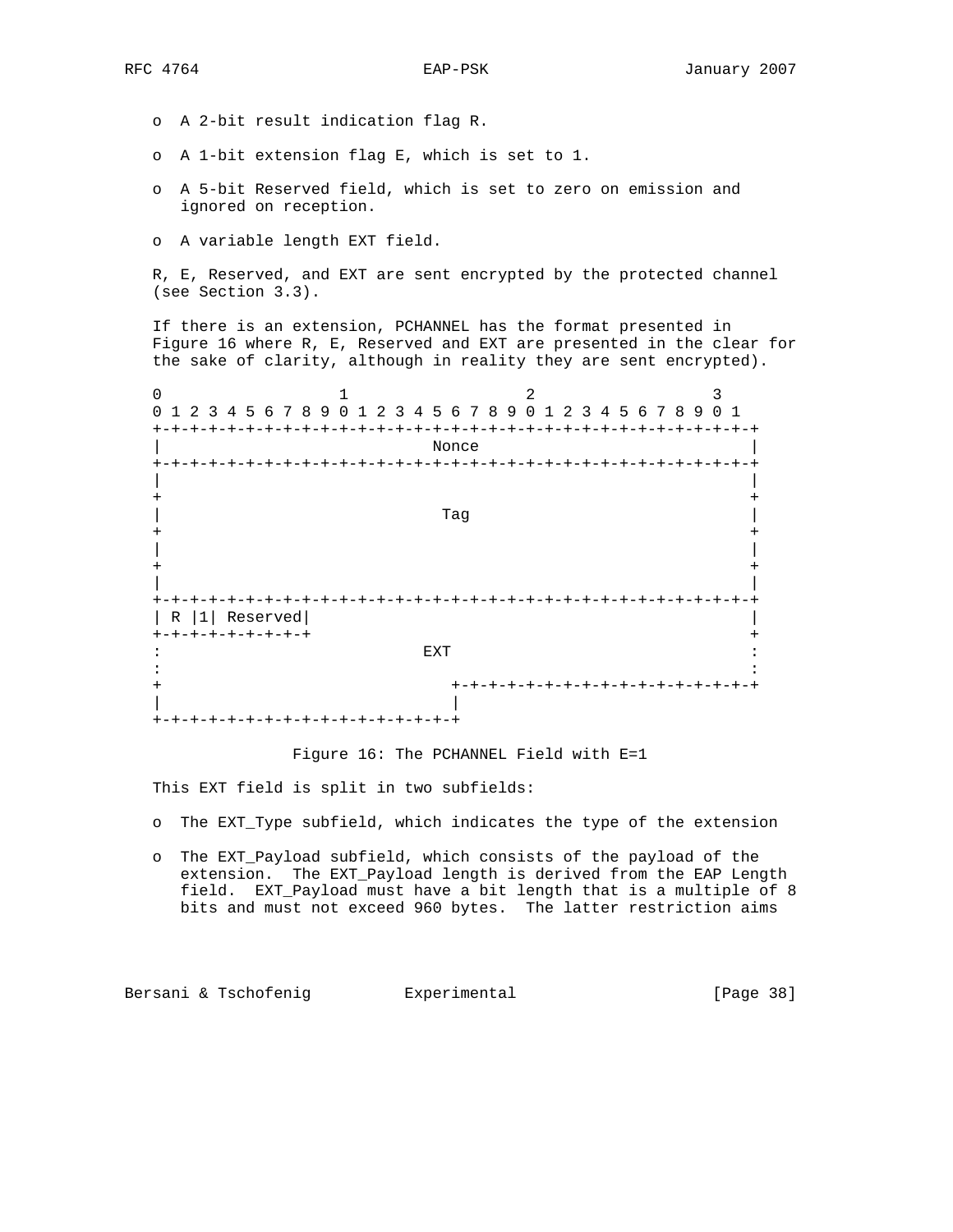at avoiding fragmentation issues (see Section 8.11), whereas the former comes from the EAP length being specified in bytes.

The format of the EXT field is presented in Figure 17.

0  $1$  2 3 0 1 2 3 4 5 6 7 8 9 0 1 2 3 4 5 6 7 8 9 0 1 2 3 4 5 6 7 8 9 0 1 +-+-+-+-+-+-+-+-+-+-+-+-+-+-+-+-+-+-+-+-+-+-+-+-+-+-+-+-+-+-+-+-+ | EXT\_Type | | +-+-+-+-+-+-+-+-+ + : EXT\_Payload : in the second control of the second control of the second control of the second control of the second control o + +-+-+-+-+-+-+-+-+-+-+-+-+-+-+-+-+ | | +-+-+-+-+-+-+-+-+-+-+-+-+-+-+-+-+

Figure 17: The EXT Field

5.4. EAP-PSK Fourth Message

 The fourth EAP-PSK message is sent by the peer to the server. It has the format presented in Figure 18.

0  $1$  2 3 0 1 2 3 4 5 6 7 8 9 0 1 2 3 4 5 6 7 8 9 0 1 2 3 4 5 6 7 8 9 0 1 +-+-+-+-+-+-+-+-+-+-+-+-+-+-+-+-+-+-+-+-+-+-+-+-+-+-+-+-+-+-+-+-+ | Code=2 | Identifier | Length | +-+-+-+-+-+-+-+-+-+-+-+-+-+-+-+-+-+-+-+-+-+-+-+-+-+-+-+-+-+-+-+-+ Type EAP-PSK | Flags +-+-+-+-+-+-+-+-+-+-+-+-+-+-+-+-+ + | | + + | RAND\_S | + + | | + +-+-+-+-+-+-+-+-+-+-+-+-+-+-+-+-+ | | | +-+-+-+-+-+-+-+-+-+-+-+-+-+-+-+-+ + in the second control of the second control of the second control of the second control of the second control o : PCHANNEL : in the contract of the contract of the contract of the contract of the contract of the contract of the contract in the second control of the second control of the second control of the second control of the second control o + +-+-+-+-+-+-+-+-+-+-+-+-+-+-+-+-+ | | +-+-+-+-+-+-+-+-+-+-+-+-+-+-+-+-+



Bersani & Tschofenig  $\qquad \qquad$  Experimental [Page 39]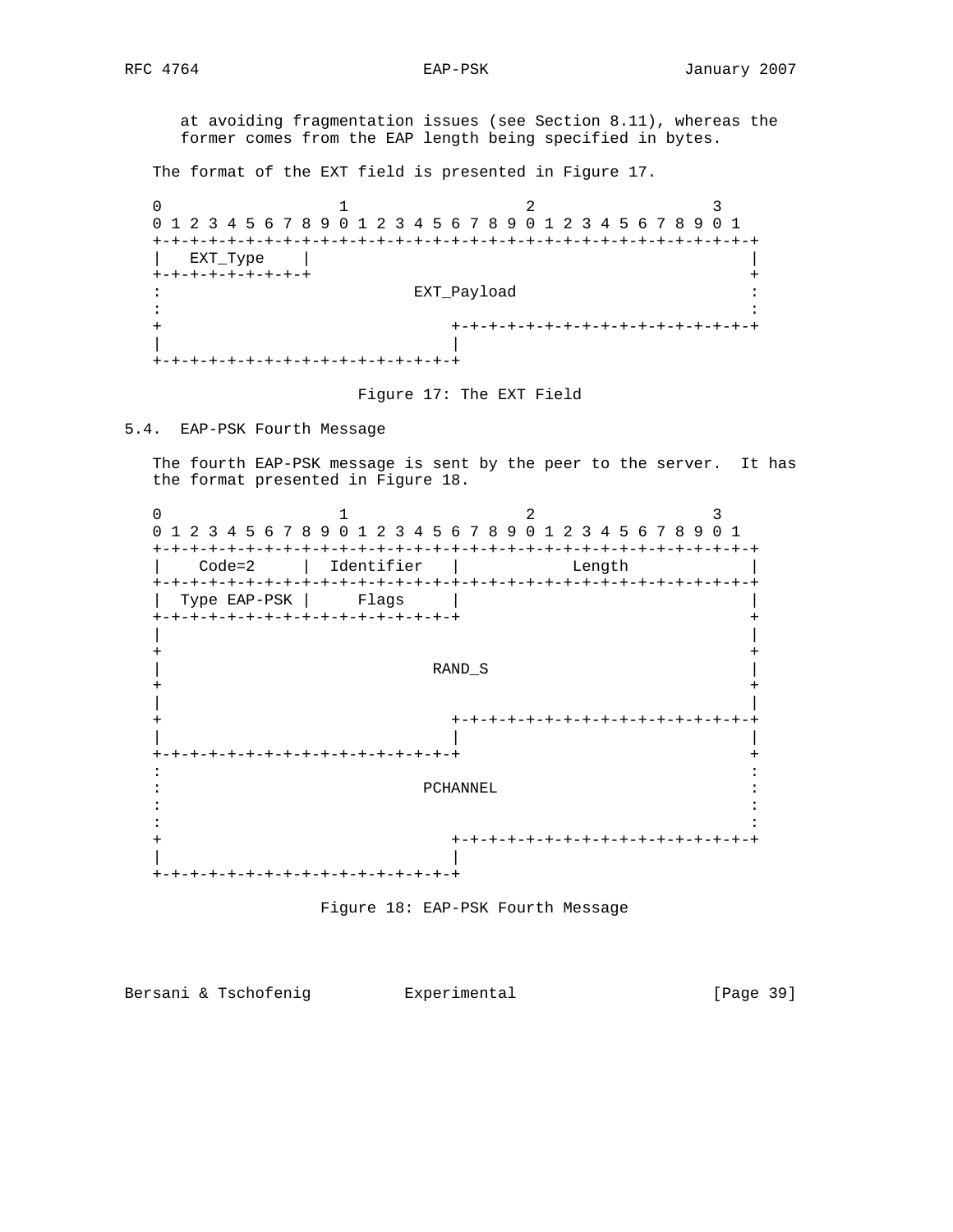It consists of:

- o A 1-byte Flags field
- o The 16-byte random number sent by the server in the first EAP-PSK message (RAND\_S) that is used as a session identifier
- o A variable length field that constitutes the protected channel: PCHANNEL

The Flags field format is presented in Figure 12.

 The PCHANNEL field has the following structure, which was already described in Section 5.3.

 If there is no extension, i.e., if the authentication is standard, the PCHANNEL field consists of:

o A 4-byte Nonce N (see Section 3.3).

- o A 16-byte Tag (see Section 3.3).
- o A 2-bit result indication flag R.
- o A 1-bit extension flag E, which is set to 0.
- o A 5-bit Reserved field, which is set to zero on emission and ignored on reception.

 R, E, and Reserved are sent encrypted by the protected channel (see Section 3.3).

 If there is no extension, PCHANNEL has the format presented in Figure 15.

 If there is an extension, i.e., if the authentication is extended, the PCHANNEL field consists of:

o A 4-byte Nonce N (see Section 3.3).

o A 16-byte Tag (see Section 3.3).

- o A 2-bit result indication flag R.
- o A 1-bit extension flag E, which is set to 1.
- o A 5-bit Reserved field, which is set to zero on emission and ignored on reception.

Bersani & Tschofenig **Experimental Experimental** [Page 40]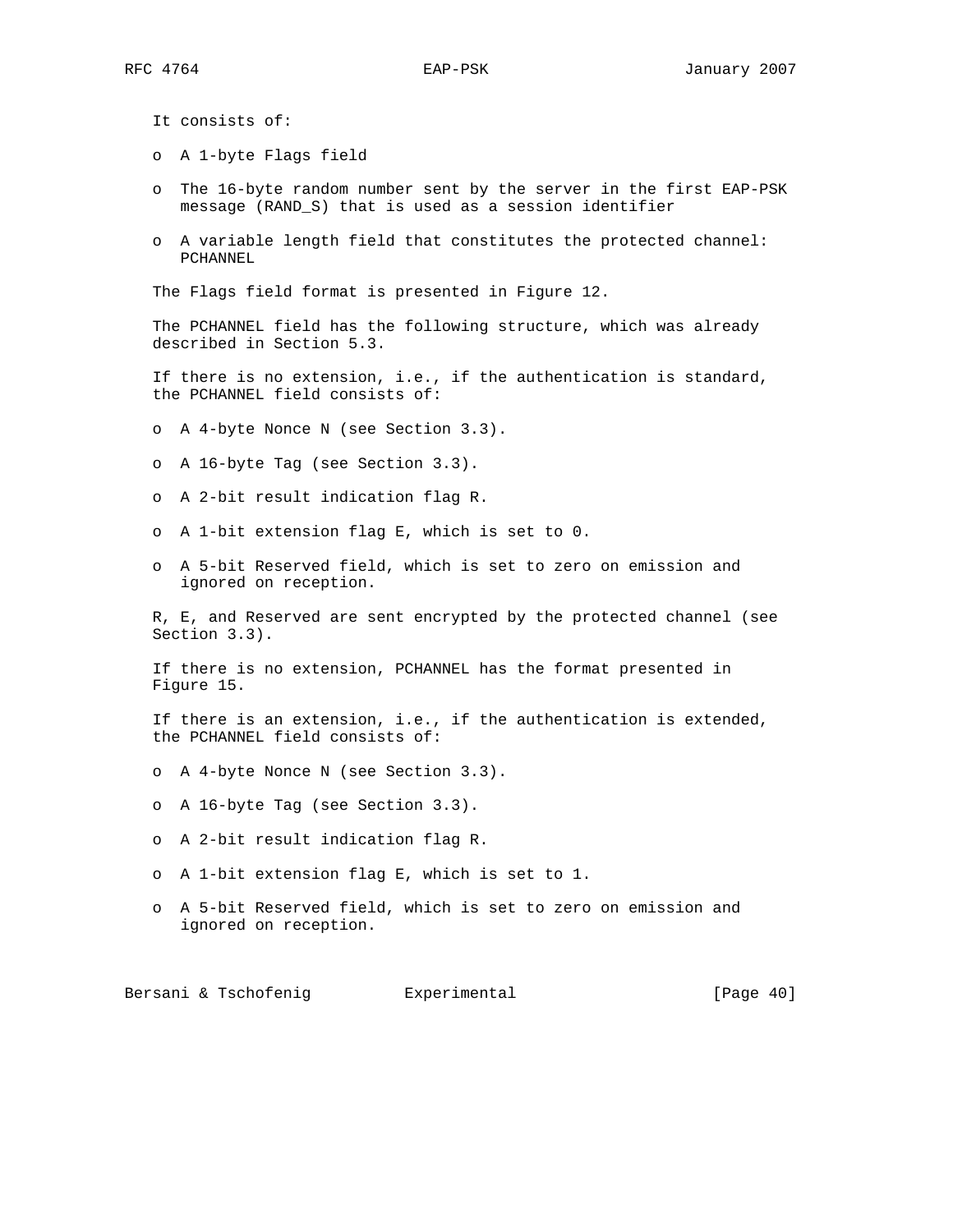o A variable length EXT field.

 R, E, Reserved, and EXT are sent encrypted by the protected channel (see Section 3.3).

 If there is an extension, PCHANNEL has the format presented in Figure 16.

This EXT field is split in two subfields:

- o The EXT\_Type subfield, which indicates the type of the extension
- o The EXT\_Payload subfield, which consists of the payload of the extension. The EXT\_Payload length is derived from the EAP Length field. EXT\_Payload must have a bit length that is a multiple of 8 bits and must not exceed 960 bytes. The latter restriction aims at avoiding fragmentation issues (see Section 8.11).

The format of the EXT field is presented in Figure 17.

6. Rules of Operation for the EAP-PSK Protected Channel

 In this section, the rules of operation of the EAP-PSK protected channel are presented:

- o How protected result indications are implemented.
- o How an extended authentication works in details.
- 6.1. Protected Result Indications

 The R flag of the PCHANNEL field in the third and fourth types of EAP-PSK messages is used to provide result indications.

 Since this 2-bit flag is communicated over the protected channel, it is:

- o Encrypted so that only the peer and the server can know its value.
- o Integrity-protected so that it cannot be modified by an attacker without the peer or the server detecting this modification.
- o Protected against replays.

This 2-bit R flag can take the following values:

o 01 to mean CONT

Bersani & Tschofenig  $\qquad \qquad$  Experimental [Page 41]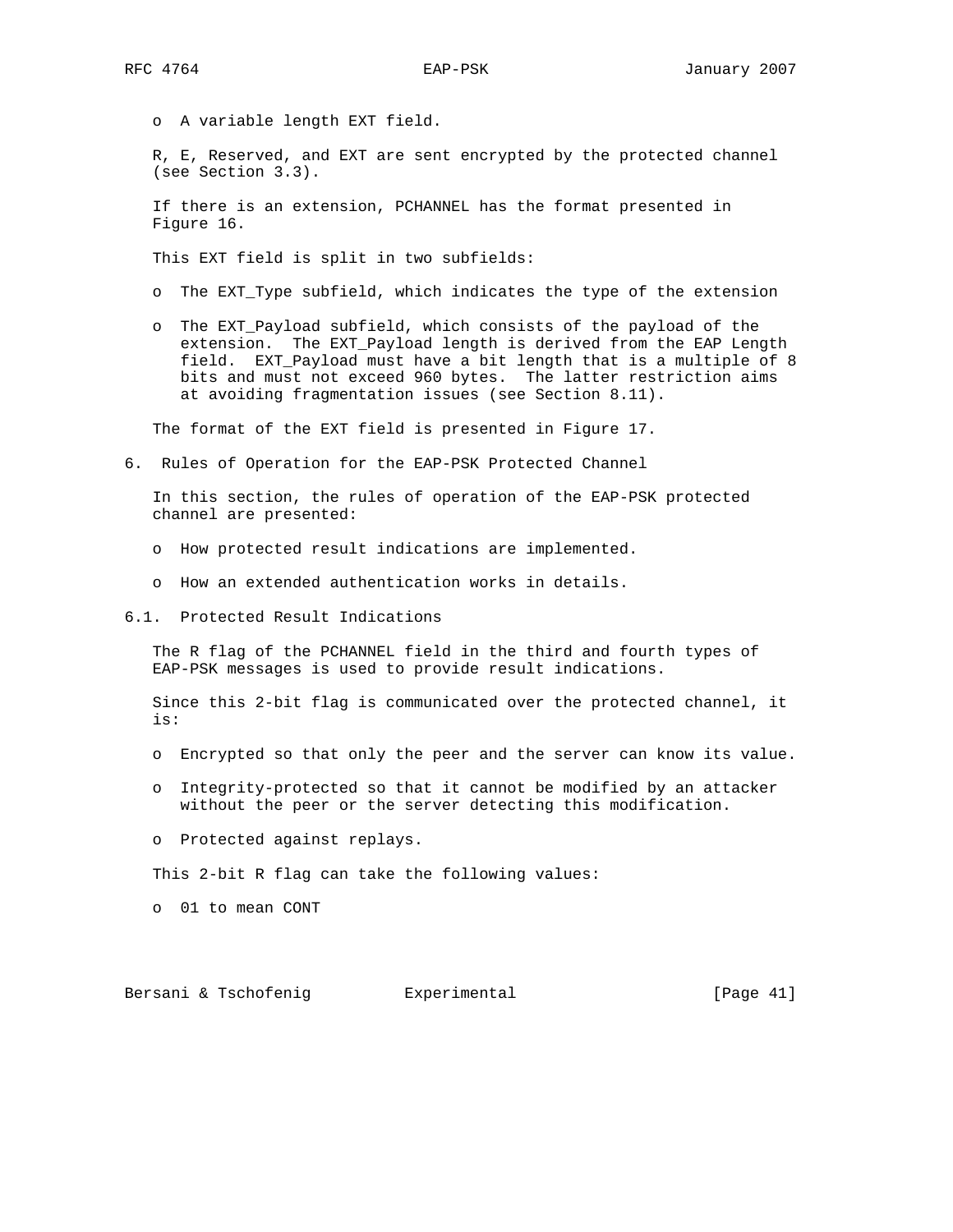- o 10 to mean DONE\_SUCCESS
- o 11 to mean DONE\_FAILURE

 The peer and the server each remember some information about both the values of R that they have sent and the values of R they have received. It is the conjunction of both sent and received R values that indicate the success or the failure of the EAP-PSK dialog.

 In the case of a standard authentication, the following values of R should be exchanged:

- o Either the server sends a DONE\_SUCCESS in the PCHANNEL of the third EAP-PSK message, to which the peer replies with a DONE\_SUCCESS in the PCHANNEL of the fourth EAP-PSK message, which successfully ends the EAP-PSK dialog.
- o Or the server sends a DONE\_FAILURE in the PCHANNEL of the third EAP-PSK message, to which the peer replies with a DONE\_FAILURE in the PCHANNEL of the fourth EAP-PSK message, which unsuccessfully ends the EAP-PSK dialog.

 In the case of an extended authentication, more complex exchanges may occur, which is why the CONT value was introduced.

 The rules of operation for each value that R may take are detailed below.

6.1.1. CONT

 The server and the peer each initialize the values of R they intend to send and receive as CONT.

 Here CONT stands for "Continue". It indicates that the EAP-PSK dialog is not yet successful and that the party sending it wants to continue the dialog to try and reach success.

 Indeed, although the peer and the server must have successfully authenticated each other, thanks to MAC\_P and MAC\_S, before they start communicating over the protected channel, the EAP-PSK dialog may not yet be deemed successful after this mutual authentication because of authorization issues. For instance, a prepaid customer of a wireless Hot-Spot might have successfully authenticated but has to refill its account, e.g., with a credit card transaction over the protected channel, before it is authorized.

Bersani & Tschofenig  $\qquad \qquad$  Experimental [Page 42]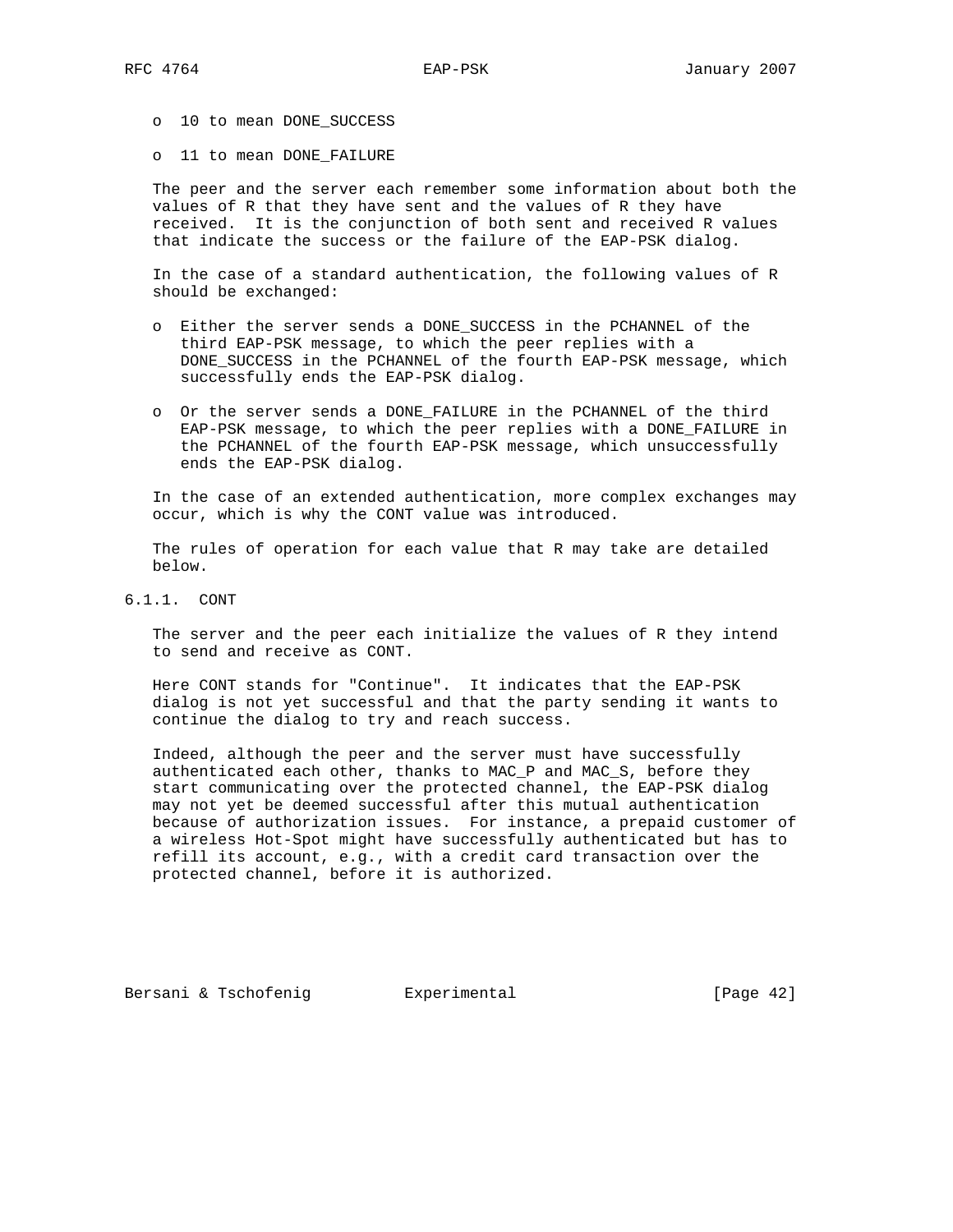## 6.1.2. DONE\_SUCCESS

 DONE\_SUCCESS indicates that the party that sent it deems the EAP-PSK dialog successful and therefore proposes to end this dialog.

 Once the server has sent a DONE\_SUCCESS, it must keep sending this value for R.

 The peer must first receive a DONE\_SUCCESS from the server before it is allowed to send a DONE\_SUCCESS.

After the peer has received a DONE\_SUCCESS from the server, it may:

- o Send a CONT to the server if it has not reached success on its side. The server that receives a CONT should continue the EAP-PSK dialog (see Section 8.2 for some discussion on the security implications of this).
- o Send a DONE\_SUCCESS to the server, which will end the EAP-PSK dialog with success.
- o Send a DONE\_FAILURE to the server, which will end the EAP-PSK dialog with failure.

6.1.3. DONE\_FAILURE

 DONE\_FAILURE indicates that the party that sent it deems the EAP-PSK dialog unsuccessful and proposes to end this dialog because nothing will make it change its mind.

 If the server is the first to send a DONE\_FAILURE, then the peer that receives this DONE\_FAILURE must reply with a DONE\_FAILURE and fail, which ends the EAP-PSK dialog.

 If the peer is the first to send a DONE\_FAILURE, then the server that receives this DONE\_FAILURE must immediately end this EAP-PSK dialog without sending any further EAP-PSK message, and fail.

6.2. Extended Authentication

An extended authentication can only be started by the server.

 Exactly one extension (identified by the EXT\_Type subfield of the EXT field) must be run during an EAP-PSK extended authentication dialog.

 The extension is run over the protected channel: it can assume confidentiality, integrity, and replay protection.

Bersani & Tschofenig **Experimental Experimental** [Page 43]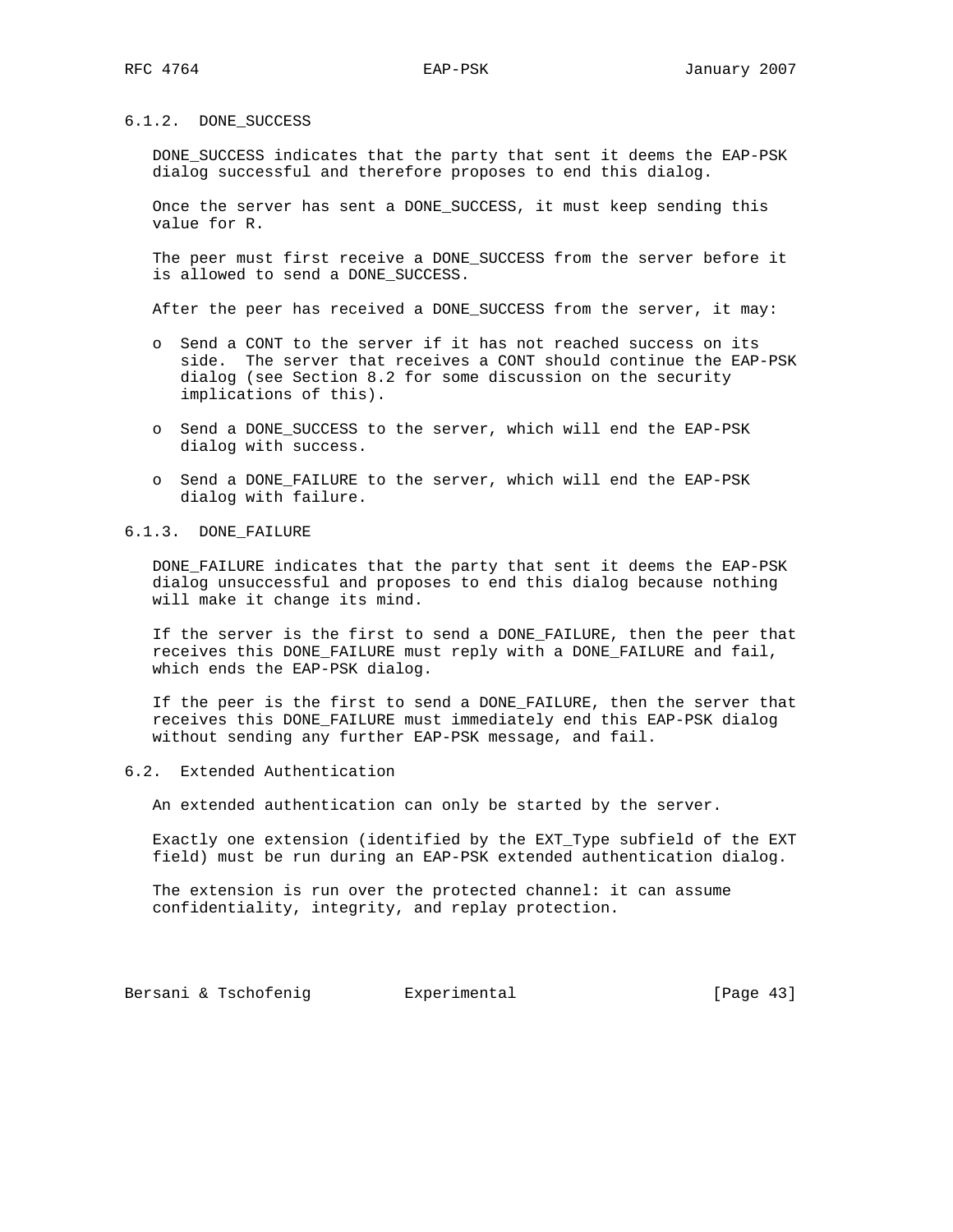To start an extended authentication, the server sets the PCHANNEL E flag to 1 and includes the EXT\_Payload of the extension it has chosen.

 Since EAP-PSK does not provide fragmentation, the extension must not send an EXT\_Payload larger than 960 bytes, which corresponds to the 1020-byte EAP MTU that may minimally be assumed (see [3]).

 Moreover, an extension must not send an empty EXT\_Payload (because this has a particular meaning for EAP-PSK; see below).

 When the peer receives the third EAP-PSK message with the E flag set to 1, it checks whether it is able to process the proposed extension.

 If the peer is not able to process the proposed extension, i.e., it does not recognize the EXT\_Type of the proposed extension, it sets E=1 in its reply (the fourth EAP-PSK message) and include an EXT field of the same EXT\_Type but with an empty EXT\_Payload.

Depending on the values taken by the R flags, the EAP-PSK dialog may:

o End

- \* If the peer's policy mandates that it fails in the case of an unrecognized extension, it sends a DONE\_FAILURE in the fourth EAP-PSK message.
- \* If the server has sent a DONE\_SUCCESS in the third EAP-PSK message, and the peer's policy authorizes it to succeed even if the extension is not recognized, the peer sends a DONE\_SUCCESS.
- o Continue for exactly one round-trip; namely, in case the server has sent a CONT in the third EAP-PSK message and the peer's policy authorizes it to succeed even if the extension is not recognized, the peer replies with a CONT in the fourth EAP-PSK message. The server must then, depending on its policy, send either a DONE\_SUCCESS or a DONE\_FAILURE to the peer in the fifth EAP-PSK message. If the server sent a DONE\_SUCCESS in the fifth EAP-PSK message, the peer must send a DONE\_SUCCESS in the sixth EAP-PSK message. All these messages must have the E flag set to 1 with an EXT field with the EXT\_Type of the extension that was proposed and an empty EXT\_Payload (this behavior was chosen to simplify implementations).

 If the peer is able to process the proposed extension, then it does so. In this case, the extension must be aware of the R values sent and received and able to propose to update them. All the subsequent messages exchanged between the peer and the server must have the E

Bersani & Tschofenig **Experimental Experimental** [Page 44]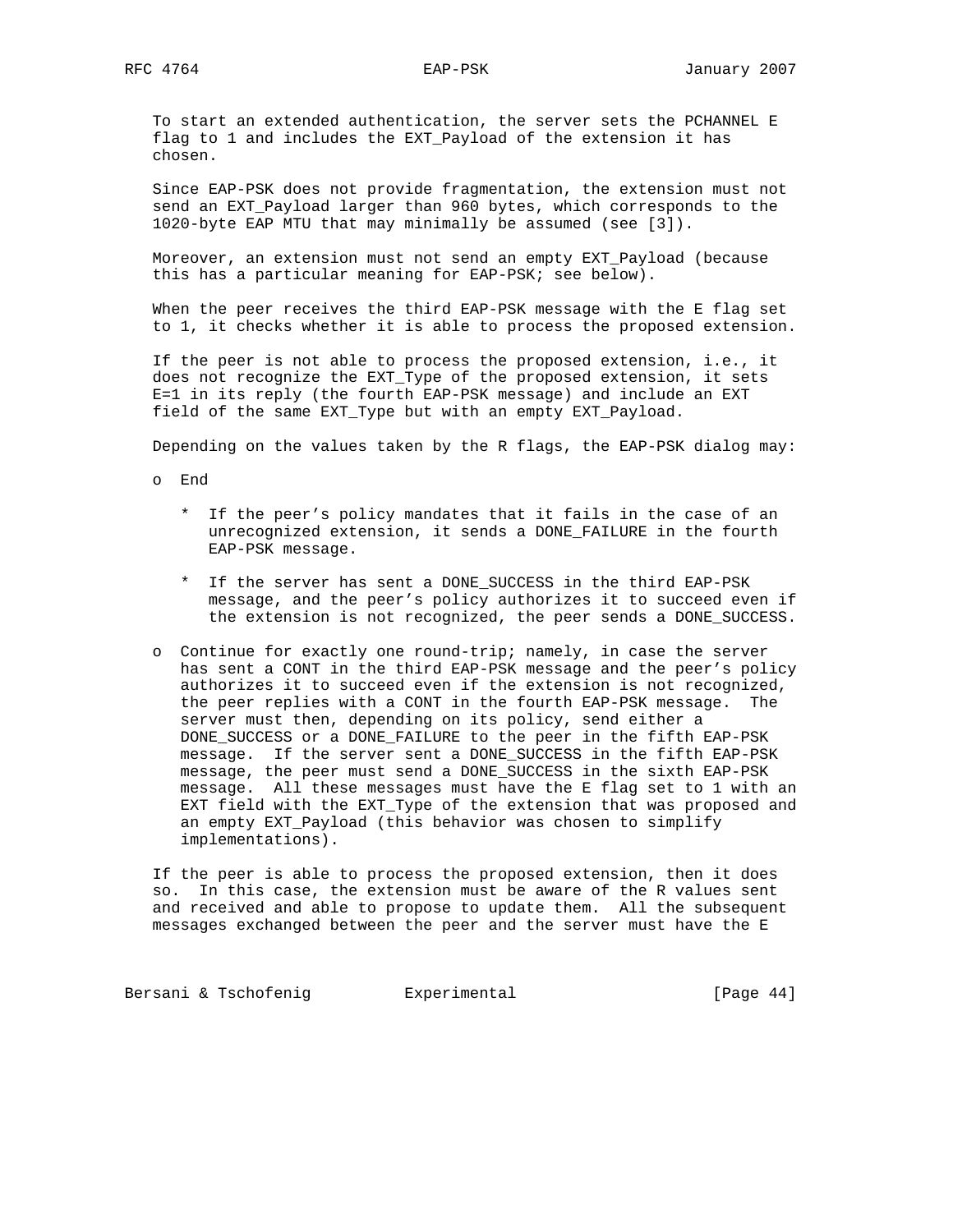flag set to 1 with an EXT field of the EXT\_Type of the extension that was proposed and a non-empty EXT\_Payload.

7. IANA Considerations

 This section provides guidance to the IANA regarding registration of values related to the EAP-PSK protocol, in accordance with [6].

 The following terms are used here with the meanings defined in [6]: "name space" and "registration".

 The following policies are used here with the meanings defined in [6]: "Expert Review" and "Specification Required".

 This document introduces one new Internet Assigned Numbers Authority (IANA) consideration: there is one name space in EAP-PSK that requires registration: the EXT\_Type values (see Section 5.3 and Section 5.4).

 For registration requests where a Designated Expert should be consulted, the responsible IETF Area Director should appoint the Designated Expert. The intention is that any allocation will be accompanied by a published RFC. But in order to allow for the allocation of values prior to the RFC being approved for publication, the Designated Expert can approve allocations once it seems clear that an RFC will be published. The Designated Expert will post a request to the EAP WG mailing list (or a successor designated by the Area Director) for comment and review, including an Internet-Draft. Before a period of 30 days has passed, the Designated Expert will either approve or deny the registration request and publish a notice of the decision to the EAP WG mailing list or its successor, as well as informing IANA. A denial notice must be justified by an explanation and, in the cases where it is possible, concrete suggestions on how the request can be modified so as to become acceptable.

7.1. Allocation of an EAP-Request/Response Type for EAP-PSK

IANA allocated a new EAP Type for EAP-PSK.

7.2. Allocation of EXT Type Numbers

 EAP-PSK is not intended as a general-purpose protocol, and allocations of EXT\_Type should not be made for purposes unrelated to authentication, authorization, and accounting.

EXT\_Type numbers have a range from 1 to 255.

Bersani & Tschofenig **Experimental Experimental** [Page 45]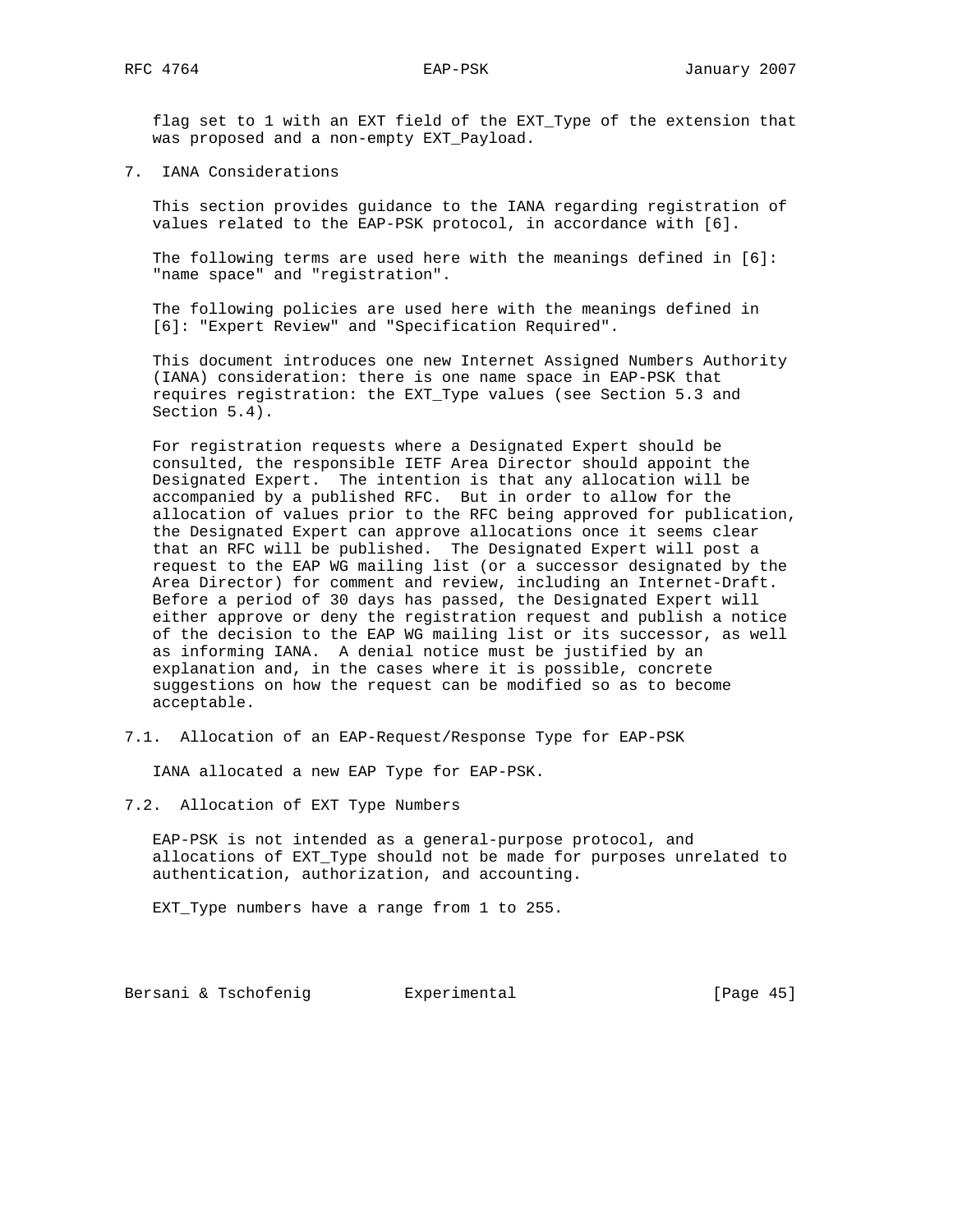EXT\_Type 255 has been allocated for Experimental use.

 EXT\_Type 1-254 may be allocated on the advice of a Designated Expert, with Specification Required.

8. Security Considerations

 [3] highlights several attacks that are possible against EAP, as EAP does not provide any robust security mechanism.

 This section discusses the claimed security properties of EAP-PSK as well as vulnerabilities and security recommendations in the threat model of [3].

8.1. Mutual Authentication

EAP-PSK provides mutual authentication.

 The server believes that the peer is authentic because it can calculate a valid MAC and the peer believes that the server is authentic because it can calculate another valid MAC.

 The authentication protocol that inspired EAP-PSK, AKEP2, enjoys a security proof in the provable security paradigm; see [14].

 The MAC algorithm used in the instantiation of AKEP2 within EAP-PSK, CMAC, also enjoys a security proof in the provable security paradigm; see [29]. A tag length of 16 bytes for CMAC is currently deemed appropriate by the cryptographic community for entity authentication.

 The underlying block cipher used, AES-128, is widely believed to be a secure block cipher.

 Finally, the key used for mutual authentication, AK, is only used for that purpose, which makes this part cryptographically independent of the other parts of the protocol.

 EAP-PSK provides mutual authentication if it is based on a pairwise PSK of sufficient strength. If the PSK is not pairwise or not sufficiently strong, then it does not provide authentication. In this way, EAP-PSK is no different than other authentication protocols based on Pre-Shared Keys.

Bersani & Tschofenig  $\qquad \qquad$  Experimental [Page 46]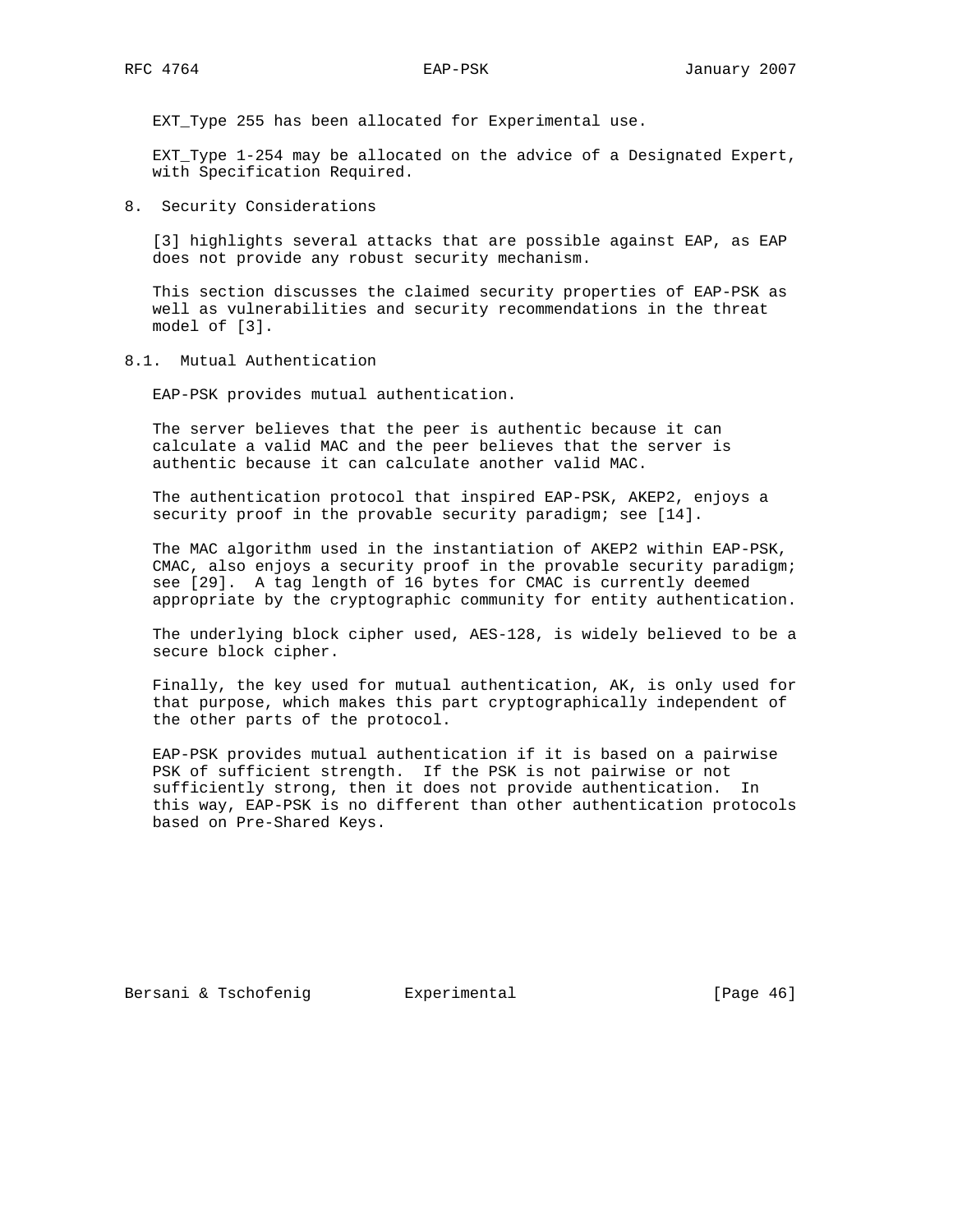# 8.2. Protected Result Indications

 EAP-PSK provides protected result indications thanks to its 2-bit R flag (see Section 6.1). This 2-bit R flag is protected because it is encrypted and integrity protected by the EAX mode of operation; see Section 3.3.

 Care may be taken against Byzantine failures, that is to say, for instance, when a peer tries to force a server to engage in a never ending conversation. This could, for example, be done by a peer that keeps sending a CONT after it has received a DONE\_SUCCESS from the server. A policy may limit the number of rounds in an EAP-PSK extended authentication to mitigate this threat, which is outside our threat model.

 It should also be noted that the cryptographic protection of the result indications does not prevent message deletion.

For instance, let us consider a scenario in which:

- o A server sends a DONE\_SUCCESS to a peer.
- o The peer replies with a DONE\_SUCCESS.

 In the case that the last message from the peer is intercepted, and an EAP Success is sent to the peer before any retransmission from the server reaches it, or the retransmissions from the server are also deleted, the peer will believe that it has successfully authenticated to the server while the server will fail.

 This behavior is well known (see, e.g., [23]) and in a sense unavoidable. There is a trade-off between efficiency and the "level" of information sharing that is attainable. EAP-PSK specified a single round-trip of DONE\_SUCCESS because it is believed that:

- o If there is an adversary capable of disrupting the communication channel, it can do so whenever it wants (be it after 1 or 10 round-trips or even during data communication).
- o Other layers/applications will generally start by doing a specific key exchange and confirmation procedure using the keys derived by EAP-PSK. This is typically done by IEEE 802.11i "four-way handshake". In case the error is not detected by EAP-PSK, it should be detected then (please note, however, that it is bad practice to rely on an external mechanism to ensure synchronization, unless this is an explicit property of the external mechanism).

Bersani & Tschofenig **Experimental** [Page 47]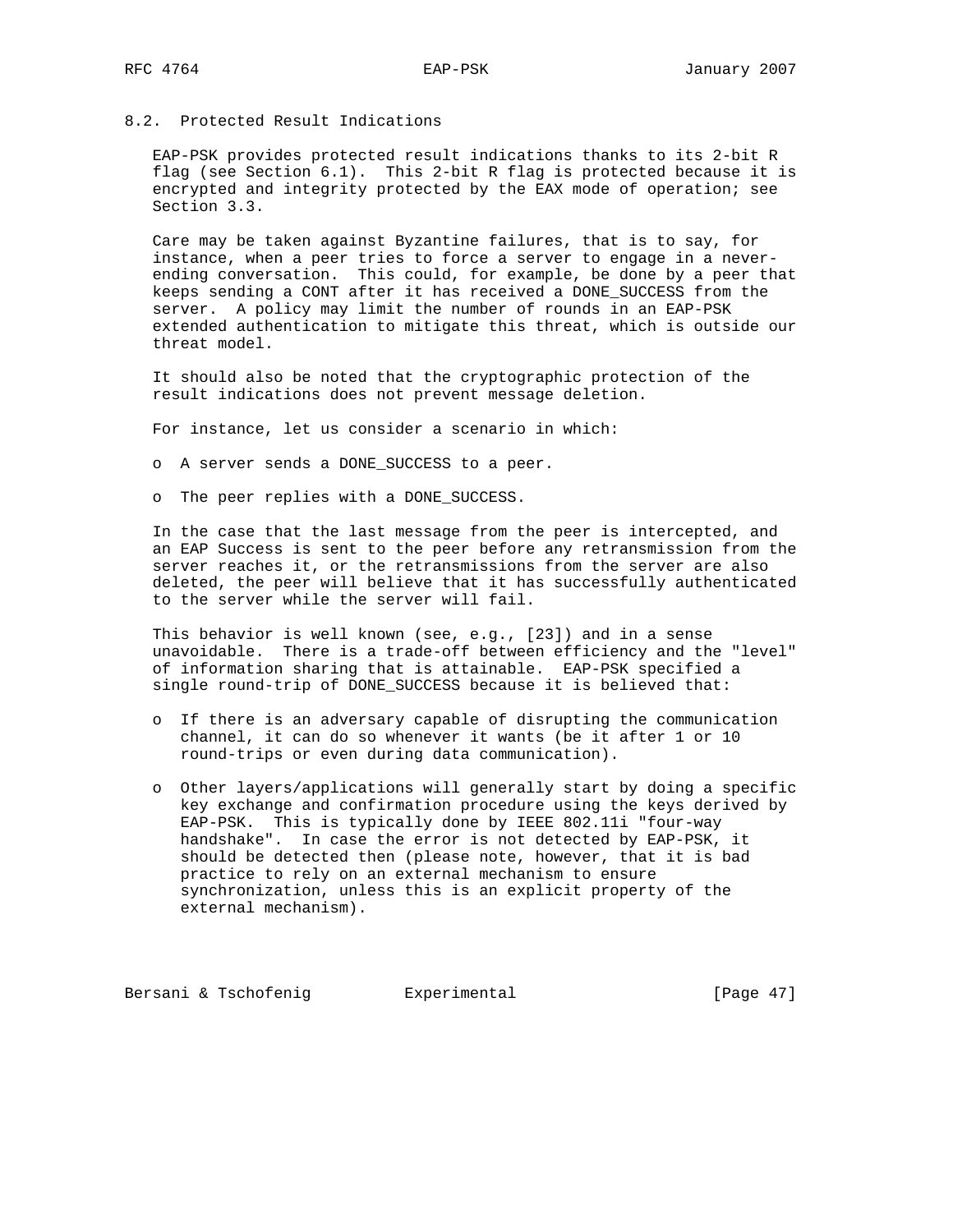### 8.3. Integrity Protection

 EAP-PSK provides integrity protection thanks to the Tag of its protected channel (see Section 3.3).

 EAP-PSK provides integrity protection if it is based on a pairwise PSK of sufficient strength. If the PSK is not pairwise or not sufficiently strong, then it does not provide authentication. In this way, it is no different than other authentication protocols based on Pre-Shared Keys.

## 8.4. Replay Protection

 EAP-PSK provides replay protection of its mutual authentication part thanks to the use of random numbers RAND\_S and RAND\_P. Since RAND\_S is 128 bits long, one expects to have to record 2\*\*64 (i.e., approximately 1.84\*10\*\*19) EAP-PSK successful authentications before an authentication can be replayed. Hence, EAP-PSK provides replay protection of its mutual authentication part as long as RAND\_S and RAND\_P are chosen at random; randomness is critical for security.

 EAP-PSK provides replay protection during the conversation of the protected channel thanks to the Nonce N of its protected channel (see Section 3.3). This nonce is initialized to 0 by the server and monotonically incremented by one by the party that receives a valid EAP-PSK message. For instance, after receiving from the server a valid EAP-PSK message with Nonce set to x, the peer will answer with an EAP-PSK message with Nonce set to x+1 and wait for an EAP-PSK message with Nonce set to x+2. A retransmission of the server's message with Nonce set to x would cause the peer EAP layer to resend the message in which Nonce was set to x+1, which would be transparent to the EAP-PSK layer.

 The EAP peer must check that the Nonce is indeed initialized to 0 by the server.

# 8.5. Reflection Attacks

 EAP-PSK provides protection against reflection attacks in case of an extended authentication because:

- o It integrity protects the EAP header (which contains the indication Request/Response.
- o It includes two separate spaces for the Nonces: the EAP server only receives messages with odd nonces, whereas the EAP peer only receives messages with even nonces.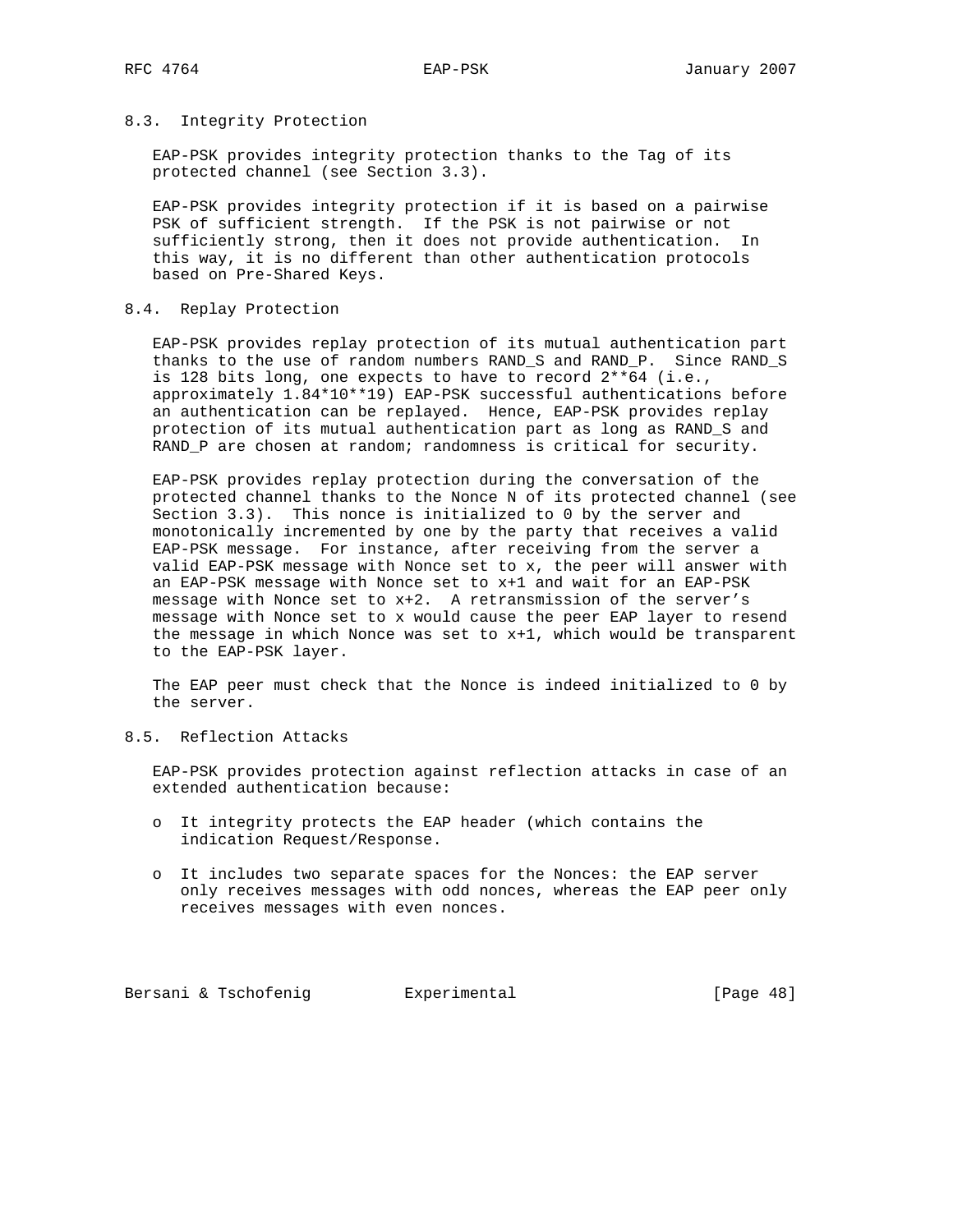#### 8.6. Dictionary Attacks

 Because EAP-PSK is not a password protocol, it is not vulnerable to dictionary attacks.

 Indeed, the PSK used by EAP-PSK must not be derived from a password. Derivation of the PSK from a password may lead to dictionary attacks.

However, using a 16-byte PSK has:

- o Ergonomic impacts: some people may find it cumbersome to manually provision a 16-byte PSK.
- o Deployment impacts: some people may want to reuse existing credential databases that contain passwords and not PSKs.

 Because people will probably not heed the warning not to use passwords, guidance to derive a PSK from a password is provided in Appendix A. The method proposed in Appendix A only tries to make dictionary attacks harder. It does not eliminate them.

 However, it does not cause a fatal error if passwords are used instead of PSKs: people rarely use password-derived certificates, so why should they do so for shared keys?

8.7. Key Derivation

EAP-PSK supports key derivation.

The key hierarchy is specified in Section 2.1.

The mechanism used for key derivation is the modified counter mode.

 The instantiation of the modified counter in EAP-PSK complies with the conditions stated in [5] so that the security proof for this mode holds.

 The underlying block cipher used, AES-128, is widely believed to be a secure block cipher.

 A first key derivation occurs to calculate AK and KDK from the PSK: it is called the key setup (see Section 3.1). It uses the PSK as the key to the modified counter mode. Thus, AK and KDK are believed to be cryptographically separated and computable only to those who have knowledge of the PSK.

Bersani & Tschofenig  $\qquad \qquad$  Experimental [Page 49]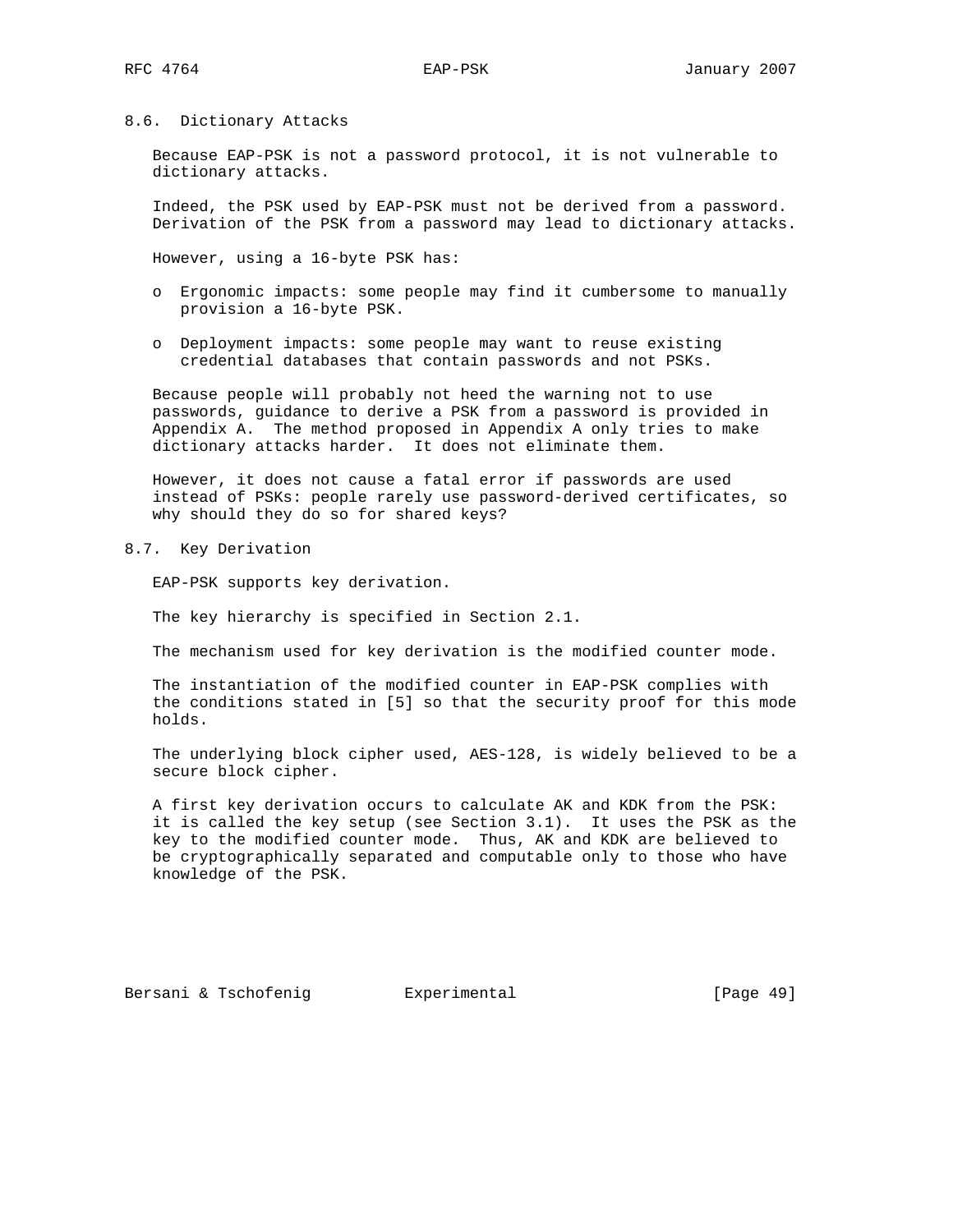A second key derivation occurs to derive session keys, namely, the TEK, MSK, and EMSK (see Section 3.2). It uses KDK as the key to the modified counter mode.

 The protocol design explicitly assumes that neither AK nor KDK are shared beyond the two parties utilizing them. AK loses its efficacy to mutually authenticate the peer and server with each other when it is shared. Similarly, the derived TEK, MSK, and EMSK lose their value when KDK is shared with a third party.

 It should be emphasized that the peer has control of the session keys derived by EAP-PSK. In particular, it can easily choose the random number it sends in EAP-PSK so that one of the nine derived 16-byte key blocks (see Section 2.1) takes a pre-specified value.

 It was chosen not to prevent this control of the session keys by the peer because:

- o Preventing it would have added some complexity to the protocol (typically, the inclusion of a one-way mode of operation of AES in the key derivation part).
- o It is believed that the peer won't try to force the server to use some pre-specified value for the session keys. Such an attack is outside the threat model and seems to have little value compared to a peer sharing its PSK.

 However, this is not the behavior recommended by EAP in Section 7.10 of [3].

 Since deriving the session keys requires some cryptographic computations, it is recommended that the session keys be derived only once authentication has succeeded (i.e., once the server has successfully verified MAC\_P for the server side, and once the peer has successfully verified MAC\_S for the peer side).

 It is recommended to take great care in implementations, so that derived keys are not made available if the EAP-PSK dialog fails (e.g., ends with DONE\_FAILURE).

 The TEK must not be made available to anyone except to the current EAP-PSK dialog.

Bersani & Tschofenig  $\qquad \qquad$  Experimental [Page 50]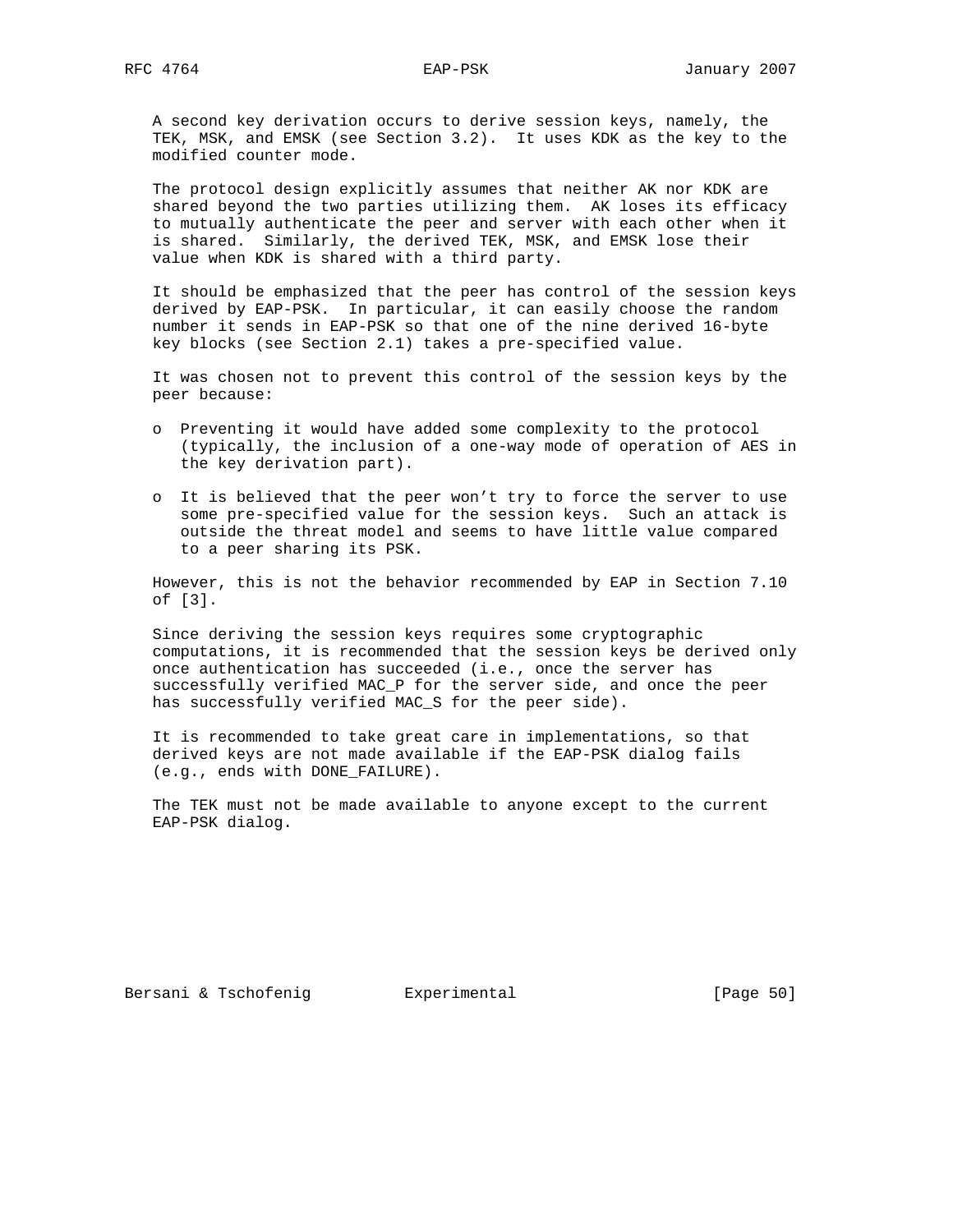# 8.8. Denial-of-Service Resistance

 Denial of Service (DoS) resistance has not been a design goal for EAP-PSK.

 It is, however, believed that EAP-PSK does not provide any obvious and avoidable venue for such attacks.

 It is worth noting that the server has to do a cryptographic calculation and maintain some state when it engages in an EAP-PSK conversation, namely, generate and remember the 16-byte RAND\_S. However, this should not lead to resource exhaustion as this state and the associated computation are fairly lightweight.

 Please note that both the peer and the server must commit to their RAND\_S and RAND\_P to protect their partners from flooding attacks.

 It is recommended that EAP-PSK not allow EAP notifications to be interleaved in its dialog to prevent potential DoS attacks. Indeed, since EAP notifications are not integrity protected, they can easily be spoofed by an attacker. Such an attacker could force a peer that allows EAP notifications to engage in a discussion that would delay his or her authentication or result in the peer taking unexpected actions (e.g., in case a notification is used to prompt the peer to do some "bad" action).

 It is up to the implementation of EAP-PSK or to the peer and the server to specify the maximum number of failed cryptographic checks that are allowed. For instance, does the reception of a bogus MAC\_P in the second EAP-PSK message cause a fatal error or is it discarded to continue waiting for the valid response of the valid peer? There is a trade-off between possibly allowing multiple tentative forgeries and allowing a direct DoS (in case the first error is fatal).

 For the sake of simplicity and denial-of-service resilience, EAP-PSK has chosen not to include any error messages. Hence, an "invalid" EAP-PSK message is silently discarded. Although this makes interoperability testing and debugging harder, this leads to simpler implementations and does not open any venue for denial-of-service attacks.

## 8.9. Session Independence

 Thanks to its key derivation mechanisms, EAP-PSK provides session independence: passive attacks (such as capture of the EAP conversation) or active attacks (including compromise of the MSK or EMSK) do not enable compromise of subsequent or prior MSKs or EMSKs.

Bersani & Tschofenig **Experimental Experimental** [Page 51]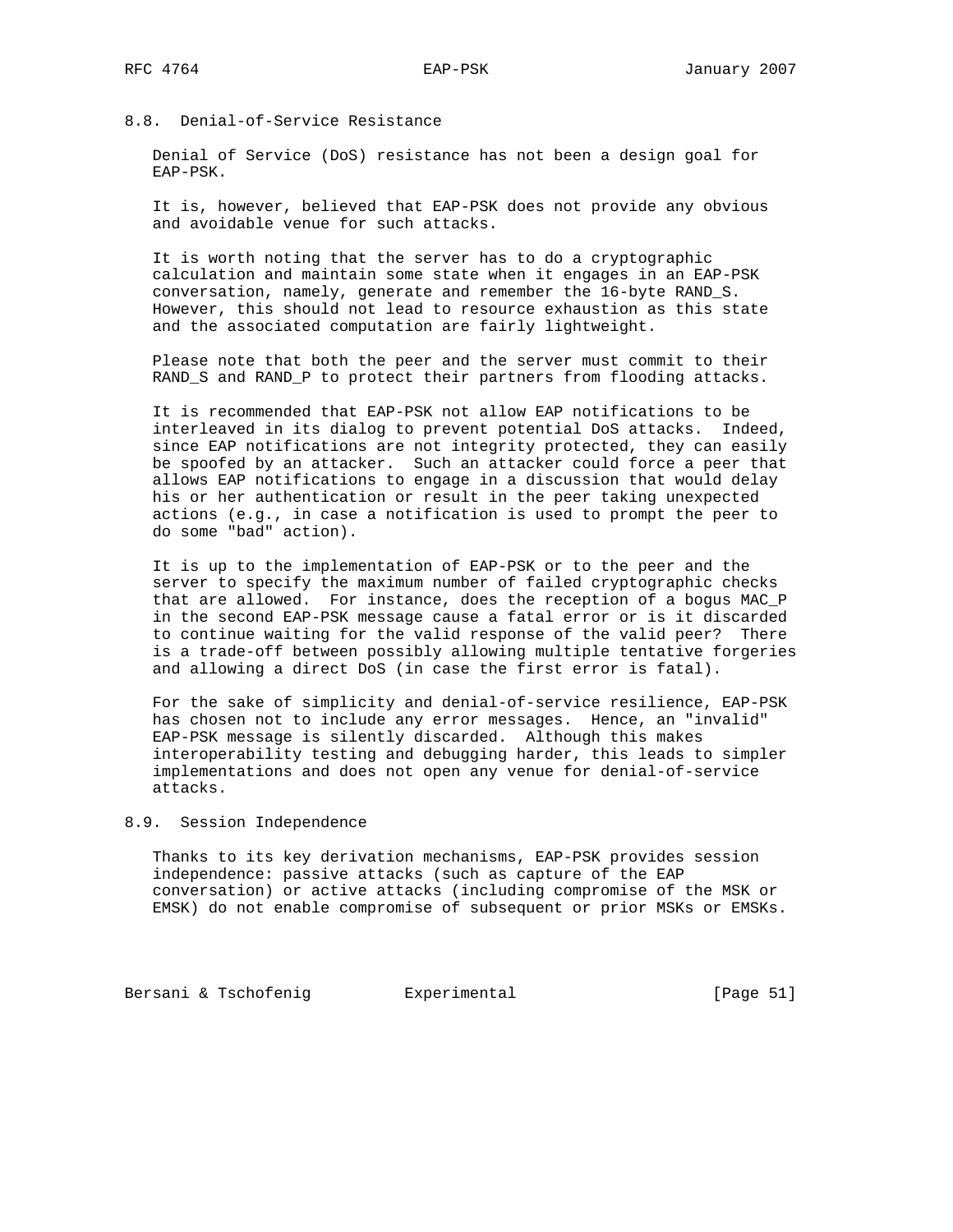The assumption that RAND\_P and RAND\_S are random is central for the security of EAP-PSK in general and session independence in particular.

8.10. Exposition of the PSK

 EAP-PSK does not provide Perfect Forward Secrecy. Compromise of the PSK leads to compromise of recorded past sessions.

 Compromise of the PSK enables the attacker to impersonate the peer and the server: compromise of the PSK leads to "full" compromise of future sessions.

 EAP-PSK provides no protection against a legitimate peer sharing its PSK with a third party. Such protection may be provided by appropriate repositories for the PSK, whose choice is outside the scope of this document. The PSK used by EAP-PSK must only be shared between two parties: the peer and the server. In particular, this PSK must not be shared by a group of peers communicating with the same server.

 The PSK used by EAP-PSK must be cryptographically separated from keys used by other protocols, otherwise the security of EAP-PSK may be compromised. It is a rule of thumb in cryptography to use different keys for different applications.

8.11. Fragmentation

EAP-PSK does not support fragmentation and reassembly.

 Indeed, the largest EAP-PSK frame is at most 1015 bytes long, because:

- o The maximum length for the peer NAI identity used in EAP-PSK is 966 bytes (see Section 5.2). This should not be a limitation in practice (see Section 2.2 of [2] for more considerations on NAI length).
- o The maximum length for the EXT\_Payload field used in EAP-PSK is 960 bytes (see Section 5.3 and Section 5.4).

 Per Section 3.1 of [3], the lower layers over which EAP may be run are assumed to have an EAP MTU of 1020 bytes or greater. Since the EAP header is 5 bytes long, supporting fragmentation for EAP-PSK is unnecessary.

 Extensions that require sending a payload larger than 960 bytes should provide their own fragmentation and reassembly mechanism.

Bersani & Tschofenig **Experimental Experimental** [Page 52]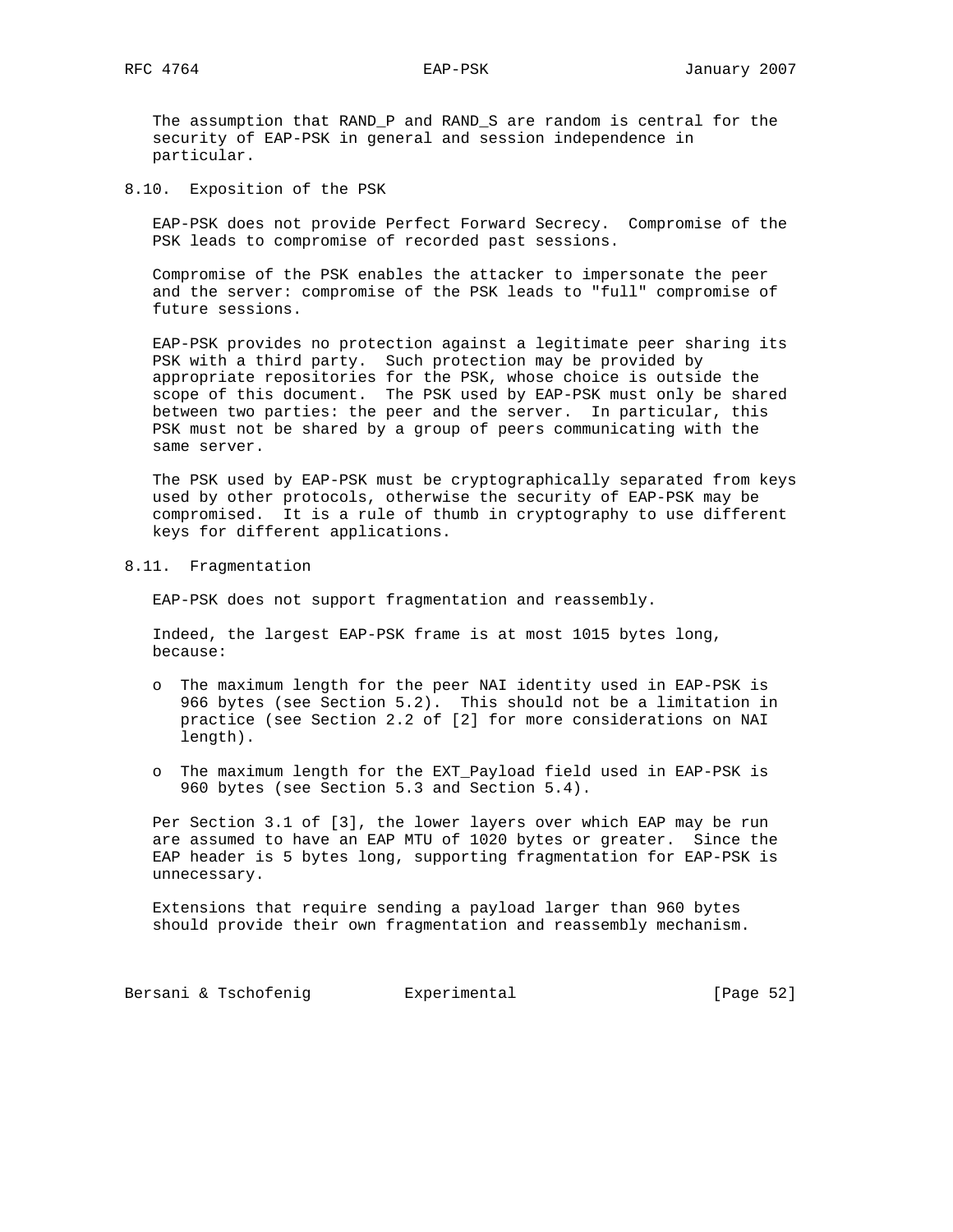#### 8.12. Channel Binding

 EAP-PSK does not provide channel binding as this feature is still very much a work in progress (see [13]).

 However, it should be easy to add it to EAP-PSK as an extension (see Section 4.2).

## 8.13. Fast Reconnect

EAP-PSK does not provide any fast reconnect capability.

 Indeed, as noted, for instance, in [15], mutual authentication (without counters or timestamps) requires three exchanges, thus four exchanges in EAP since any EAP-Request must be answered to by an EAP- Response.

 Since this minimum bound is already reached in EAP-PSK standard authentication, there is no way the number of round-trips used within EAP-PSK can be reduced without using timestamps or counters. Timestamps and counters were deliberately avoided for the sake of simplicity and security (e.g., synchronization issues).

## 8.14. Identity Protection

 Since it was chosen to restrict to a single cryptographic primitive from symmetric cryptography, namely, the block cipher AES-128, it appears that it is not possible to provide "reasonable" identity protection without failing to meet the simplicity goal.

 Hereafter is an informal discussion of what is meant by identity protection and the rationale behind the requirement of identity protection. For some complementary discussion, refer to [37].

 Identity protection basically means preventing the disclosure of the identities of the communicating parties over the network, which is quite contradictory to authentication. There are two levels of identity protection: protection against passive attackers and protection against active eavesdroppers.

 As explained in [37], "a common example [for identity protection] is the case of mobile devices wishing to prevent an attacker from correlating their (changing) location with the logical identity of the device (or user)".

 If only symmetric cryptography is used, only a weak form of identity protection may be offered, namely, pseudonym management. In other words, the peer and the server agree on pseudonyms that they use to

Bersani & Tschofenig **Experimental Experimental** [Page 53]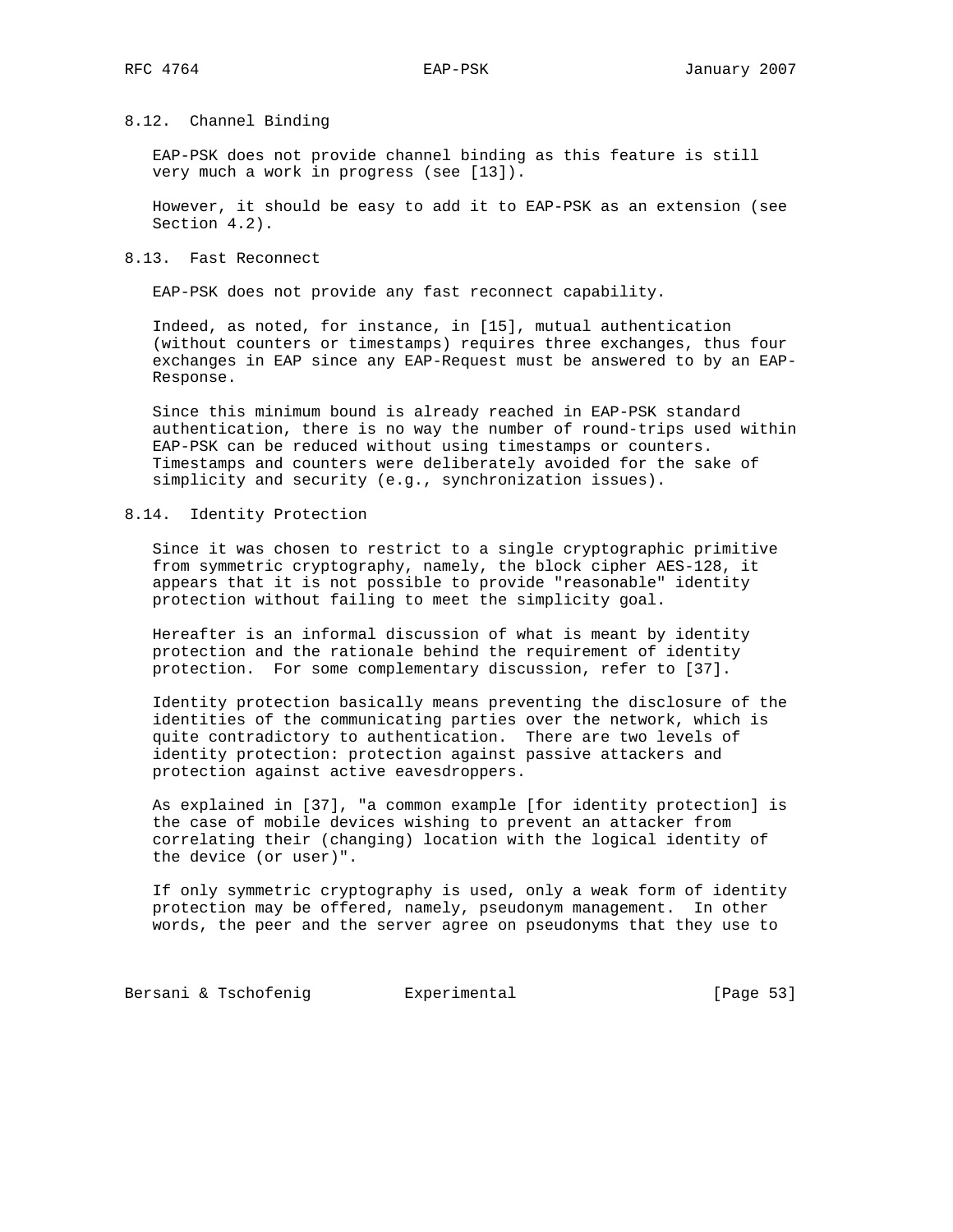identify each other and usually change them periodically, possibly in a protected way so that an attacker cannot learn new pseudonyms before they are used.

 With pseudonym management, there is a trade-off between allowing for pseudonym resynchronization (thanks to a permanent identity) and being vulnerable to active attacks (in which the attacker forges messages simulating a pseudonym desynchronization).

 Indeed, a protocol using time-varying pseudonyms may want to anticipate "desynchronization" situations such as, for instance, when the peer believes that its current pseudonym is "pseudo1@bigco.com" whereas the server believes this peer will use the pseudonym "pseudo2@bigco.com" (which is the pseudonym the server has sent to update "pseudo1@bigco.com").

 Because pseudonym management adds complexity to the protocol and implies this unsatisfactory trade-off, it was decided not to include this feature in EAP-PSK.

 However, EAP-PSK may trivially provide some protection when the concern is to avoid the "real-life" identity of the user being "discovered". For instance, let us take the example of user John Doe that roams and connects to a Hot-Spot owned and operated by Wireless Internet Service Provider (WISP) BAD. Suppose this user authenticates to his home WISP (WISP GOOD) with an EAP method under an identity (e.g., "john.doe@wispgood.com") that allows WISP BAD (or an attacker) to recover his "real-life" identity, i.e., John Doe. An example drawback of this is when a competitor of John Doe's WISP wants to win John Doe as a new customer by sending him some special targeted advertisement.

 EAP-PSK can very simply thwart this attack, merely by avoiding to provide John Doe with an NAI that allows easy recovery of his real life identity. It is believed that when an NAI that is not correlated to a real-life identity is used, no valuable information leaks because of the EAP method.

 Indeed, the identity of the WISP used by a peer has to be disclosed anyway in the realm portion of its NAI to allow AAA routing. Moreover, the Medium Access Control Address of the peer's Network Interface Card can generally be used to track the peer as efficiently as a fixed NAI.

Bersani & Tschofenig  $\qquad \qquad$  Experimental [Page 54]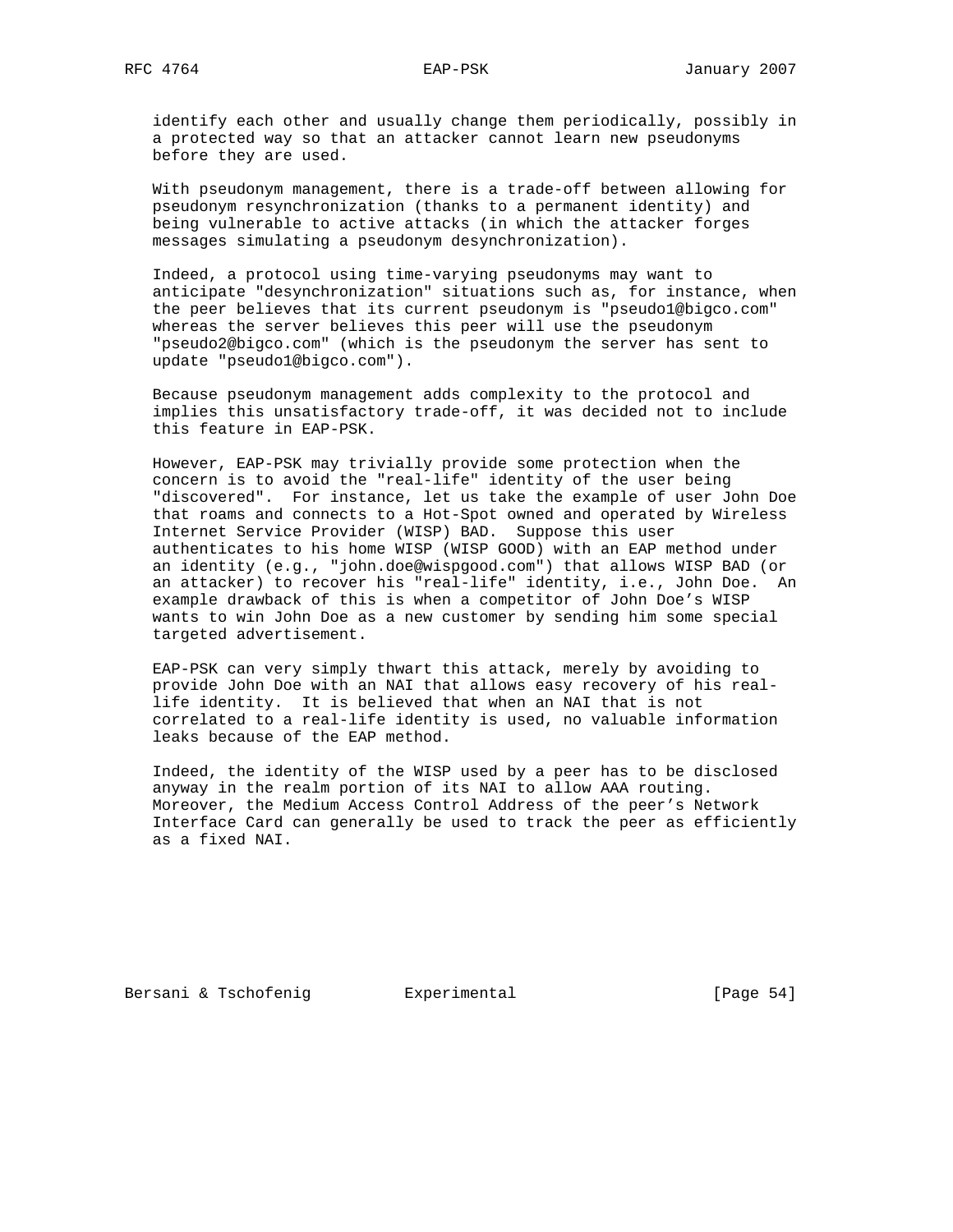It is worth noting that the server systematically discloses its identity, which may allow probing attacks. This may not be a problem as the identity of the server is not supposed to remain secret. On the contrary, users tend to want to know to whom they will be talking in order to choose the right network to attach to.

## 8.15. Protected Ciphersuite Negotiation

 EAP-PSK does not allow negotiating ciphersuites. Hence, it is not vulnerable to negotiation attacks and does not implement protected ciphersuite negotiation.

8.16. Confidentiality

 Although EAP-PSK provides confidentiality in its protected channel, it cannot claim to do so as per Section 7.2.1 of [3]: "A method making this claim must support identity protection".

8.17. Cryptographic Binding

 Since EAP-PSK is not intended to be tunneled within another protocol that omits peer authentication, it does not implement cryptographic binding.

8.18. Implementation of EAP-PSK

 To really provide security, not only must a protocol be well thought out and correctly specified, but its implementation must take special care.

 For instance, implementing cryptographic algorithms requires special skills since cryptographic software is vulnerable not only to classical attacks (e.g., buffer overflow or missing checks) but also to some special cryptographic attacks (e.g., side channels attacks like timing ones; see [36]). In particular, care must be taken to avoid such attacks in EAX implementation; please refer to [4] for a note on this point.

 An EAP-PSK implementation should use a good source of randomness to generate the random numbers required in the protocol. Please refer to [20] for more information on generating random numbers for security applications.

 Handling sensitive material (namely, keying material such as the PSK, AK, KDK, etc.) should be done in a secure way (see, for instance, [19] for guidance on secure deletion).

Bersani & Tschofenig  $\qquad \qquad$  Experimental [Page 55]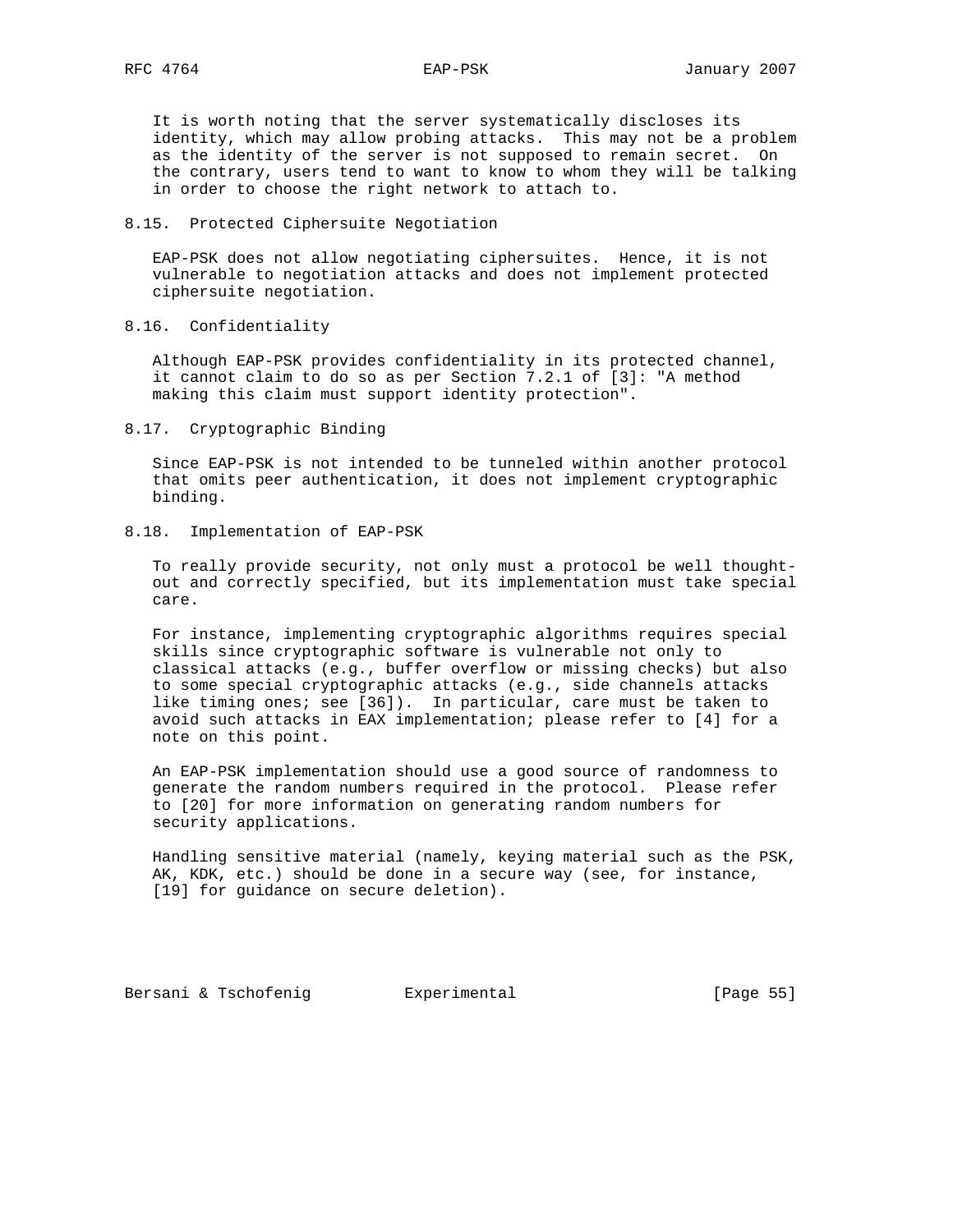The specification of a repository for the PSK that EAP-PSK uses is outside the scope of this document. In particular, nothing prevents one from storing this PSK on a tamper-resistant device such as a smart card rather than having it memorized or written down on a sheet of paper. The choice of the PSK repository may have important security impacts.

9. Security Claims

This section provides the security claims required by [3].

- [a] Mechanism. EAP-PSK is based on symmetric cryptography (AES-128) and uses a 16-byte Pre-Shared Key (PSK).
- [b] Security claims. EAP-PSK provides:
	- \* Mutual authentication (see Section 8.1)
	- \* Integrity protection (see Section 8.3)
	- \* Replay protection (see Section 8.4)
	- \* Key derivation (see Section 8.7)
	- \* Dictionary attack resistance (see Section 8.6)
	- \* Session independence (see Section 8.9)
- [c] Key strength. EAP-PSK provides a 16-byte effective key strength.
- [d] Description of key hierarchy. Please see Section 2.1.
- [e] Indication of vulnerabilities. EAP-PSK does not provide:
	- \* Identity protection (see Section 8.14)
	- \* Confidentiality (see Section 8.16)
	- \* Fast reconnect (see Section 8.13)
	- \* Fragmentation (see Section 8.11)
	- \* Cryptographic binding (see Section 8.17)
	- \* Protected ciphersuite negotiation (see Section 8.15)
	- \* Perfect Forward Secrecy (see Section 8.10)

Bersani & Tschofenig  $\qquad \qquad$  Experimental [Page 56]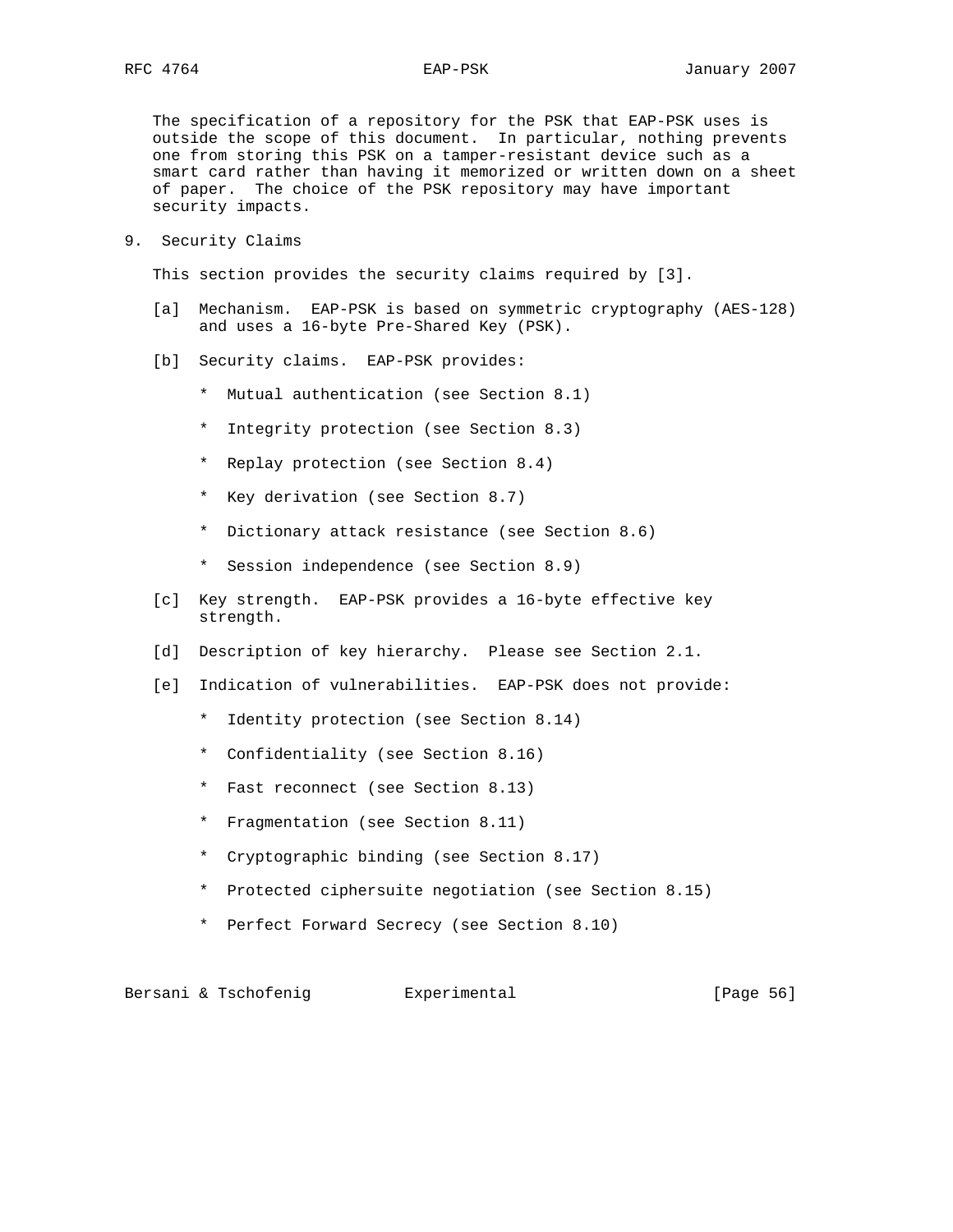- \* Key agreement: the session key is chosen by the peer (see Section 8.7)
- \* Channel binding (see Section 8.12)

10. Acknowledgments

 This EAP method has been inspired by EAP-Archie and EAP-SIM. Many thanks to their respective authors: Jesse Walker (extra thanks to Jesse Walker for his thorough and challenging expert review of EAP- PSK), Russ Housley, Henry Haverinen, and Joseph Salowey.

Thanks to

- o Henri Gilbert for some interesting discussions on the cryptographic parts of EAP-PSK.
- o Aurelien Magniez for his valuable feedback on network aspects of EAP-PSK, his curiosity and rigor that led to numerous improvements, and his help in the first implementation of EAP-PSK under Microsoft Windows and Freeradius.
- o Thomas Otto for his valuable feedback on EAP-PSK and the implementation of the first version of EAP-PSK under Xsupplicant.
- o Nancy Cam-Winget for some exchanges on EAP-PSK.
- o Jari Arkko and Bernard Aboba, the beloved EAP WG chairs, for the work they stimulate.

 Finally, thanks to Vir Z., who has brought a permanent and outstanding though discreet contribution to this protocol.

## 11. References

- 11.1. Normative References
	- [1] Bradner, S., "Key words for use in RFCs to Indicate Requirement Levels", BCP 14, RFC 2119, March 1997.
	- [2] Aboba, B., Beadles, M., Arkko, J., and P. Eronen, "The Network Access Identifier", RFC 4282, December 2005.
	- [3] Aboba, B., Blunk, L., Vollbrecht, J., Carlson, J., and H. Levkowetz, "Extensible Authentication Protocol (EAP)", RFC 3748, June 2004.

Bersani & Tschofenig  $\qquad \qquad$  Experimental [Page 57]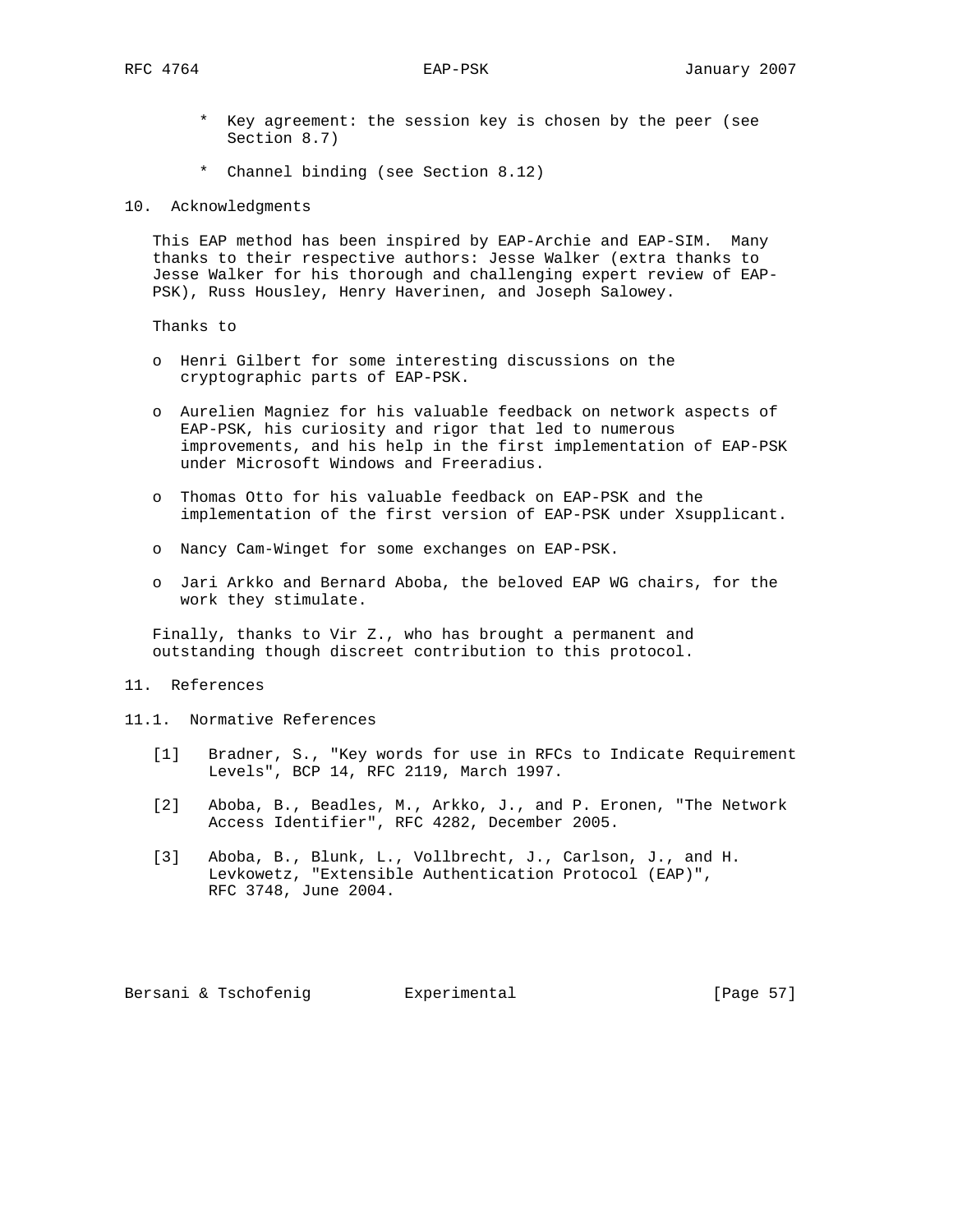- [4] Bellare, M., Rogaway, P., and D. Wagner, "The EAX mode of operation", FSE 04, Springer-Verlag LNCS 3017, 2004.
- [5] Gilbert, H., "The Security of One-Block-to-Many Modes of Operation", FSE 03, Springer-Verlag LNCS 2287, 2003.
- [6] Narten, T. and H. Alvestrand, "Guidelines for Writing an IANA Considerations Section in RFCs", BCP 26, RFC 2434, October 1998.
- [7] National Institute of Standards and Technology, "Specification for the Advanced Encryption Standard (AES)", Federal Information Processing Standards (FIPS) 197, November 2001.
- [8] National Institute of Standards and Technology, "Recommendation for Block Cipher Modes of Operation: The CMAC Mode for Authentication", Special Publication (SP) 800-38B, May 2005.
- 11.2. Informative References
	- [9] Aboba, B., Simon, D., Eronen, P., and H. Levkowetz,"Extensible Authentication Protocol (EAP) Key Management Framework", Work in Progress, October 2006.
	- [10] Aboba, B., Calhoun, P., Glass, S., Hiller, T., McCann, P., Shiino, H., Zorn, G., Dommety, G., Perkins, C., Patil, B., Mitton, D., Manning, S., Beadles, M., Walsh, P., Chen, X., Sivalingham, S., Hameed, A., Munson, M., Jacobs, S., Lim, B., Hirschman, B., Hsu, R., Xu, Y., Campell, E., Baba, S., and E. Jaques, "Criteria for Evaluating AAA Protocols for work Access", RFC 2989, November 2000.
	- [11] Aboba, B. and D. Simon, "PPP EAP TLS Authentication Protocol", RFC 2716, October 1999.
	- [12] Arkko, J. and H. Haverinen, "Extensible Authentication Protocol Method for 3rd Generation Authentication and Key Agreement (EAP-AKA)", RFC 4187, January 2006.
	- [13] Arkko, J. and P. Eronen, "Authenticated Service Information for the Extensible Authentication Protocol (EAP)", Work in Progress, October 2005.
	- [14] Bellare, M. and P. Rogaway, "Entity Authentication and Key Distribution", CRYPTO 93, Springer-Verlag LNCS 773, 1994.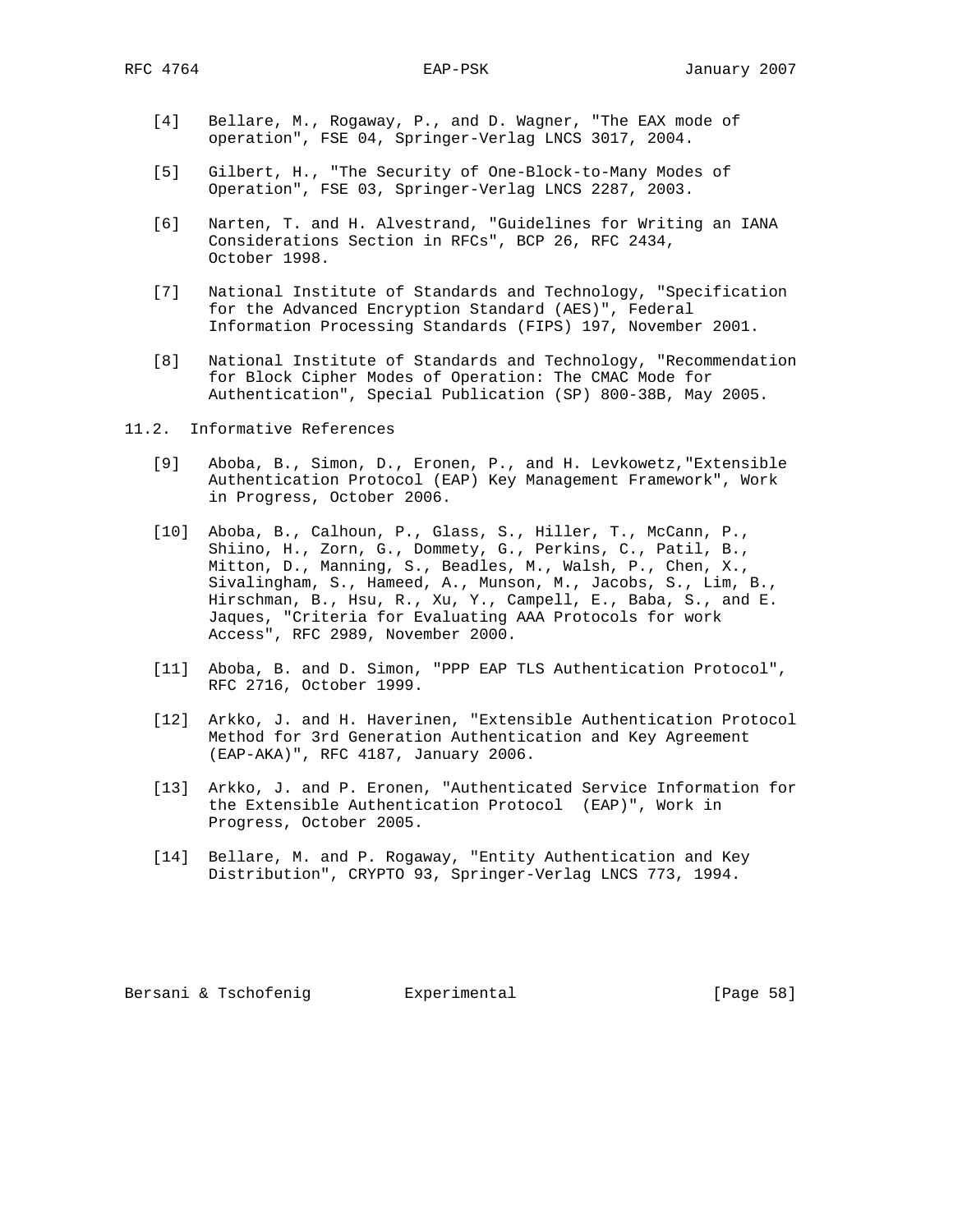- [15] Bellare, M., Pointcheval, D., and P. Rogaway, "Authenticated Key Exchange Secure Against Dictionary attacks", EUROCRYPT 00, Springer-Verlag LNCS 1807, 2000.
- [16] Bersani, F., "EAP shared key methods: a tentative synthesis of those proposed so far", Work in Progress, April 2004.
- [17] Bradner, S., "The Internet Standards Process -- Revision 3", BCP 9, RFC 2026, October 1996.
- [18] Carlson, J., Aboba, B., and H. Haverinen, "EAP SRP-SHA1 Authentication Protocol", Work in Progress, July 2001.
- [19] Department of Defense of the United States, "National Industrial Security Program Operating Manual", DoD 5220-22M, January 1995.
- [20] Eastlake, D., Schiller, J., and S. Crocker, "Randomness Requirements for Security", BCP 106, RFC 4086, June 2005.
- [21] Funk, P. and S. Blake-Wilson, "EAP Tunneled TLS Authentication Protocol (EAP-TTLS)", Work in Progress, July 2004.
- [22] Haller, N., Metz, C., Nesser, P., and M. Straw, "A One-Time Password System", RFC 2289, February 1998.
- [23] Halpern, J. and Y. Moses, "Knowledge and common knowledge in a distributed environment", Journal of the ACM 37:3, 1990.
- [24] Haverinen, H. and J. Salowey, "Extensible Authentication Protocol Method for Global System for Mobile Communications (GSM) Subscriber Identity Modules (EAP-SIM)", RFC 4186, January 2006.
- [25] Huitema, C., Postel, J., and S. Crocker, "Not All RFCs are Standards", RFC 1796, April 1995.
- [26] Institute of Electrical and Electronics Engineers, "Local and Metropolitan Area Networks: Port-Based Network Access Control", IEEE Standard 802.1X, September 2001.
- [27] Institute of Electrical and Electronics Engineers, "Approved Draft Supplement to Standard for Telecommunications and Information Exchange Between Systems-LAN/MAN Specific Requirements - Part 11: Wireless LAN Medium Access Control (MAC) and Physical Layer (PHY) Specifications: Specification for Enhanced Security", IEEE 802.11i-2004, 2004.

Bersani & Tschofenig **Experimental** [Page 59]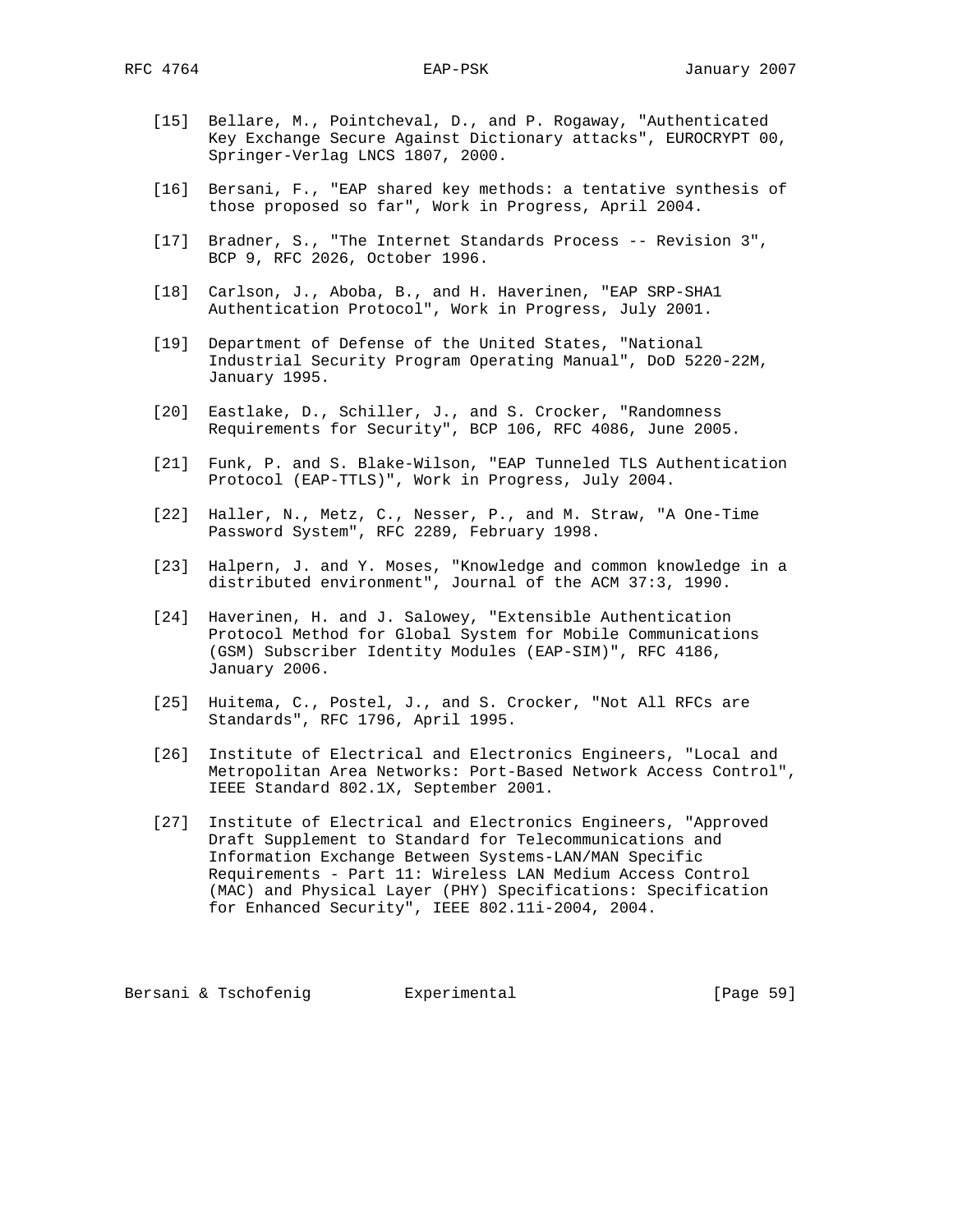- [28] Institute of Electrical and Electronics Engineers, "Standard for Telecommunications and Information Exchange Between Systems - LAN/MAN Specific Requirements - Part 11: Wireless LAN Medium Access Control (MAC) and Physical Layer (PHY) Specifications", IEEE Standard 802.11, 1999.
- [29] Iwata, T. and K. Kurosawa, "OMAC: One-Key CBC MAC", FSE 03, Springer-Verlag LNCS 2887, 2003.
- [30] Jablon, D., "The SPEKE Password-Based Key Agreement Methods", Work in Progress, November 2002.
- [31] Josefsson, S., "The EAP SecurID(r) Mechanism", Work in Progress, February 2002.
- [32] Josefsson, S., Palekar, A., Simon, D., and G. Zorn, "Protected EAP Protocol (PEAP) Version 2", Work in Progress, October 2004.
- [33] Kaliski, B., "PKCS #5: Password-Based Cryptography Specification Version 2.0", RFC 2898, September 2000.
- [34] Kamath, V. and A. Palekar, "Microsoft EAP CHAP Extensions", Work in Progress, April 2004.
- [35] Kent, S., "IP Authentication Header", RFC 4302, December 2005
- [36] Kocher, P., "Timing Attacks on Implementations of Diffie- Hellman, RSA, DSS, and Other Systems", CRYPTO 96, Springer- Verlag LNCS 1109, 1996.
- [37] Krawczyk, H., "SIGMA: the 'SIGn-and-MAc' Approach to Authenticated Diffie-Hellman and its Use in the IKE Protocols", CRYPTO 03, Springer-Verlag LNCS 2729, June 2003.
- [38] MacNally, C., "Cisco LEAP protocol description", September 2001, available from <http://www.missl.cs.umd.edu/wireless/ethereal/leap.txt>.
- [39] Metz, C., "OTP Extended Responses", RFC 2243, November 1997.
- [40] Menezes, A., van Oorschot, P., and S. Vanstone, "Handbook of Applied Cryptography", CRC Press , 1996.
- [41] National Institute of Standards and Technology, "Password Usage", Federal Information Processing Standards (FIPS) 112, May 1985.

Bersani & Tschofenig  $\qquad \qquad$  Experimental [Page 60]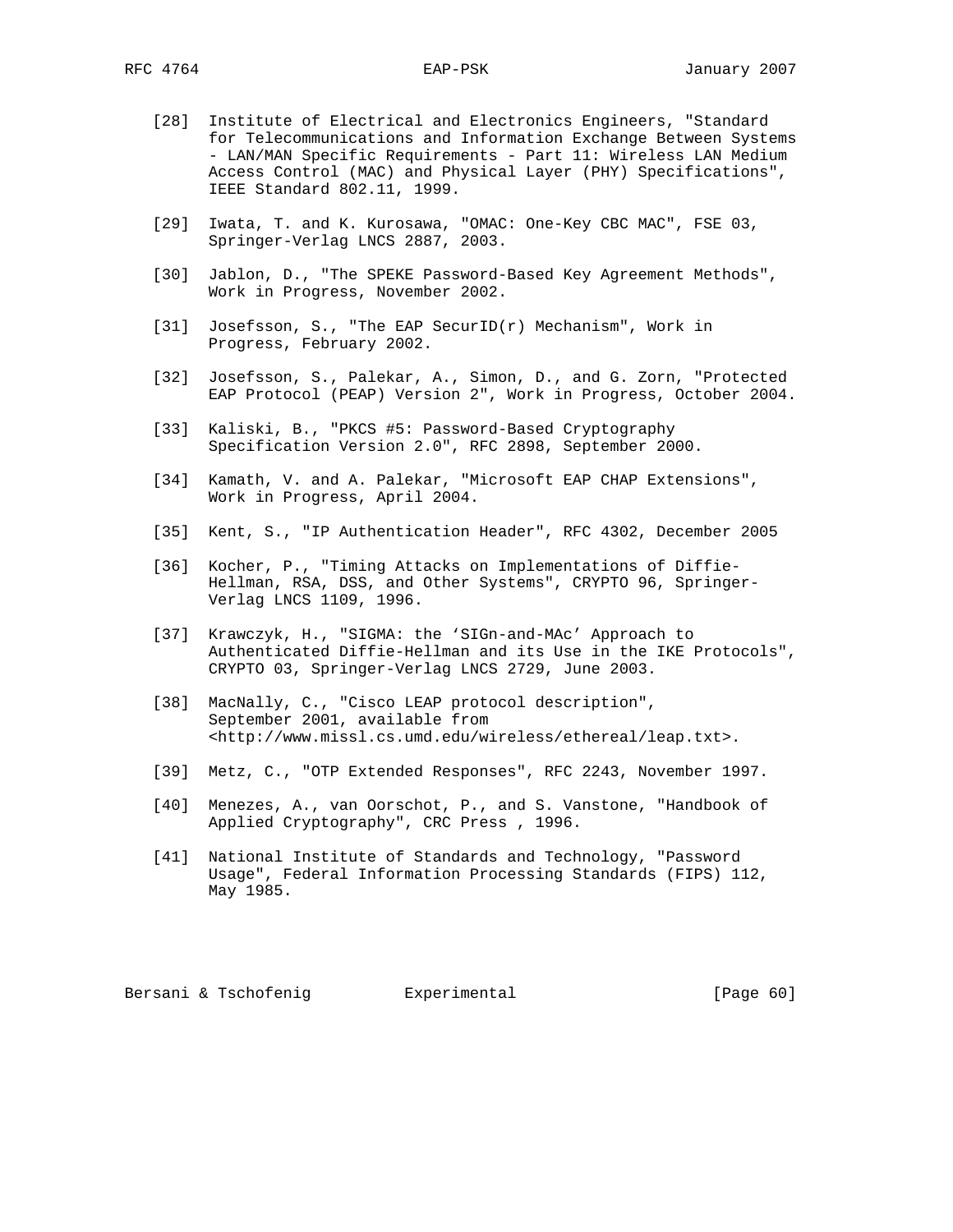- [42] Cam-Winget, N., McGrew, D., Salowey, J., and H. Zhou, "The Flexible Authentication via Secure Tunneling Extensible Authentication Protocol Method (EAP-FAST)", Work in Progress, October 2006.
- [43] Schneier, B., Mudge, and D. Wagner, "Cryptanalysis of Microsoft's PPTP Authentication Extensions (MS-CHAPv2)", CQRE 99, Springer-Verlag LNCS 1740, October 1999.
- [44] Simpson, W., "The Point-to-Point Protocol (PPP)", STD 51, RFC 1661, July 1994.
- [45] Simpson, W., "PPP Challenge Handshake Authentication Protocol (CHAP)", RFC 1994, August 1996.
- [46] Tschofenig, H., Kroeselberg, D., Pashalidis, A., Ohba, Y., and F. Bersani, "EAP IKEv2 Method", Work in Progress, October 2006.
- [47] Walker, J. and R. Housley, "The EAP Archie Protocol", Work in Progress, June 2003.
- [48] Wi-Fi Alliance, "Wi-Fi Protected Access, version 2.0", April 2003.
- [49] Wright, J., "Weaknesses in LEAP Challenge/Response", Defcon 03, August 2003.
- [50] Eronen, P. and H. Tschofenig, "Pre-Shared Key Ciphersuites for Transport Layer Security (TLS)", RFC 4279, December 2005.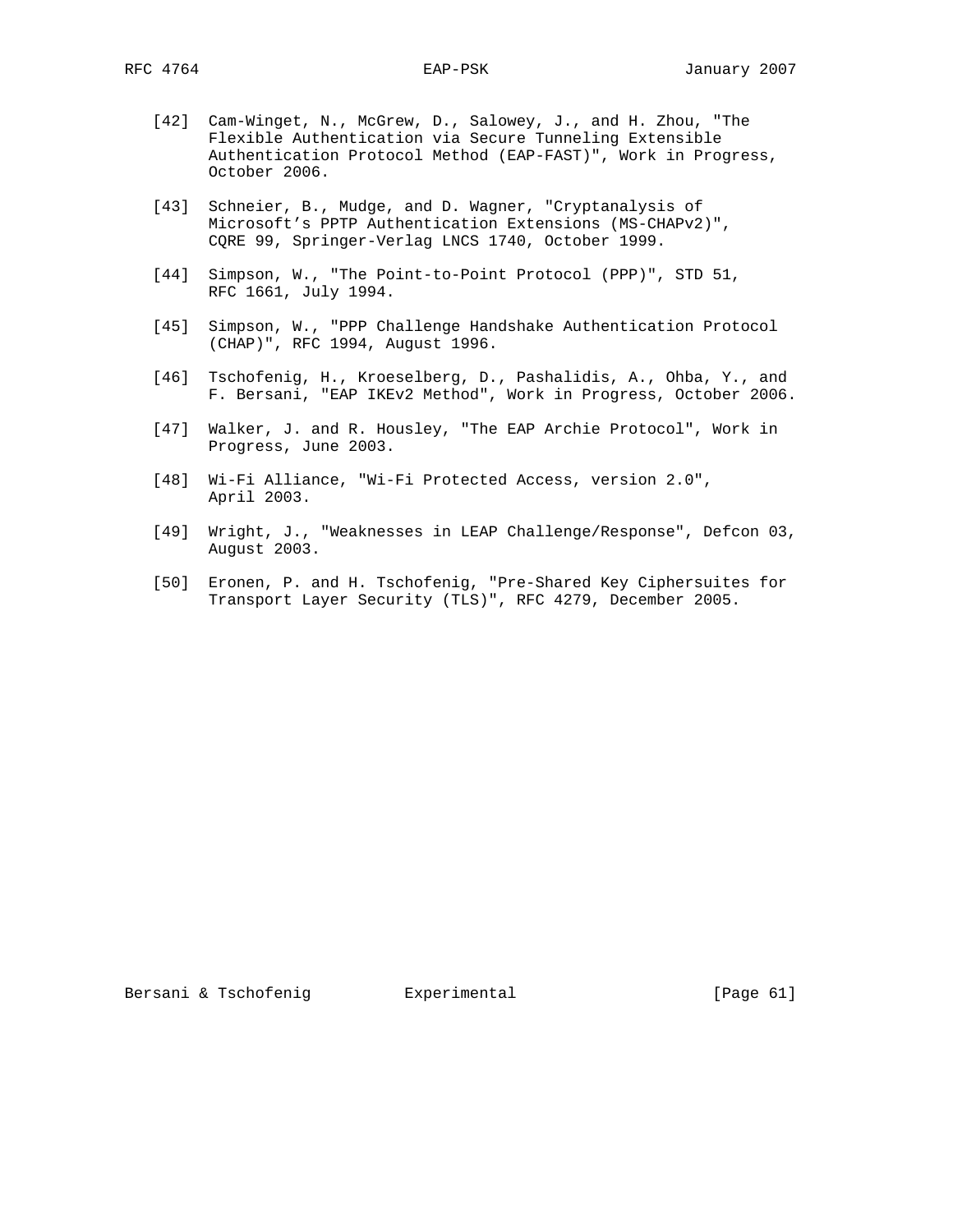Appendix A. Generation of the PSK from a Password - Discouraged

 It is formally discouraged to use a password to generate the PSK, since this opens the door to exhaustive search or dictionary attacks, two attacks that would not otherwise be possible.

 EAP-PSK only provides a 16-byte key strength when a 16-byte PSK is drawn at random from the set of all possible 16-byte strings.

 However, as people will probably do this anyway, guidance is provided hereafter to generate the PSK from a password.

 For some hints on how passwords should be selected, please refer to [41].

 The technique presented herein is drawn from [33]. It is intended to try to mitigate the risks associated with password usage in cryptography, typically dictionary attacks.

 If the binary representation of the password is strictly fewer than 16 bytes long (which by the way means that the chosen password is probably weak because it is too short), then it is padded to 16 bytes with zeroes as its high-order bits.

 If the binary representation of the password is strictly more than 16 bytes long, then it is hashed down to exactly 16 bytes using the Matyas-Meyer-Oseas hash (please refer to [40] for a description of this hash. Using the notation of Figure 9.3 of [40], g is the identity function and E is AES-128 in our construction.) with IV=0x0123456789ABCDEFFEDCBA9876543210 (this value has been arbitrarily selected).

 We now assume that we have a 16-byte number derived from the initial password (that can be the password itself if its binary representation is exactly 16 bytes long). We shall call this number P16.

 Following the notations used in [33], the PSK is derived thanks to PBKDF2 instantiated with:

- o P16 as P
- o The first 96 bits of the XOR of the peer and server NAIs as Salt (zero-padded in the high-order bits if necessary).
- o 5000 as c
- o 16 as dkLen

Bersani & Tschofenig **Experimental Experimental** [Page 62]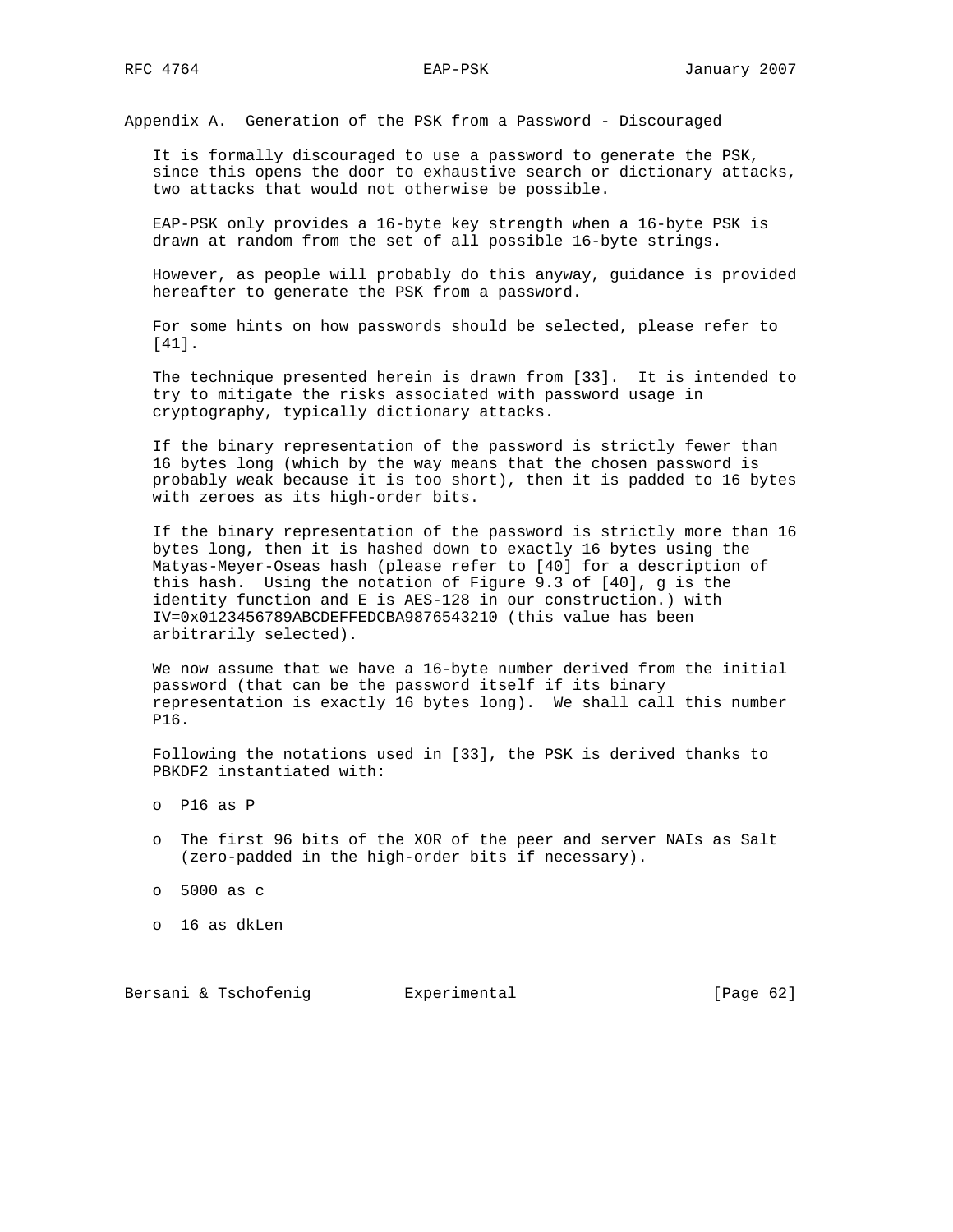Although this gives better protection than nothing, this derivation does not stricto sensu protect against dictionary attacks. It only makes dictionary precomputation harder.

Authors' Addresses

 Florent Bersani France Telecom R&D 38, rue du General Leclerc Issy-Les-Moulineaux 92794 Cedex 9 FR

EMail: bersani\_florent@yahoo.fr

 Hannes Tschofenig Siemens Networks GmbH & Co KG Otto-Hahn-Ring 6 Munich 81739 GE

EMail: Hannes.Tschofenig@siemens.com